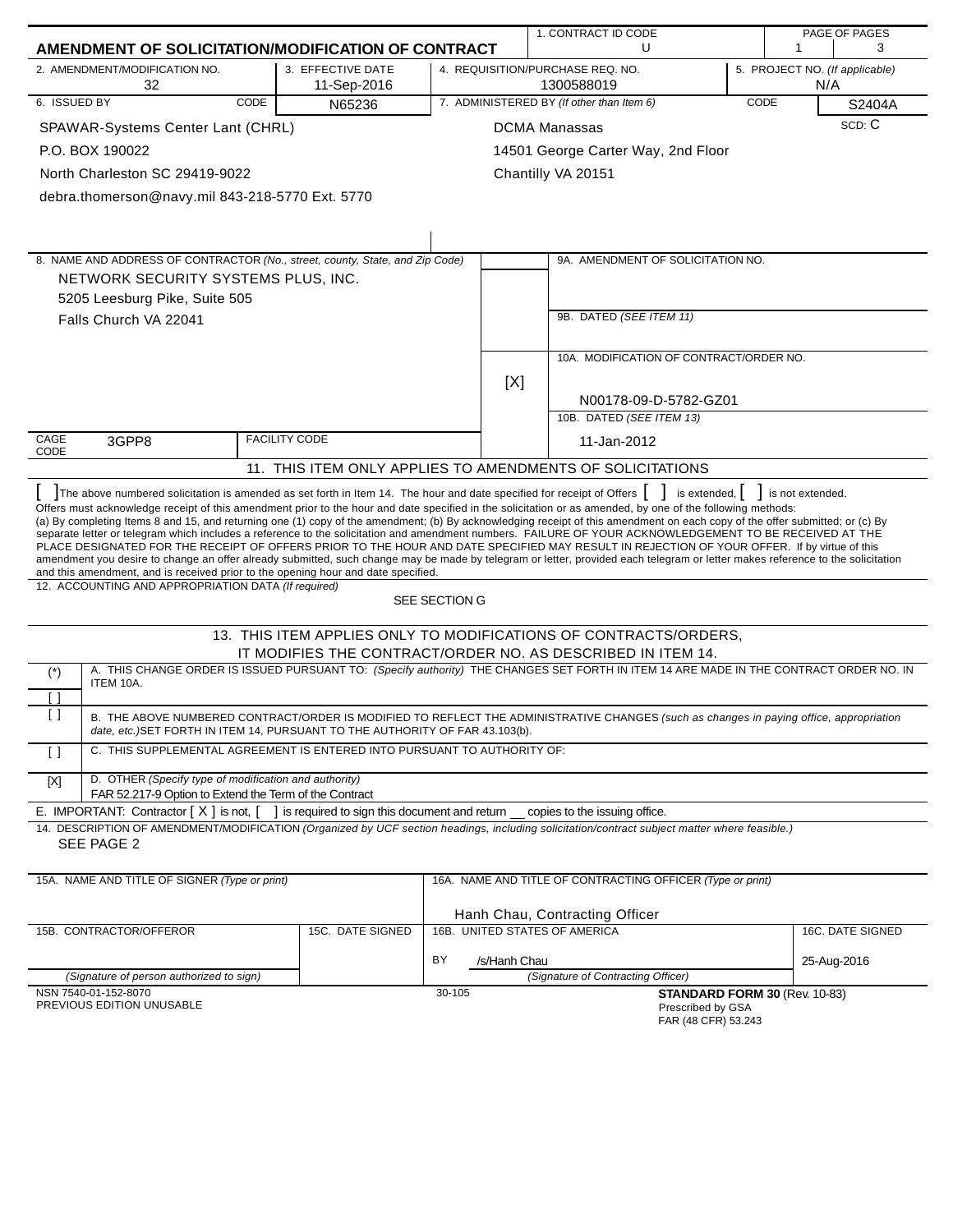| I CONTRACT NO.   | DELIVERY ORDER NO. | AMENDMENT/MODIFICATION NO. | PAGE   | ' FINAL |
|------------------|--------------------|----------------------------|--------|---------|
| N00178-09-D-5782 | GZ01               |                            | 2 of 3 |         |

### **GENERAL INFORMATION**

| CONTRACT NO.               | DELIVERY ORDER NO.                                                                                                                                                                                                 |             | AMENDMENT/MODIFICATION NO. |              | PAGE          | FIN. |
|----------------------------|--------------------------------------------------------------------------------------------------------------------------------------------------------------------------------------------------------------------|-------------|----------------------------|--------------|---------------|------|
| N00178-09-D-5782           | GZ01                                                                                                                                                                                                               | 32          |                            |              | 2 of 3        |      |
|                            |                                                                                                                                                                                                                    |             |                            |              |               |      |
| <b>GENERAL INFORMATION</b> |                                                                                                                                                                                                                    |             |                            |              |               |      |
|                            | The purpose of this modification is to exercise the option in accordance with FAR 42.217-9 for the period 11                                                                                                       |             |                            |              |               |      |
|                            | September 2016 through 10 July 2017; Correct the PSC Code in FPDSNG from R408 to R425; and add                                                                                                                     |             |                            |              |               |      |
|                            | Incremental Funding in the amount of \$6,719,296.56. Accordingly, said Task Order is modified as follows: A<br>conformed copy of this Task Order is attached to this modification for informational purposes only. |             |                            |              |               |      |
|                            |                                                                                                                                                                                                                    |             |                            |              |               |      |
|                            |                                                                                                                                                                                                                    |             |                            |              |               |      |
|                            | The Line of Accounting information is hereby changed as follows:                                                                                                                                                   |             |                            |              |               |      |
|                            |                                                                                                                                                                                                                    |             |                            |              |               |      |
|                            | The total amount of funds obligated to the task is hereby increased from \$21,854,884.62 by                                                                                                                        |             |                            |              |               |      |
|                            | \$6,719,296.56 to \$28,574,181.18.                                                                                                                                                                                 |             |                            |              |               |      |
| <b>CLIN/SLIN</b>           | Type Of Fund                                                                                                                                                                                                       | From $(\$)$ | By $(\$)$                  |              | To $($ math)  |      |
| 400601                     | Fund Type - TBD 0.00                                                                                                                                                                                               |             | 280,000.00                 |              | 280,000.00    |      |
| 400602                     | Fund Type - TBD 0.00                                                                                                                                                                                               |             | 252,095.52                 |              | 252,095.52    |      |
| 400603                     | Fund Type - TBD 0.00                                                                                                                                                                                               |             | 56,756.16                  |              | 56,756.16     |      |
| 400604                     | Fund Type - TBD 0.00                                                                                                                                                                                               |             | 376,533.00                 |              | 376,533.00    |      |
| 400605                     | Fund Type - TBD 0.00                                                                                                                                                                                               |             | 300,597.50                 |              | 300,597.50    |      |
| 400606                     | Fund Type - TBD 0.00                                                                                                                                                                                               |             | 120,000.00                 |              | 120,000.00    |      |
| 400607                     | Fund Type - TBD 0.00                                                                                                                                                                                               |             | 435,000.00                 |              | 435,000.00    |      |
| 400608                     | Fund Type - TBD 0.00                                                                                                                                                                                               |             | 1,600,000.00               |              | 1,600,000.00  |      |
| 400609                     | Fund Type - TBD 0.00                                                                                                                                                                                               |             | 1,219,104.38               |              | 1,219,104.38  |      |
| 400610                     | Fund Type - TBD 0.00                                                                                                                                                                                               |             | 726,000.00                 |              | 726,000.00    |      |
| 400611                     | Fund Type - TBD 0.00                                                                                                                                                                                               |             | 945,000.00                 |              | 945,000.00    |      |
| 400612                     | Fund Type - TBD 0.00                                                                                                                                                                                               |             | 115,438.76                 |              | 115,438.76    |      |
| 400613                     | Fund Type - TBD 0.00                                                                                                                                                                                               |             | 57,771.24                  |              | 57,771.24     |      |
| 600601                     | Fund Type - TBD 0.00                                                                                                                                                                                               |             | 60,000.00                  |              | 60,000.00     |      |
| 600602                     | Fund Type - TBD 0.00                                                                                                                                                                                               |             | 60,000.00                  |              | 60,000.00     |      |
| 600603                     | Fund Type - TBD 0.00                                                                                                                                                                                               |             | 65,000.00                  |              | 65,000.00     |      |
| 600604                     | Fund Type - TBD 0.00                                                                                                                                                                                               |             | 20,000.00                  |              | 20,000.00     |      |
| 600605                     | Fund Type - TBD 0.00                                                                                                                                                                                               |             | 30,000.00                  |              | 30,000.00     |      |
|                            |                                                                                                                                                                                                                    |             |                            |              |               |      |
| \$41,659,557.34.           | The total value of the order is hereby increased from $$27,448,328.34$ by $$14,211,229.00$ to                                                                                                                      |             |                            |              |               |      |
| <b>CLIN/SLIN</b>           | From $(\$)$                                                                                                                                                                                                        | By $($ )    |                            | To $($ math) |               |      |
| 4006                       | 0.00                                                                                                                                                                                                               |             | 13,321,035.00              |              | 13,321,035.00 |      |
| 6006                       | 0.00                                                                                                                                                                                                               |             | 890,194.00                 |              | 890,194.00    |      |

| <b>CLIN/SLIN</b> | From $(\$)$ | By()          | To $($        |
|------------------|-------------|---------------|---------------|
| 4006             | 0.00        | 13,321,035.00 | 13,321,035.00 |
| 6006             | 0.00        | 890,194.00    | 890,194.00    |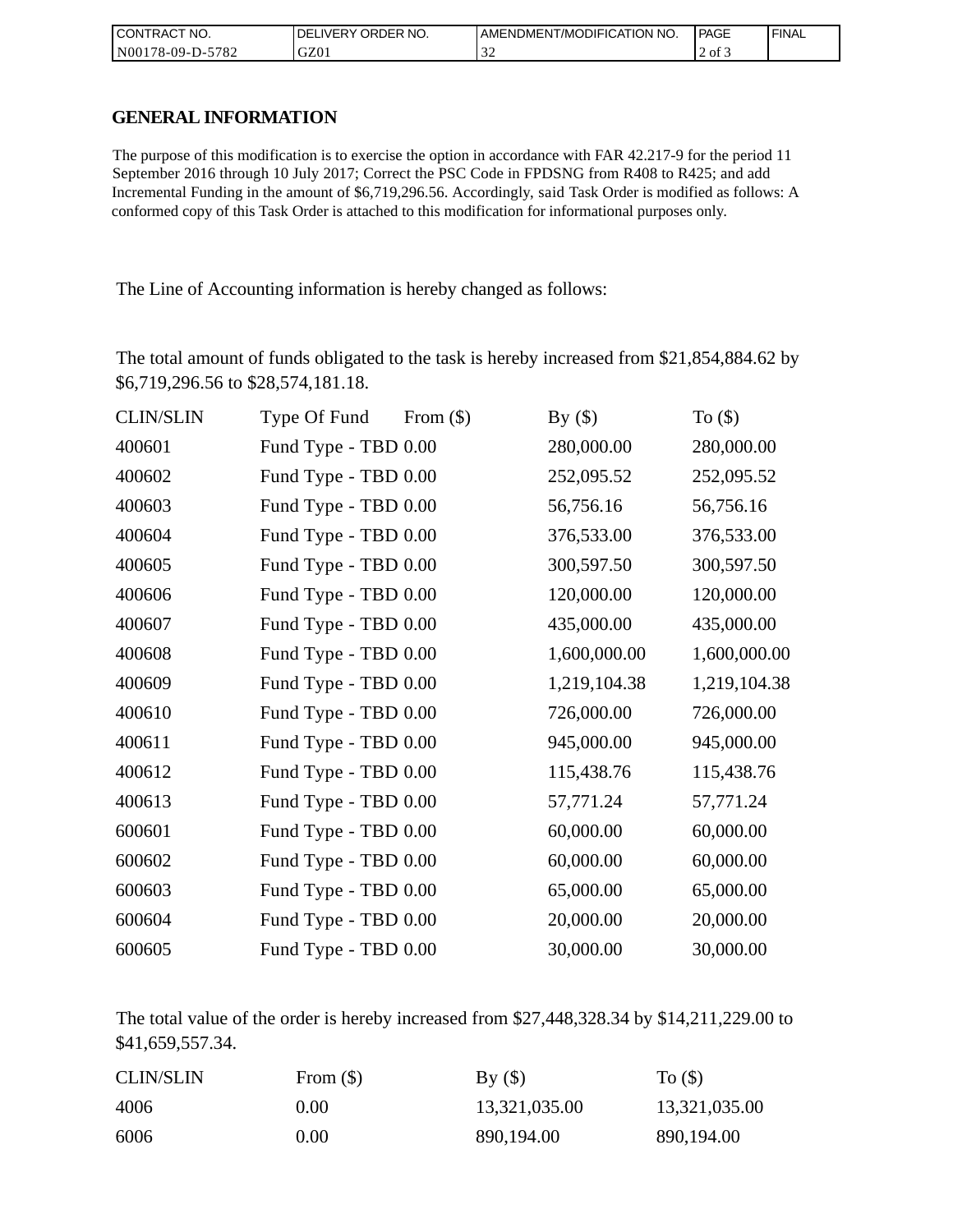| "NO.<br><b>CON</b><br>I RAC                                      | NO.<br>.)RDFP<br><b>NERY</b> | ODIFICATION NO.<br>AMENDMENT<br>. 17MC | <b>PAGE</b>           | <b>FINAL</b> |
|------------------------------------------------------------------|------------------------------|----------------------------------------|-----------------------|--------------|
| 5700<br>N00 <sub>1</sub><br>$8 - 09 -$ <sup>1</sup><br>⊿ه '<br>. | GZ01                         |                                        | $\sigma$ <sub>1</sub> |              |

The Period of Performance of the following line items is hereby changed as follows:

CLIN/SLIN From To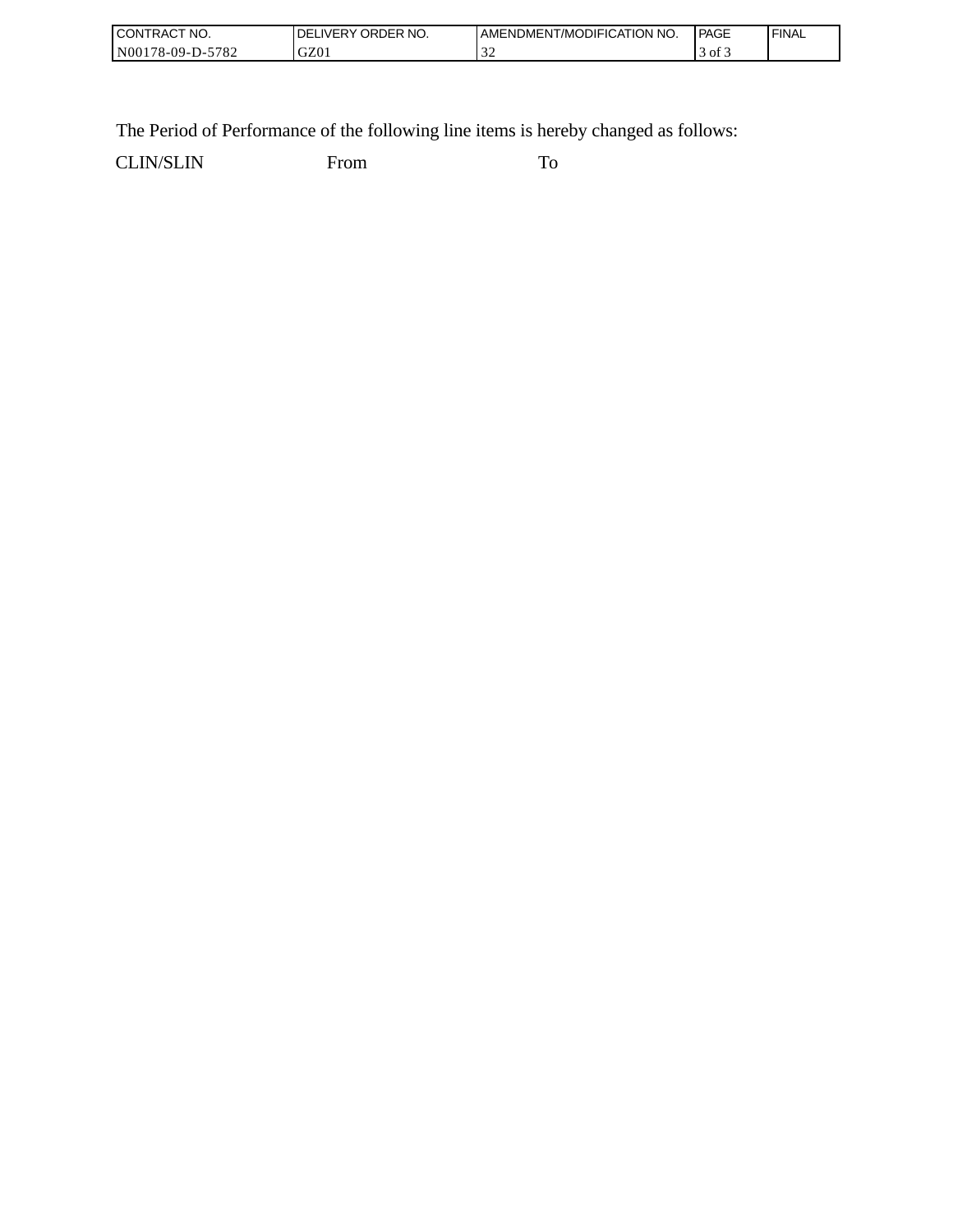| <b>ICON</b><br>°CT NO.<br>∵I RAC      | R NO.<br>JR'<br>≀DE!<br>⊣د، | ICATION NO.<br><b>JDIFI(</b><br>AME<br>-NDMEN.<br>l /MC | PAGE<br>____ | <b>FINAL</b> |
|---------------------------------------|-----------------------------|---------------------------------------------------------|--------------|--------------|
| 5700<br>N00<br>$8 - 09 - D -$<br>ے ہ≀ | GZ0                         | $\sim$                                                  | ΟĪ           |              |

## **SECTION B SUPPLIES OR SERVICES AND PRICES**

CLIN - SUPPLIES OR SERVICES

```
For Cost Type Items:
```

| Item | PSC | Supplies/Services                                                                   |  | Qty Unit Est. Cost Fixed Fee | CPFF |
|------|-----|-------------------------------------------------------------------------------------|--|------------------------------|------|
| 4001 |     | R425 IA Support (Fund Type - TBD) 1.0 LO \$282,675.35 \$12,324.65 \$295,000.00      |  |                              |      |
|      |     | 400101 R425 ACRN:AA PR 1300239279 (Fund Type -<br>OTHER)                            |  |                              |      |
|      |     | 400102 R425 ACRN:AB PR 1300286595 (Fund Type -<br>OTHER)                            |  |                              |      |
| 4002 |     | R425 IA Support (Fund Type - TBD) 1.0 LO \$2,477,518.34 \$120,326.00 \$2,597,844.34 |  |                              |      |
|      |     | 400201 R425 ACRN: AC PR: 1300298860 (Fund Type<br>- OTHER)                          |  |                              |      |
|      |     | 400202 R425 ACRN: AF PR: 1300319971 (Fund Type<br>- OTHER)                          |  |                              |      |
|      |     | 400203 R425 ACRN: AE PR: 1300332147 (Fund Type<br>- OTHER)                          |  |                              |      |
|      |     | 400204 R425 ACRN: AG PR: 1300354996 (Fund Type<br>- OTHER)                          |  |                              |      |
|      |     | 400205 R425 ACRN: AH PR: 1300354996 (Fund Type<br>- OTHER)                          |  |                              |      |
| 4003 |     | R425 IA Support (Fund Type - TBD) 1.0 LO \$2,919,639.00 \$142,361.00 \$3,062,000.00 |  |                              |      |
|      |     | 400301 R425 ACRN: AJ PR: 1300373150 (Fund Type<br>- OTHER)                          |  |                              |      |
|      |     | 400302 R425 ACRN: AK PR: 1300373150 (Fund Type<br>- OTHER)                          |  |                              |      |
|      |     | 400303 R425 ACRN: AJ PR: 1300373150 (Fund Type<br>- OTHER)                          |  |                              |      |
|      |     | 400304 R425 ACRN: AM PR: 1300394554 (Fund Type<br>- OTHER)                          |  |                              |      |
|      |     | 400305 R425 ACRN AN PR 1300415544 (O&MN, N)                                         |  |                              |      |
|      |     | 400306 R425 ACRN AP PR 1300436371 (O&MN, N)                                         |  |                              |      |
|      |     | 400307 R425 ACRN AQ PR 1300436371 (O&MN, N)                                         |  |                              |      |
| 4004 |     | R425 IA Support (Fund Type - TBD) 1.0 LO \$4,843,418.00 \$238,550.00 \$5,081,968.00 |  |                              |      |
|      |     | 400401 R425 ACRN AR PR1300443439 (O&MN, N)                                          |  |                              |      |
|      |     | 400402 R425 ACRN AS PR1300443439 (O&MN, N)                                          |  |                              |      |
|      |     | 400403 R425 ACRN AT PR1300443439 (O&MN, N)                                          |  |                              |      |
|      |     | 400404 R425 ACRN AU PR 1300447315 (O&MN, N)                                         |  |                              |      |
|      |     | 400405 R425 ACRN AV PR 1300447315 (O&MN, N)                                         |  |                              |      |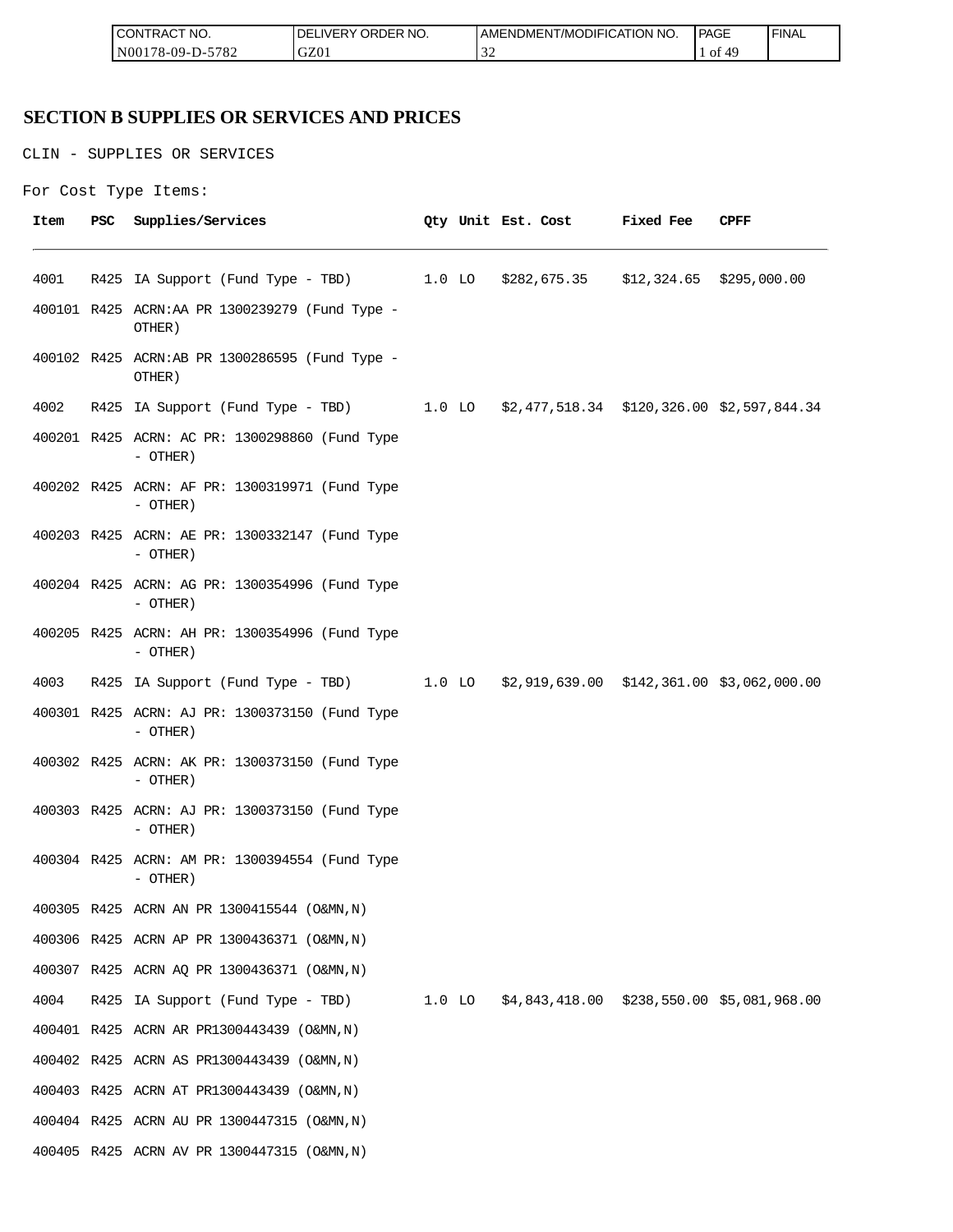| <b>I CONTRACT NO.</b> | LIVERY ORDER NO.<br>DEI | LAMENDMENT/MODIFICATION NO. | <b>PAGE</b> | ' FINAL |
|-----------------------|-------------------------|-----------------------------|-------------|---------|
| N00178-09-D-5782      | GZ01                    | $\sim$<br>ے ر               | ΔC<br>2 of  |         |

|      |            | CONTRACT NO.<br>N00178-09-D-5782                                                                                                                      | DELIVERY ORDER NO.<br>GZ01 |          | 32 |                    | AMENDMENT/MODIFICATION NO.                   |           | <b>PAGE</b><br>2 of 49 | <b>FINAL</b> |
|------|------------|-------------------------------------------------------------------------------------------------------------------------------------------------------|----------------------------|----------|----|--------------------|----------------------------------------------|-----------|------------------------|--------------|
| Item | <b>PSC</b> | Supplies/Services                                                                                                                                     |                            |          |    | Qty Unit Est. Cost |                                              | Fixed Fee | <b>CPFF</b>            |              |
|      |            | 400406 R425 ACRN AW PR 1300447315 (O&MN, N)                                                                                                           |                            |          |    |                    |                                              |           |                        |              |
|      |            | 400407 R425 ACRN AX PR 1300481274 (O&MN, N)                                                                                                           |                            |          |    |                    |                                              |           |                        |              |
|      |            | 400408 R425 ACRN AY PR 1300481274 (O&MN, N)                                                                                                           |                            |          |    |                    |                                              |           |                        |              |
|      |            | 400409 R425 ACRN AZ PR 1300481274 (O&MN, N)                                                                                                           |                            |          |    |                    |                                              |           |                        |              |
|      |            | 400410 R425 ACRN BB PR 1300493466 (O&MN, N)                                                                                                           |                            |          |    |                    |                                              |           |                        |              |
|      |            | 400411 R425 ACRN BC PR 1300493466 (O&MN, N)                                                                                                           |                            |          |    |                    |                                              |           |                        |              |
|      |            | 400412 R425 ACRN BD PR 1300493466 (O&MN, N)                                                                                                           |                            |          |    |                    |                                              |           |                        |              |
|      |            | 400413 R425 ACRN BE PR 1300494766 (O&MN, N)                                                                                                           |                            |          |    |                    |                                              |           |                        |              |
|      |            | 400414 R425 ACRN BF PR1300503112 FUNDING<br>DOC: PRM510760 NWA/BS: 100000986792<br>0060 EXPIRATION DATE: 9/30/2015<br>$($ O&MN, $\overline{N}$ )      |                            |          |    |                    |                                              |           |                        |              |
|      |            | 400415 R425 ACRN BG PR1300503112 FUNDING<br>DOC: PRM510785 NWA/BS: 100001054404<br>0060 EXPIRATION DATE: 9/30/2015<br>$($ O&MN, $N$ $)$               |                            |          |    |                    |                                              |           |                        |              |
|      |            | 400416 R425 ACRN: BH PR1300513212 FUNDING DOC:<br>PRM510771 FUNDS EXPIRATION:<br>9/30/2015 NWA/BS: 100000989184 0060<br>$($ O&MN, N)                  |                            |          |    |                    |                                              |           |                        |              |
|      |            | 400417 R425 ACRN:BF PR1300513212 FUNDING DOC:<br>PRM510760 FUNDS EXPIRATION:<br>9/30/2015 NWA/BS: 100000986792 0060<br>$($ O&MN, N)                   |                            |          |    |                    |                                              |           |                        |              |
| 4005 |            | R425 IA Support (Fund Type - TBD)                                                                                                                     |                            | $1.0$ LO |    |                    | \$15,063,060.56 \$656,749.44 \$15,719,810.00 |           |                        |              |
|      |            | 400501 R425 ACRN: BD PR1300518572 FUNDING DOC:<br>PRM58810 EXPIRATION OF FUNDS:<br>9/30/2015 NWA/BS: 100000989199 0060<br>$($ O&MN, $\overline{N}$ )  |                            |          |    |                    |                                              |           |                        |              |
|      |            | 400502 R425 ACRN: BJ PR1300518572 FUNDING DOC:<br>PRM510772 EXPIRATION OF FUNDS:<br>9/30/2015 NWA/BS: 100000989224 0060<br>$($ O&MN, $\overline{N}$ ) |                            |          |    |                    |                                              |           |                        |              |
|      |            | 400503 R425 ACRN: BF PR1300518572 FUNDING DOC:<br>PRM510760 EXPIRATION OF FUNDS:<br>9/30/2015 NWA/BS: 100000986792 0060<br>$($ O&MN, N)               |                            |          |    |                    |                                              |           |                        |              |
|      |            | 400504 R425 ACRN: BK PR1300518572 FUNDING DOC:<br>PRM510762 EXPIRATION OF FUNDS:<br>9/30/2015 NWA/BS: 100000986795 0060<br>$($ O&MN, $\overline{N}$ ) |                            |          |    |                    |                                              |           |                        |              |
|      |            | 400505 R425 ACRN: BL PR1300518572 FUNDING DOC:<br>PRM510768 EXPIRATION OF FUNDS:<br>9/30/2015 NWA/BS: 100001000323 0060                               |                            |          |    |                    |                                              |           |                        |              |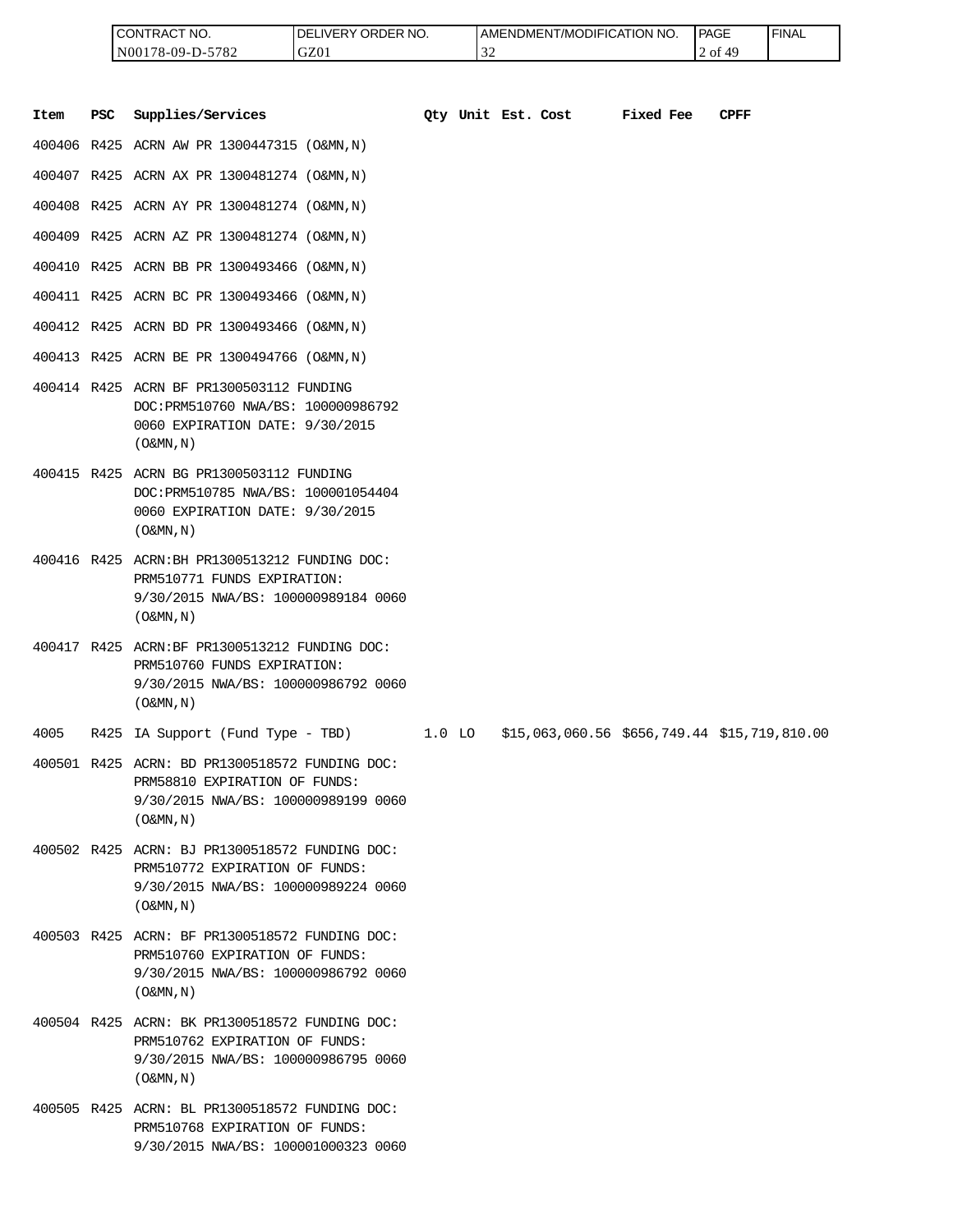| 'NO.<br>CONTRAC <sub>1</sub> | ORDER NO.<br>DE<br>LIVERY. | <b>I AMENDMENT/MODIFICATION I</b><br>I NO. | <b>PAGE</b> | 'FINAL |
|------------------------------|----------------------------|--------------------------------------------|-------------|--------|
| -5782<br>$NO0178-09-D-2$     | GZ01                       | $\sim$<br>◡                                | 49<br>ΟĪ    |        |

| Item | <b>PSC</b> | Supplies/Services                                                                                                                                               |  | Qty Unit Est. Cost | <b>Fixed Fee</b> | <b>CPFF</b> |
|------|------------|-----------------------------------------------------------------------------------------------------------------------------------------------------------------|--|--------------------|------------------|-------------|
|      |            | $($ O&MN, N)                                                                                                                                                    |  |                    |                  |             |
|      |            | 400506 R425 ACRN: BM PR1300518572 FUNDING DOC:<br>HT0003510986 EXPIRATION OF FUNDS:<br>9/30/2015 NWA/BS: 100001060851 0060<br>$($ O&MN, $N$ $)$                 |  |                    |                  |             |
|      |            | 400507 R425 ACRN: BN PR1300519229 COST CODE:<br>6890151H334Q FUNDING DOC:<br>N6890115RCV0003 NWA/BS:<br>100001020678 0401 (O&MN, N)                             |  |                    |                  |             |
|      |            | 400508 R425 ACRN: BP PR1300519229 COST CODE:<br>6156451H303Q FUNDING DOC:<br>N6156415RC09018 NWA/BS:<br>100001072719 0400 (O&MN, N)                             |  |                    |                  |             |
|      |            | 400509 R425 ACRN: BN PR1300527919 FUNDING DOC:<br>N6890115RCV0003 FUNDS EXPIRATION:<br>9/30/2015 COST CODE: 6890151H334Q<br>NWA/BS: 100001020678 0401 (O&MN, N) |  |                    |                  |             |
|      |            | 400510 R425 ACNR: BQ PR1300520956 FUNDING DOC:<br>HT0003511890 FUNDS EXPIRATION:<br>9/30/2015 NWA/BS: 100000986793 0060<br>$($ O&MN, $N$ $)$                    |  |                    |                  |             |
|      |            | 400511 R425 ACNR: BR PR1300520956 FUNDING DOC:<br>HT0003510989 FUNDS EXPIRATION:<br>9/30/2015 NWA/BS: 100001060852 0060<br>$($ O&MN, N)                         |  |                    |                  |             |
|      |            | 400512 R425 ACNR: BS PR1300520956 FUNDING DOC:<br>HT0003511892 FUNDS EXPIRATION:<br>9/30/2015 NWA/BS: 100000986796 0060<br>$($ O&MN, $N$ $)$                    |  |                    |                  |             |
|      |            | 400513 R425 ACNR: BT PR1300520956 FUNDING DOC:<br>HT0003511713 FUNDS EXPIRATION:<br>9/30/2015 NWA/BS: 100000989225 0060<br>$($ O&MN, N)                         |  |                    |                  |             |
|      |            | 400514 R425 ACNR: BU PR1300520956 FUNDING DOC:<br>PRM510766 FUNDS EXPIRATION:<br>9/30/2015 NWA/BS: 100000987052 0060<br>$(0\&MN, N)$                            |  |                    |                  |             |
|      |            | 400515 R425 ACNR: BV PR1300520956 FUNDING DOC:<br>PRM510911 FUNDS EXPIRATION:<br>9/30/2015 NWA/BS: 100001054759 0060<br>$($ O&MN, N)                            |  |                    |                  |             |
|      |            | 400516 R425 ACNR: BH PR1300520956 FUNDING DOC:<br>PRM510771 FUNDS EXPIRATION:<br>9/30/2015 NWA/BS: 100000989184 0060<br>$($ O&MN, N)                            |  |                    |                  |             |

400517 R425 ACNR: BW PR1300520956 FUNDING DOC: HT0003511157 FUNDS EXPIRATION: 9/30/2015 NWA/BS: 100000987059 0060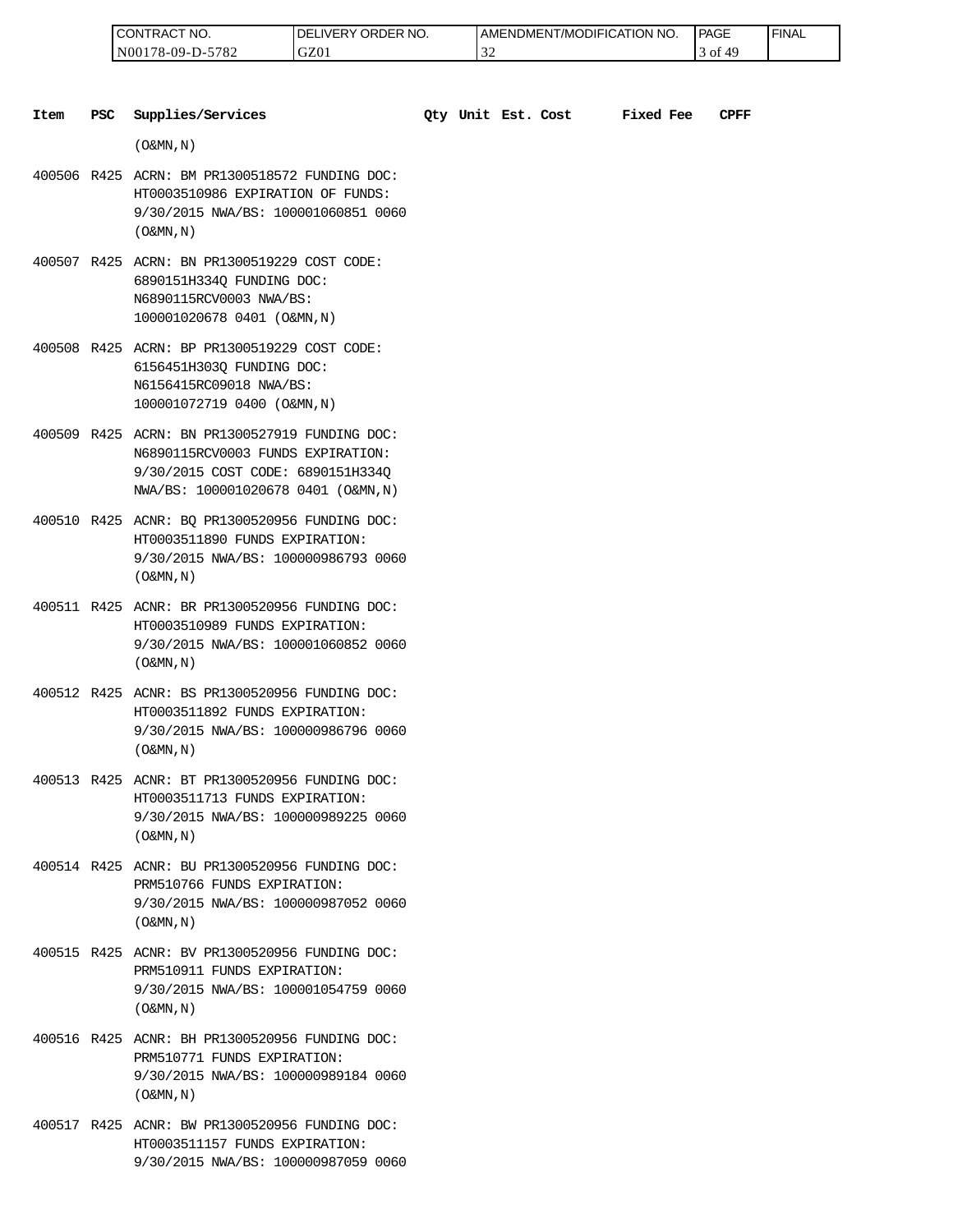| 'NO.<br>⊸∪N '<br>'I RAL              | RDER NO.<br>ר.<br>⊣ vE⊑<br>ж | <b>T/MODIFICATION NO.</b><br>AMENDMENT | <b>PAGE</b><br>____ | <b>FINAL</b> |
|--------------------------------------|------------------------------|----------------------------------------|---------------------|--------------|
| 5700<br>N00<br>′8-09-I<br>∸ ⊘ '<br>. | GZ0                          |                                        | O1<br>45            |              |

| Item | <b>PSC</b> | Supplies/Services                                                                                                                                                     | Oty Unit Est. Cost |  | Fixed Fee | CPFF |
|------|------------|-----------------------------------------------------------------------------------------------------------------------------------------------------------------------|--------------------|--|-----------|------|
|      |            | $(0\&MN,N)$                                                                                                                                                           |                    |  |           |      |
|      |            | 400518 R425 ACNR: BY PR1300541516 FUNDING DOC:<br>HT0003512377 FUNDS EXPIRATION:<br>9/30/2016 NWA/BS: 100001091456 0060<br>$($ O&MN, $\overline{N}$ )                 |                    |  |           |      |
|      |            | 400519 R425 ACNR: BZ PR1300541516 FUNDING DOC:<br>HT0003612852 FUNDS EXPIRATION:<br>9/30/2016 NWA/BS: 100001099806 0060<br>$($ O&MN, N)                               |                    |  |           |      |
|      |            | 400520 R425 ACNR: CA PR1300541516 FUNDING DOC:<br>HT0003512349 FUNDS EXPIRATION:<br>9/30/2016 NWA/BS: 100001090127 0060<br>$($ O&MN, $N$ $)$                          |                    |  |           |      |
|      |            | 400521 R425 ACRN: CB - Incr. funding PR:<br>1300576439 CIN: 130057643900004<br>NWA/BS: 100001090127 0060 Type:<br>Direct Cite Funding doc -<br>HT0003512349 (O&MN, N) |                    |  |           |      |
|      |            | 400522 R425 ACRN: CC - Incr. funding PR:<br>1300576439 CIN: 130057643900001<br>NWA/BS: 100001099806 0060 Type:<br>Direct Cite Funding Doc -<br>HT0003612852 (O&MN, N) |                    |  |           |      |
|      |            | 400523 R425 ACRN: CD - Incr. funding PR:<br>1300576439 CIN: 130057643900002<br>NWA/BS: 100001094073 0060 Type:<br>Direct Cite Funding Doc -<br>HT0003613773 (O&MN, N) |                    |  |           |      |
|      |            | 400524 R425 ACRN: CE - Incr. funding PR:<br>1300576439 CIN: 130057643900007<br>NWA/BS: 100001093445 0060 Type:<br>Direct Cite Funding Doc -<br>HT0003512379 (O&MN, N) |                    |  |           |      |
|      |            | 400525 R425 ACRN: CF - Incr. funding PR:<br>1300576439 CIN: 130057643900003<br>NWA/BS: 100001091357 0060 Type:<br>Direct Cite Funding doc -<br>HT0003512351 (O&MN, N) |                    |  |           |      |
|      |            | 400526 R425 ACRN: BY - Incr. funding PR:<br>1300576439 CIN: 130057643900005<br>NWA/BS: 100001091456 0060 Type:<br>Direct Cite Funding Doc -<br>HT0003512377 (O&MN, N) |                    |  |           |      |
|      |            | 400527 R425 ACRN: CG PR: 1300585804 FUNDING<br>DOC: HT0003613773 NWA: 100001094073<br>0060 FUNDS EXPIRATION: 09/30/2016                                               |                    |  |           |      |

 $($  O&MN , N  $)$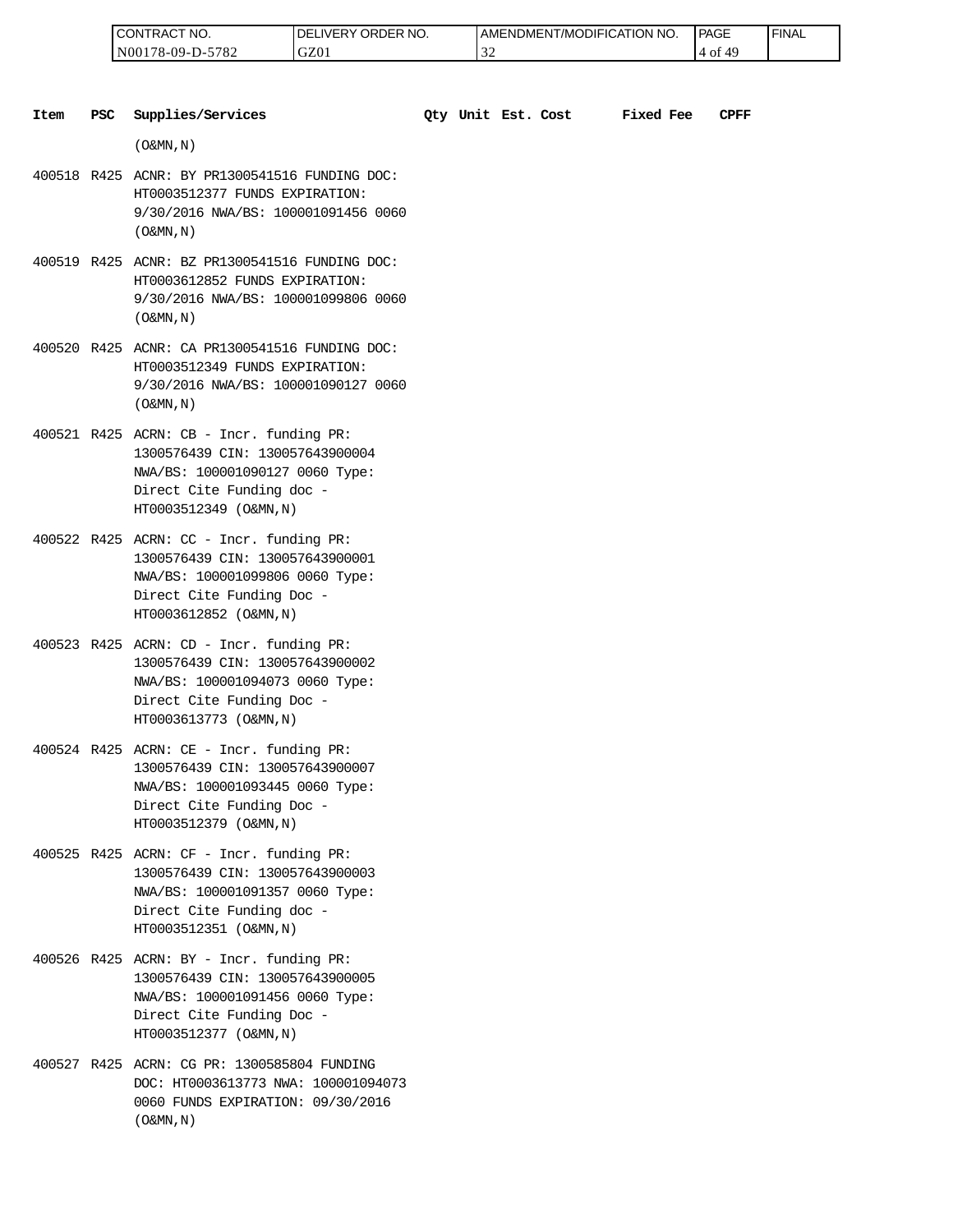| <b>CONTRACT NO.</b> | LIVERY ORDER NO.<br>I DE. | <b>I AMENDMENT/MODIFICATION</b><br>NO. | <sup>1</sup> PAGE | ' FINAL |
|---------------------|---------------------------|----------------------------------------|-------------------|---------|
| N00178-09-D-5782    | GZ01                      | $\sim$                                 | - O<br>ДΩ         |         |

| Item           | PSC | Supplies/Services                                                                                                                                                                                                                                                                                                                     |          | Qty Unit Est. Cost | Fixed Fee | <b>CPFF</b>                                     |
|----------------|-----|---------------------------------------------------------------------------------------------------------------------------------------------------------------------------------------------------------------------------------------------------------------------------------------------------------------------------------------|----------|--------------------|-----------|-------------------------------------------------|
|                |     | 400528 R425 ACRN: CC PR: 1300585804 FUNDING<br>DOC: HT0003612852 NWA: 100001099806<br>0060 FUNDS EXPIRATION: 09/30/2016<br>$($ O&MN, $N$ $)$                                                                                                                                                                                          |          |                    |           |                                                 |
|                |     | 400529 R425 ACRN: CH PR: 1300585804 FUNDING<br>DOC: HT0003512377 NWA: 100001091456<br>0060 FUNDS EXPIRATION: 09/30/2016<br>$($ O&MN, $N$ $)$                                                                                                                                                                                          |          |                    |           |                                                 |
|                |     | 400530 R425 ACRN: CJ PR: 1300585804 FUNDING<br>DOC: HT0003512351 NWA: 100001091357<br>0060 FUNDS EXPIRATION: 09/30/2016<br>$($ O&MN, $N$ $)$                                                                                                                                                                                          |          |                    |           |                                                 |
| 4006           |     | R425 Information Assurance (IA), IA<br>Mitigation, Certification and<br>Accreditation (C&A), Information<br>Assurance Vulnerability Management<br>(IAVM) and Military and Federal<br>Health Information<br>Management/Information Technology<br>(IM/IT) Strategic Plans and Master<br>Integrated Project Plans (Fund Type<br>$- TBD)$ | $1.0$ LO |                    |           | $$12,780,427.00$ $$540,608.00$ $$13,321,035.00$ |
|                |     | 400601 R425 (Fund Type - TBD)                                                                                                                                                                                                                                                                                                         |          |                    |           |                                                 |
|                |     | 400602 R425 (Fund Type - TBD)                                                                                                                                                                                                                                                                                                         |          |                    |           |                                                 |
|                |     | 400603 R425 (Fund Type - TBD)                                                                                                                                                                                                                                                                                                         |          |                    |           |                                                 |
|                |     | 400604 R425 (Fund Type - TBD)                                                                                                                                                                                                                                                                                                         |          |                    |           |                                                 |
|                |     | 400605 R425 (Fund Type - TBD)                                                                                                                                                                                                                                                                                                         |          |                    |           |                                                 |
|                |     | 400606 R425 (Fund Type - TBD)                                                                                                                                                                                                                                                                                                         |          |                    |           |                                                 |
|                |     | 400607 R425 (Fund Type - TBD)                                                                                                                                                                                                                                                                                                         |          |                    |           |                                                 |
|                |     | 400608 R425 (Fund Type - TBD)                                                                                                                                                                                                                                                                                                         |          |                    |           |                                                 |
|                |     | 400609 R425 (Fund Type - TBD)                                                                                                                                                                                                                                                                                                         |          |                    |           |                                                 |
|                |     | 400610 R425 (Fund Type - TBD)                                                                                                                                                                                                                                                                                                         |          |                    |           |                                                 |
|                |     | 400611 R425 (Fund Type - TBD)                                                                                                                                                                                                                                                                                                         |          |                    |           |                                                 |
|                |     | 400612 R425 (Fund Type - TBD)                                                                                                                                                                                                                                                                                                         |          |                    |           |                                                 |
|                |     | 400613 R425 (Fund Type - TBD)                                                                                                                                                                                                                                                                                                         |          |                    |           |                                                 |
| For ODC Items: |     |                                                                                                                                                                                                                                                                                                                                       |          |                    |           |                                                 |
| Item           | PSC | Supplies/Services                                                                                                                                                                                                                                                                                                                     |          |                    |           | Qty Unit Est. Cost                              |
|                |     |                                                                                                                                                                                                                                                                                                                                       |          |                    |           |                                                 |

6001 R425 IA Support (Fund Type - TBD) 1.0 LO \$10,000.00 600101 R425 ACRN: AB PR 1300286595 (Fund Type - OTHER) 6002 R425 IA Support (Fund Type - TBD) 1.0 LO \$25,000.00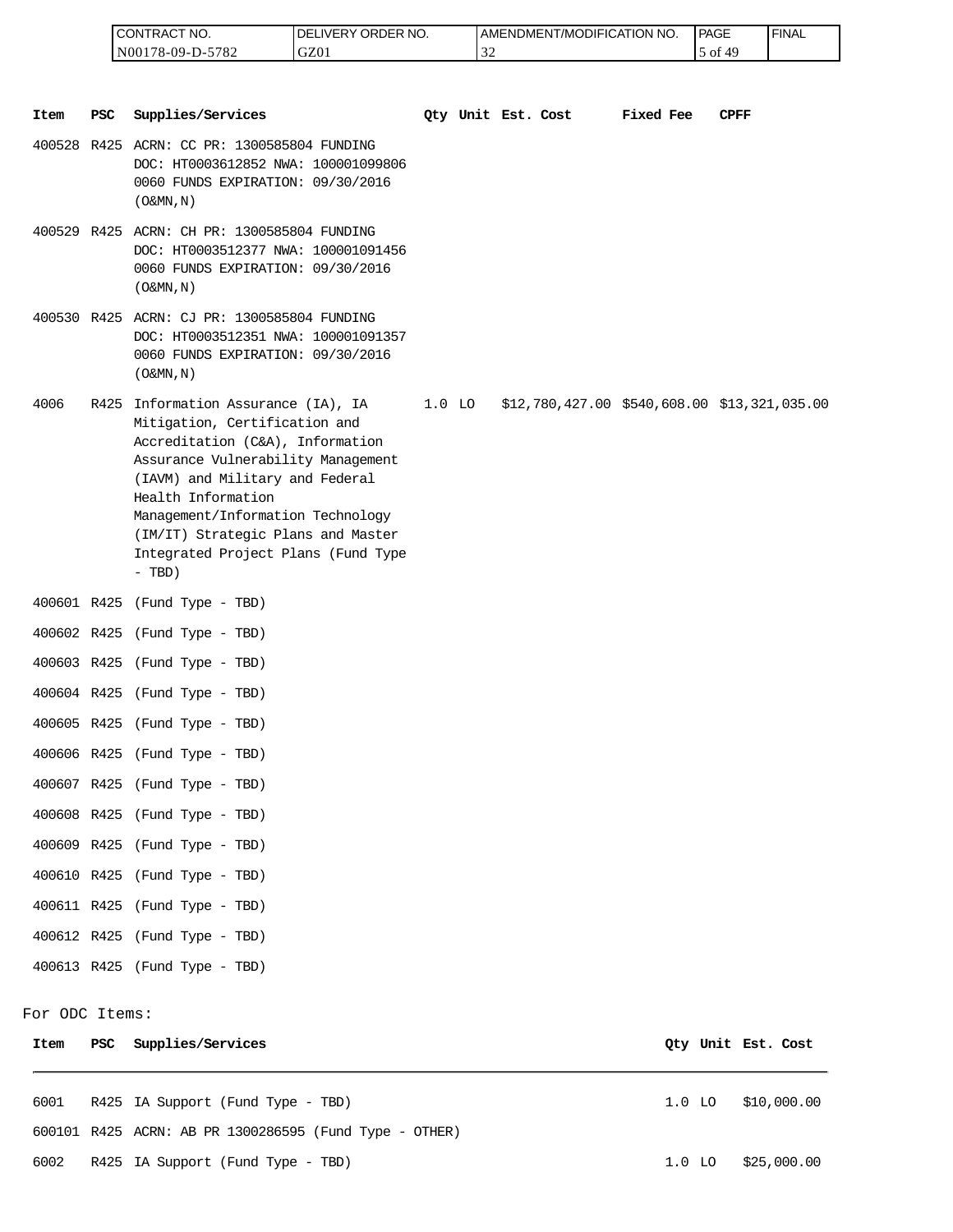|      |            | CONTRACT NO.<br>N00178-09-D-5782                      | DELIVERY ORDER NO.<br>GZ01                                                                                                           | AMENDMENT/MODIFICATION NO.<br>32 | <b>PAGE</b><br>6 of 49 | <b>FINAL</b>       |
|------|------------|-------------------------------------------------------|--------------------------------------------------------------------------------------------------------------------------------------|----------------------------------|------------------------|--------------------|
|      |            |                                                       |                                                                                                                                      |                                  |                        |                    |
| Item | <b>PSC</b> | Supplies/Services                                     |                                                                                                                                      |                                  |                        | Qty Unit Est. Cost |
|      |            |                                                       | 600201 R425 ACRN: AC PR: 1300298860 (Fund Type - OTHER)                                                                              |                                  |                        |                    |
|      |            |                                                       | 600202 R425 ACRN: AH PR: 1300354996 (Fund Type - OTHER)                                                                              |                                  |                        |                    |
| 6003 |            | R425 IA Support (Fund Type - TBD)                     |                                                                                                                                      |                                  | $1.0$ LO               | \$10,216.00        |
|      |            | 600301 R425 ACRN: AJ PR: 1300373150 (Fund Type - TBD) |                                                                                                                                      |                                  |                        |                    |
|      |            | 600302 R425 ACRN: AP PR:1300436371 (O&MN,N)           |                                                                                                                                      |                                  |                        |                    |
| 6004 |            | R425 IA Support (Fund Type - TBD)                     |                                                                                                                                      |                                  | $1.0$ LO               | \$15,000.00        |
|      |            | 600401 R425 ACRN AS PR 1300443439 (O&MN, N)           |                                                                                                                                      |                                  |                        |                    |
|      |            | 600402 R425 ACRN AW PR 1300447315 (O&MN, N)           |                                                                                                                                      |                                  |                        |                    |
|      |            |                                                       | 600403 R425 ACRN BA PR 1300481274- Realigned to 400408 AY (O&MN, N)                                                                  |                                  |                        |                    |
|      |            | 600404 R425 ACRN BE PR 1300494766 (O&MN, N)           |                                                                                                                                      |                                  |                        |                    |
| 6005 |            | R425 IA Support (Fund Type - TBD)                     |                                                                                                                                      |                                  | $1.0$ LO               | \$631,490.00       |
|      |            |                                                       | 600501 R425 ACRN BN: PR 1300519229 COST CODE: 6890151H334Q FUNDING DOC:<br>N6890115RCV0003 NWA/BS: 100001020678 0401 (O&MN,N)        |                                  |                        |                    |
|      |            |                                                       | 600502 R425 ACRN: BX PR1300520956 FUNDING DOC: PRM510225 FUNDS EXPIRATION:<br>9/30/2015 NWA/BS: 100000987051 0060 (O&MN,N)           |                                  |                        |                    |
|      |            |                                                       | 600503 R425 ACRN: BW PR1300520956 FUNDING DOC: HT0003511157 FUNDS EXPIRATION:<br>9/30/2015 NWA/BS: 100000987059 0060 (O&MN,N)        |                                  |                        |                    |
|      |            |                                                       | 600504 R425 ACRN: BY PR1300541516 FUNDING DOC: HT0003512377 FUNDS EXPIRATION:<br>9/30/2016 NWA/BS: 100001091456 0060 (O&MN,N)        |                                  |                        |                    |
|      |            | HT0003512377 (O&MN, N)                                | 600505 R425 ACRN: BY - Incr. funding PR: 1300576439 CIN: 130057643900006<br>NWA/BS: 100001091456 0060 Type: Direct Cite Funding Doc: |                                  |                        |                    |
|      |            |                                                       | 600506 R425 ACRN: CG PR: 1300585804 FUNDING DOC: HT0003613773 NWA:<br>100001094073 0060 FUNDS EXPIRATION: 09/30/2016 (O&MN,N)        |                                  |                        |                    |
|      |            |                                                       | 600507 R425 ACRN: CK PR: 1300585804 FUNDING DOC: HT0003512383 NWA:<br>100001094141 0060 FUNDS EXPIRATION: 09/30/2016 (O&MN,N)        |                                  |                        |                    |
|      |            |                                                       | 600508 R425 ACRN: CH PR: 1300585804 FUNDING DOC: HT0003512377 NWA:<br>100001091456 0060 FUNDS EXPIRATION: 09/30/2016 (O&MN,N)        |                                  |                        |                    |
| 6006 |            |                                                       | R425 ODC in support of CLIN 4006 (Fund Type - TBD)                                                                                   |                                  | $1.0$ LO               | \$890,194.00       |
|      |            | 600601 R425 (Fund Type - TBD)                         |                                                                                                                                      |                                  |                        |                    |
|      |            | 600602 R425 (Fund Type - TBD)                         |                                                                                                                                      |                                  |                        |                    |
|      |            | 600603 R425 (Fund Type - TBD)                         |                                                                                                                                      |                                  |                        |                    |
|      |            | 600604 R425 (Fund Type - TBD)                         |                                                                                                                                      |                                  |                        |                    |

600605 R425 (Fund Type - TBD)

### 5252.216-9204 LEVEL OF EFFORT--FEE ADJUSTMENT FORMULA (MAR 1994)

(a) Subject to the provisions of the "Limitation of Cost" or "Limitation of Funds" clause (whichever is applicable to this contract), it is hereby understood and agreed that the fixed fee is based upon the Contractor providing the following number of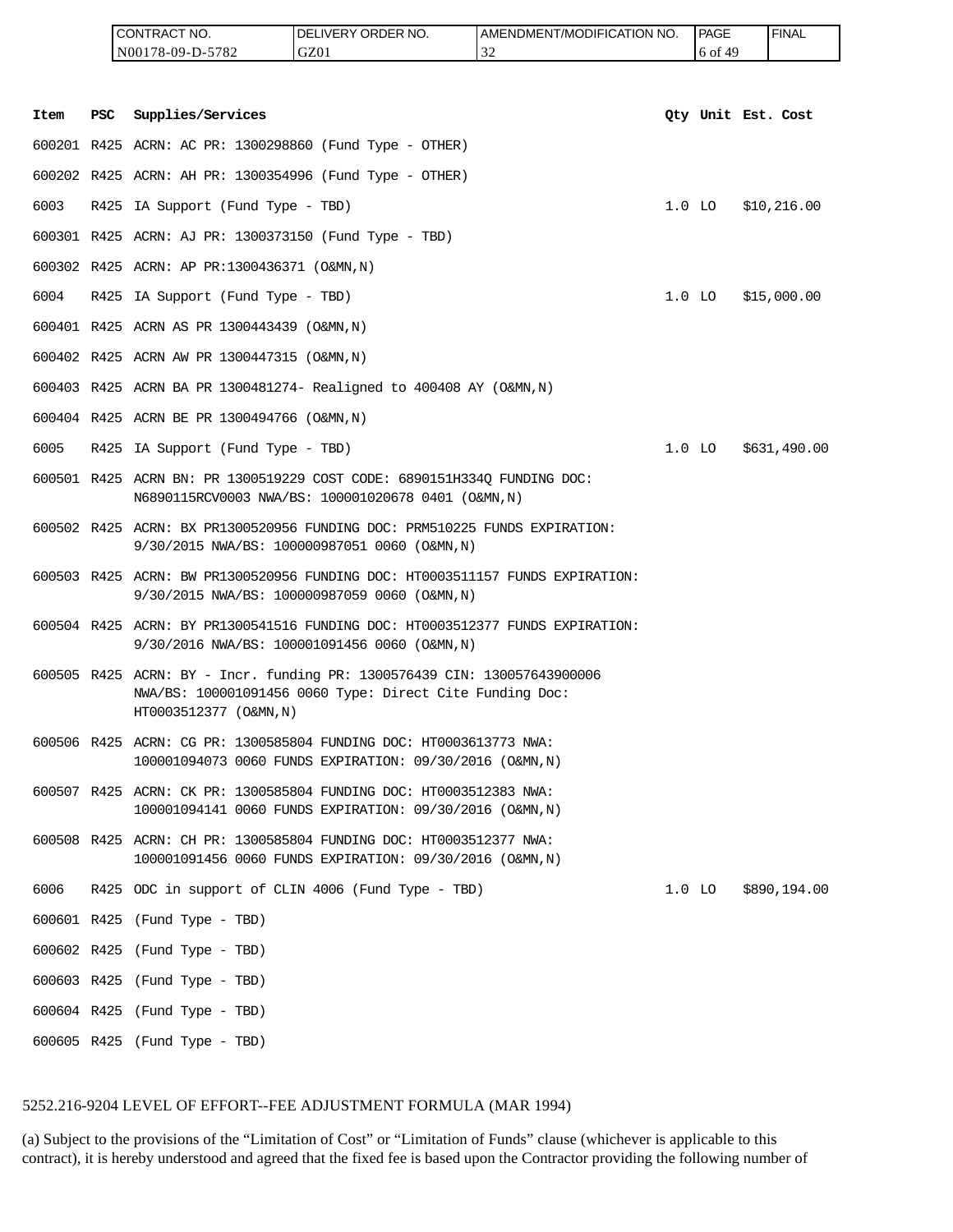| TRACT NO.<br><b>ICONT</b> | ORDER NO.<br><b>DELIVERY</b> | <b>LAMENDMENT/MODIFICATION NO.</b> | l PAGE               | ' FINAL |
|---------------------------|------------------------------|------------------------------------|----------------------|---------|
| -5782<br>N00178-09-D-5    | GZ01                         | $\sim$                             | 4 <sup>c</sup><br>of |         |

staff-hours of direct labor, hereinafter referred to as X, at the estimated cost and during the term of this contract specified elsewhere herein:

Total Staff-Hours (X)\* Total Prime Staff-Hours

Fixed Fee\*\*\*(inclusive of Prime and any proposed Subcontractor(s))

| <b>Base Period</b> |  |  |
|--------------------|--|--|
| Option 1           |  |  |
| Option 2           |  |  |
| Option 3           |  |  |
| Option 4           |  |  |

\*\*Contractor is to identify basis for fixed fee amount: \_\_\_ Prime Hours Only \_\_\_ Total Staff-Hours

The Contractor agrees to provide the total level of effort specified above in performance of work described in Sections "B" and "C" of this contract.

(b) Of the total staff-hours of direct labor set forth above, it is estimated that \_\_ staff-hours are competitive time (uncompensated overtime). Competitive time (uncompensated overtime) is defined as hours provided by personnel in excess of 40 hours per week without additional compensation for such excess work. All other effort is defined as compensated effort. If no amount is indicated in the first sentence of this paragraph, competitive time (uncompensated overtime) effort performed by the contractor shall not be counted in fulfillment of the level of effort obligations under this contract.

(c) Effort performed in fulfilling the total level of effort obligations specified above shall only include effort performed in direct support of this contract and shall not include time and effort expended on such things as local travel from an employee's residence to their usual work location, uncompensated effort while on travel status, truncated lunch periods, or other time and effort which does not have a specific and direct contribution to the tasks described in Section B.

(d) It is understood and agreed that various conditions may exist prior to or upon expiration of the term of the contract, with regard to the expenditure of labor staff-hours and/or costs thereunder which may require adjustment to the aggregate fixed fee. The following actions shall be dictated by the existence of said conditions:

(1) If the Contractor has provided not more than 105% of X or not less than 95% of X, within the estimated cost, and at the term of the contract, then the fee shall remain as set forth in Section B.

(2) If the Contractor has provided X-staff-hours, within the term, and has not exceeded the estimated cost then the Contracting Officer may require the Contractor to continue performance until the expiration of the term, or until the expenditure of the estimated cost of the contract except that, in the case of any items or tasks funded with O&MN funds, performance shall not extend beyond 30 September. In no event shall the Contractor be required to provide more than 105% of X within the term and estimated cost of this contract. The fee shall remain as set forth in Section B.

(3) If the Contractor expends the estimated cost of the contract, during the term of the contract and has provided less than X staff-hours, the Government may require the Contractor to continue performance, by providing cost growth funding, without adjusting the fixed fee, until such time as the Contractor has provided X staff-hours.

(4) If the Contracting Officer does not elect to exercise the Government's rights as set forth in paragraph  $(d)(2)$  and  $(d)(3)$ above, and the Contractor has not expended more than 95% of X staff-hours, the fixed fee shall be equitably adjusted downward to reflect the diminution of work. The total fee due the contractor shall be adjusted so as to be in direct proportion to the number of direct hours utilized in the same ration of fee to the estimated total hours then set forth in the contract.

(5) Nothing herein contained shall, in any way, abrogate the Contractor's responsibilities, and/or the Government's rights within the terms of the contract provision entitled "Limitation of Cost" or "Limitation of Funds" as they shall apply throughout the term of the contract, based upon the total amount of funding allotted to the contract during its specified term.

(e) Within 45 days after completion of the work under each separately identified period of performance hereunder, the Contractor shall submit the following information in writing to the Contracting Officer with copies to the cognizant Contract Administration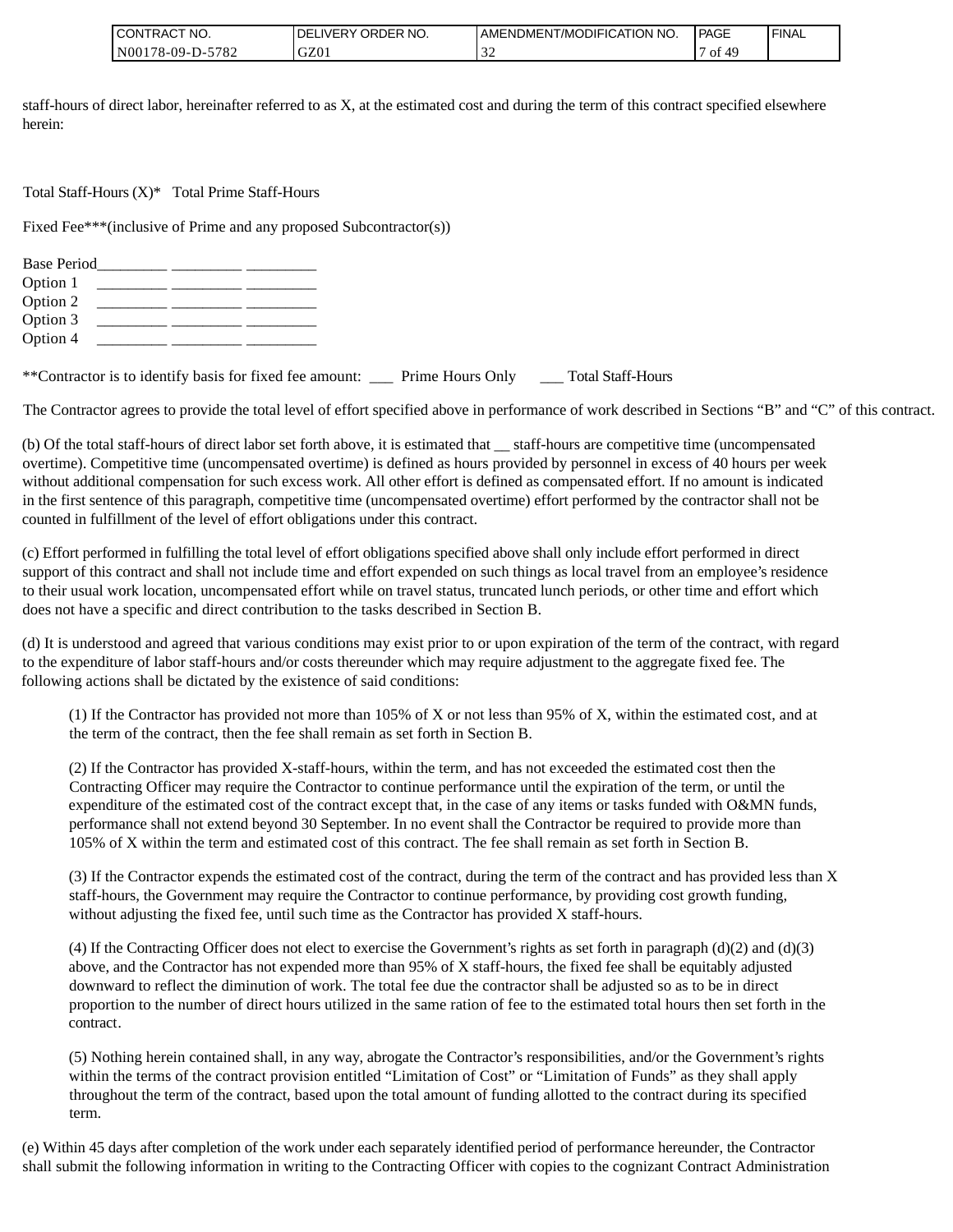| <b>CONTRACT NO.</b>                           | NO.<br>' ORDER<br><b>DELIVERY</b> | I AMENDMENT/MODIFICATION NO. | PAGE     | ' FINAL |
|-----------------------------------------------|-----------------------------------|------------------------------|----------|---------|
| 5782<br>N <sub>00</sub> 1<br>′8-09-I<br>ـ د ۱ | GZ01                              | - - -                        | ΟĪ<br>49 |         |

Office and DCAA office to which vouchers are submitted:

(1) The total number of staff-hours of direct labor expended during the applicable period.

(2) A breakdown of this total showing the number of staff-hours expended in each direct labor classification and associated direct and indirect costs.

(3) A breakdown of other costs incurred.

(4) The Contractor's estimate of the total allowable cost incurred under the contract for the period.

In the case of a cost under-run, the Contractor shall submit the following information in addition to that required above:

(5) The amount by which the estimated cost of this contract may be reduced to recover excess funds and the total amount of staff-hours not expended, if any.

(6) A calculation of the appropriate fee reduction in accordance with this clause.

All submissions required by this paragraph shall separately identify subcontractor information, if any.

### **ADDITIONAL SLINS**

Additional SLINs will be unilaterally created by the Contracting Officer during performance of this Task Order to accommodate the multiple types of funds that will be used under this order.

# **LIMITATION OF LIABILITY – INCREMENTAL FUNDING**

CLINs 4001 & 6001 are incrementally funded and the amount currently available for payment hereunder is limited to **\$305,000.00**. It is estimated that these funds will cover the cost of performance through **10 January 2013**. Subject to the provisions of the clause entitled "Limitation of Funds" (APR 94) (FAR 52.232-22) of the general provisions of this contract, no legal liability on the part of the Government for payment in excess of **\$305,000.00** shall arise unless additional funds are made available and are incorporated as a modification to the delivery order.

|             | <b>CPFF</b>         | <b>PREVIOUSLY</b> | <b>THIS</b>   | <b>TOTAL</b>  | <b>UNFUNDED</b> |
|-------------|---------------------|-------------------|---------------|---------------|-----------------|
| <b>CLIN</b> | $NTE*$              | <b>FUNDED</b>     | <b>ACTION</b> | <b>FUNDED</b> | <b>BALANCE</b>  |
| 4001        | \$295,000.00]       | \$0.00            | \$0.00        | \$295,000.00  | \$0.00          |
| 6001        | \$10,000.00         | \$0.00            | \$0.00        | \$10,000.00   | \$0.00          |
|             | TOTAL \\$305,000.00 | \$0.00            | \$0.00        | \$305,000.00  | \$0.00          |

\*\*\*\*\*\*\*\*\*\*\*\*\*\*\*\*\*\*\*\*\*\*\*\*\*\*\*\*\*\*\*\*\*\*\*\*\*\*\*\*\*\*\*\*\*\*\*\*\*\*\*\*\*\*\*\*\*\*\*\*\*\*\*\*\*\*\*\*\*\*\*\*\*\*\*\*\*\*\*\*\*\*\*\*\*\*\*\*\*\*\*\*\*\*\*\*\*\*\*\*\*\*\*\*\* \*\*\*\*\*\*\*\*\*\*\*\*\*\*\*\*\*\*\*

CLINs 4002 & 6002 are incrementally funded and the amount currently available for payment hereunder is limited to **\$2,622,844.34**. It is estimated that these funds will cover the cost of performance through **10 September 2013**. Subject to the provisions of the clause entitled "Limitation of Funds" (APR 94) (FAR 52.232-22) of the general provisions of this contract, no legal liability on the part of the Government for payment in excess of **\$2,622,844.34** shall arise unless additional funds are made available and are incorporated as a modification to the delivery order.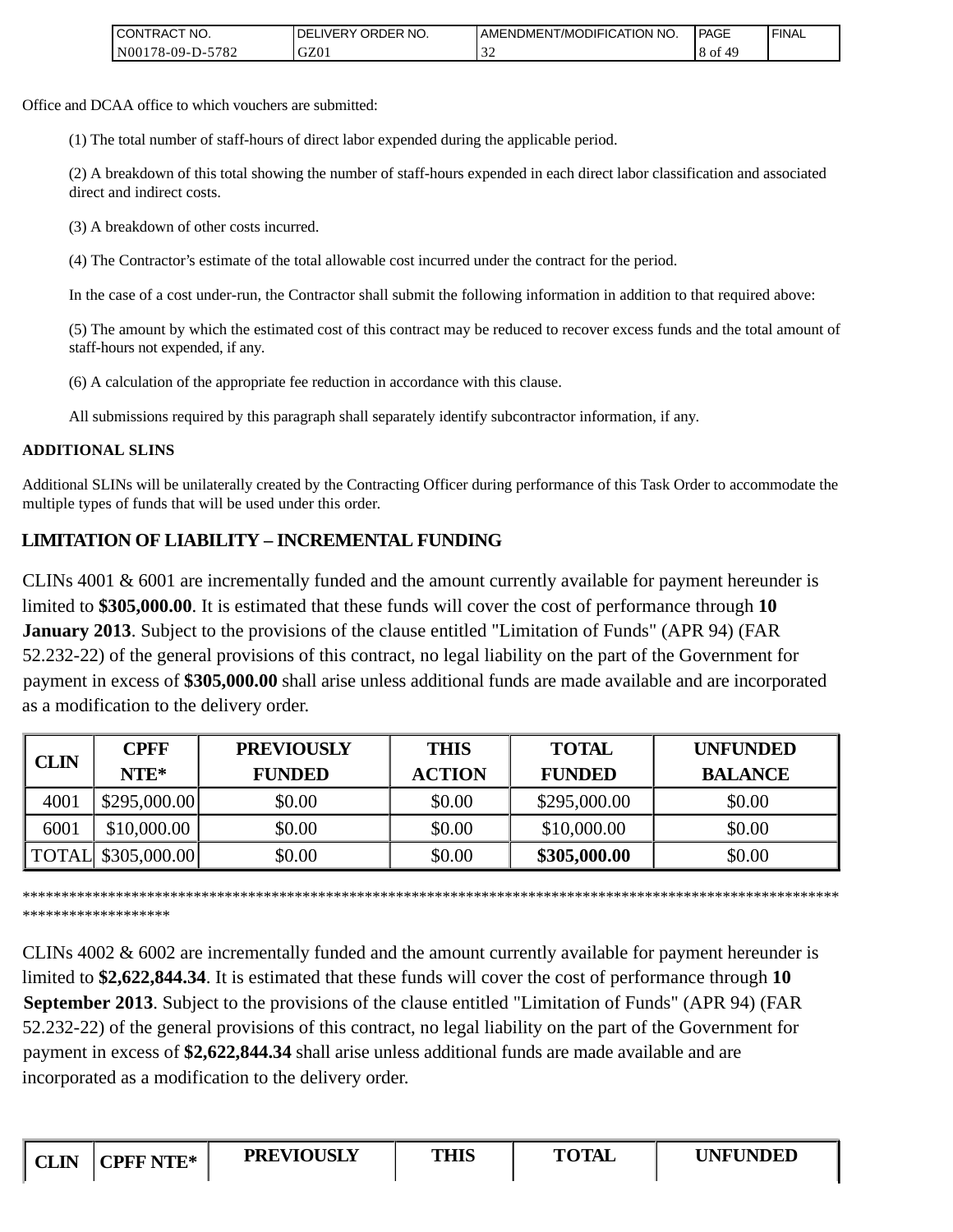| 'NO.<br>∕ONTRACT                             | NO.<br><b>ORDER</b><br>_IVERY_<br>DF | ' NO<br><b>DMENT/MODIFICATION'</b><br>AMEND | <b>PAGE</b> | ' FINAL |
|----------------------------------------------|--------------------------------------|---------------------------------------------|-------------|---------|
| 570 <sup>o</sup><br>'8-09-D-.<br>N(0)<br>104 | GZ01                                 |                                             | Οİ          |         |

|      |                               | <b>FUNDED</b> | <b>ACTION</b> | <b>FUNDED</b>  | <b>BALANCE</b> |
|------|-------------------------------|---------------|---------------|----------------|----------------|
| 4002 | \$7,864,802.00                | \$0.00        | \$0.00        | \$2,597,844.34 | \$5,266,957.66 |
| 6002 | \$313,470.00                  | \$0.00        | \$0.00        | \$25,000.00    | \$288,470.00   |
|      | $\vert$ TOTAL \\$8,178,272.00 | \$0.00        | \$0.00        | \$2,622,844.34 | \$5,555,427.66 |

\*\*\*\*\*\*\*\*\*\*\*\*\*\*\*\*\*\*\*\*\*\*\*\*\*\*\*\*\*\*\*\*\*\*\*\*\*\*\*\*\*\*\*\*\*\*\*\*\*\*\*\*\*\*\*\*\*\*\*\*\*\*\*\*\*\*\*\*\*\*\*\*\*\*\*\*\*\*\*\*\*\*\*\*\*\*\*\*\*\*\*\*\*\*\*\*\*\*\*\*\*\*\*\*\* \*\*\*\*\*\*\*\*\*\*\*\*\*\*\*\*\*\*\*

CLINs 4003 & 6003 are incrementally funded and the amount currently available for payment hereunder is limited to **\$3,072,215.99**. It is estimated that these funds will cover the cost of performance through 10 September 2014. Subject to the provisions of the clause entitled "Limitation of Funds" (APR 94) (FAR 52.232-22) of the general provisions of this contract, no legal liability on the part of the Government for payment in excess of **\$3,072,215.99** shall arise unless additional funds are made available and are incorporated as a modification to the delivery order.

| <b>CPFF NTE*</b><br><b>CLIN</b> |                               | <b>PREVIOUSLY</b> | <b>THIS</b>   | <b>TOTAL</b>   | <b>UNFUNDED</b> |
|---------------------------------|-------------------------------|-------------------|---------------|----------------|-----------------|
|                                 |                               | <b>FUNDED</b>     | <b>ACTION</b> | <b>FUNDED</b>  | <b>BALANCE</b>  |
| 4003                            | \$8,006,158.00                | \$532,000.00      | \$0.00        | \$3,062,000.00 | \$4,944,158.00  |
| 6003                            | \$313,470.00                  | \$1,000.00        | \$0.00        | \$10,215.99    | \$303,254.01    |
|                                 | $\vert$ TOTAL \\$8,319,628.00 | \$533,000.00      | \$0.00        | \$3,072,215.99 | \$5,247,412.01  |

\*\*\*\*\*\*\*\*\*\*\*\*\*\*\*\*\*\*\*\*\*\*\*\*\*\*\*\*\*\*\*\*\*\*\*\*\*\*\*\*\*\*\*\*\*\*\*\*\*\*\*\*\*\*\*\*\*\*\*\*\*\*\*\*\*\*\*\*\*\*\*\*\*\*\*\*\*\*\*\*\*\*\*\*\*\*\*\*\*\*\*\*\*\*\*\*\*\*\*\*\*\*\*\*\* \*\*\*\*\*\*\*\*\*\*\*\*\*\*\*\*\*\*\*

CLINs 4004 & 6004 are incrementally funded and the amount currently available for payment hereunder is limited to **\$5,096,967.37**. It is estimated that these funds will cover the cost of performance through **10 September 2015**. Subject to the provisions of the clause entitled "Limitation of Funds" (APR 94) (FAR 52.232-22) of the general provisions of this contract, no legal liability on the part of the Government for payment in excess of **\$5,096,967.37** shall arise unless additional funds are made available and are incorporated as a modification to the delivery order.

| <b>CLIN</b> | <b>CPFF NTE*</b>     | <b>PREVIOUSLY</b> | <b>THIS</b>    | <b>TOTAL</b>   | <b>UNFUNDED</b> |
|-------------|----------------------|-------------------|----------------|----------------|-----------------|
|             |                      | <b>FUNDED</b>     | <b>ACTION</b>  | <b>FUNDED</b>  | <b>BALANCE</b>  |
| 4004        | \$8,191,887.00       | \$4,671,967.37    | \$410,000.00   | \$5,081,967.37 | \$3,109,919.63  |
| 6004        | \$313,470.00         | \$20,000.00       | $-$ \$5,000.00 | \$15,000.00    | \$298,470.00    |
|             | TOTAL \$8,505,357.00 | \$4,691,967.37    | \$405,000.00   | \$5,096,967.37 | \$3,408,389.63  |

CLINs 4005 & 6005 are incrementally funded and the amount currently available for payment hereunder is limited to **\$10,448,856.92**. It is estimated that these funds will cover the cost of performance **11 September**

\*\*\*\*\*\*\*\*\*\*\*\*\*\*\*\*\*\*\*\*\*\*\*\*\*\*\*\*\*\*\*\*\*\*\*\*\*\*\*\*\*\*\*\*\*\*\*\*\*\*\*\*\*\*\*\*\*\*\*\*\*\*\*\*\*\*\*\*\*\*\*\*\*\*\*\*\*\*\*\*\*\*\*\*\*\*\*\*\*\*\*\*\*\*\*\*\*\*\*\*\*\*\*\*\*

\*\*\*\*\*\*\*\*\*\*\*\*\*\*\*\*\*\*\*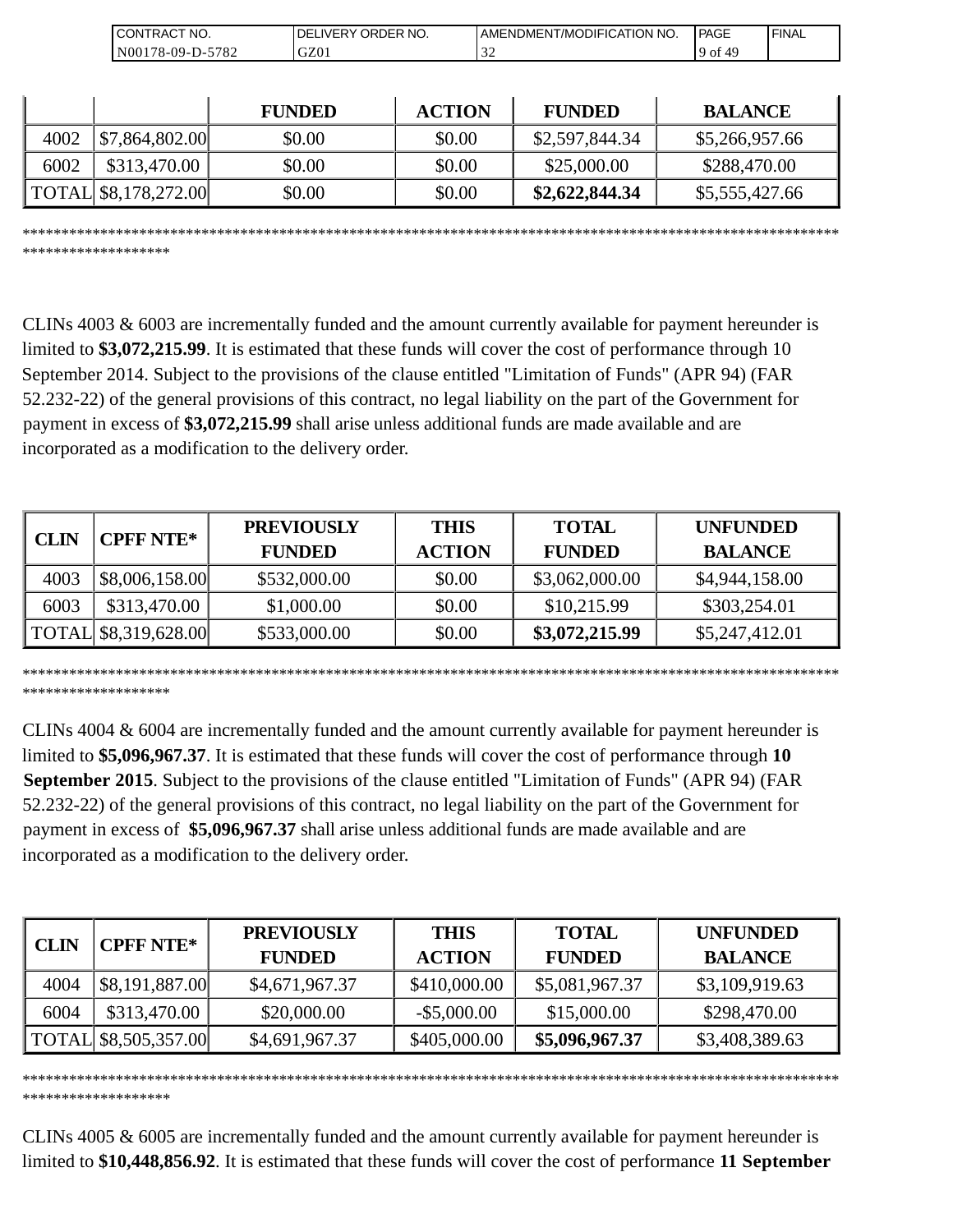| 'NO.<br>CONTRAC <sub>1</sub> | NO.<br>ORDER<br><b>IVERY</b><br>DE. | T/MODIFICATION NO.<br><b>AMENDMENT</b> | <b>PAGE</b> | 'FINAL |
|------------------------------|-------------------------------------|----------------------------------------|-------------|--------|
| 5782<br>N00178-09-D-5        | GZ01                                | $\sim$                                 | 10 of       |        |

**2015 through 10 September 2016**. Subject to the provisions of the clause entitled "Limitation of Funds" (APR 94) (FAR 52.232-22) of the general provisions of this contract, no legal liability on the part of the Government for payment in excess of **\$\$10,448,856.92** shall arise unless additional funds are made available and are incorporated as a modification to the delivery order.

| <b>CLIN</b> | <b>CPFF NTE*</b>      | <b>PREVIOUSLY</b><br><b>FUNDED</b> | <b>THIS</b><br><b>ACTION</b> | <b>TOTAL</b><br><b>FUNDED</b> | <b>UNFUNDED</b><br><b>BALANCE</b> |
|-------------|-----------------------|------------------------------------|------------------------------|-------------------------------|-----------------------------------|
| 4005        | \$15,719,810          | \$9,118,223.92                     | \$1,145,000.00               | \$10,263,223.92               | \$5,471,586.08                    |
| 6005        | 631,490.00            | \$170,633.00                       | \$15,000.00                  | \$185,633.00                  | \$430,857.00                      |
|             | TOTAL \$16,351,300.00 | \$9,288,856.92                     | \$1,160,000.00               | \$10,448,856.92               | \$5,902,443.08                    |

**\*\*\*\*\*\*\*\*\*\*\*\*\*\*\*\*\*\*\*\*\*\*\*\*\*\*\*\*\*\*\*\*\*\*\*\*\*\*\*\*\*\*\*\*\*\*\*\*\*\*\*\*\*\*\*\*\*\*\*\*\*\*\*\*\*\*\*\*\*\*\*\*\*\*\*\*\*\*\*\*\*\*\*\*\*\*\*\*\*\*\*\*\*\*\*\*\*\*\*\*\*\*\*\*\* \*\*\*\*\*\*\*\*\*\*\*\*\*\*\*\*\*\*\***

CLINs 4006 & 6006 are incrementally funded and the amount currently available for payment hereunder is limited to **\$6,719,296.56**. It is estimated that these funds will cover the cost of performance **11 September 2016 through 10 July 2017**. Subject to the provisions of the clause entitled "Limitation of Funds" (APR 94) (FAR 52.232-22) of the general provisions of this contract, no legal liability on the part of the Government for payment in excess of **\$6,719,296.56** shall arise unless additional funds are made available and are incorporated as a modification to the delivery order.

| <b>CLIN</b> | CPFF NTE*               | <b>PREVIOUSLY</b> | <b>THIS</b>    | <b>TOTAL</b>   | <b>UNFUNDED</b> |
|-------------|-------------------------|-------------------|----------------|----------------|-----------------|
|             |                         | <b>FUNDED</b>     | <b>ACTION</b>  | <b>FUNDED</b>  | <b>BALANCE</b>  |
| 4006        | \$13,321,035.00         | \$0               | \$6,484,296.56 | \$6,484,296.56 | \$6,836,738.44  |
| 6006        | 890,194.00              | \$0               | 235,000.00     | \$235,000.00   | 655,194.00      |
|             | [TOTAL \$14,211,229.00] | \$0               | \$6,719,296.56 | \$6,719,296.56 | \$7,491,932.44  |

### **PR 1300588019 (All Documents)**

**Expiration of Funds: All Funds Expire on 10 July 2017.**

**\*\*\*\*\*\*\*\*\*\*\*\*\*\*\*\*\*\*\*\*\*\*\*\*\*\*\*\*\*\*\*\*\*\*\*\*\*\*\*\*\*\*\*\*\*\*\*\*\*\*\*\*\*\*\*\*\*\*\*\*\*\*\*\*\*\*\*\*\*\*\*\*\*\*\*\*\*\*\*\*\*\*\*\*\*\*\*\*\*\*\*\*\*\*\*\*\*\*\*\*\*\*\*\*\* \*\*\*\*\*\*\*\*\***

### **PR: 1300576439**

Funding Documents: HT0003612852, HT0003613773, HT0003512379, HT0003512349, HT0003512377 & HT003512351

Expiration of funds: 30 Sep 2016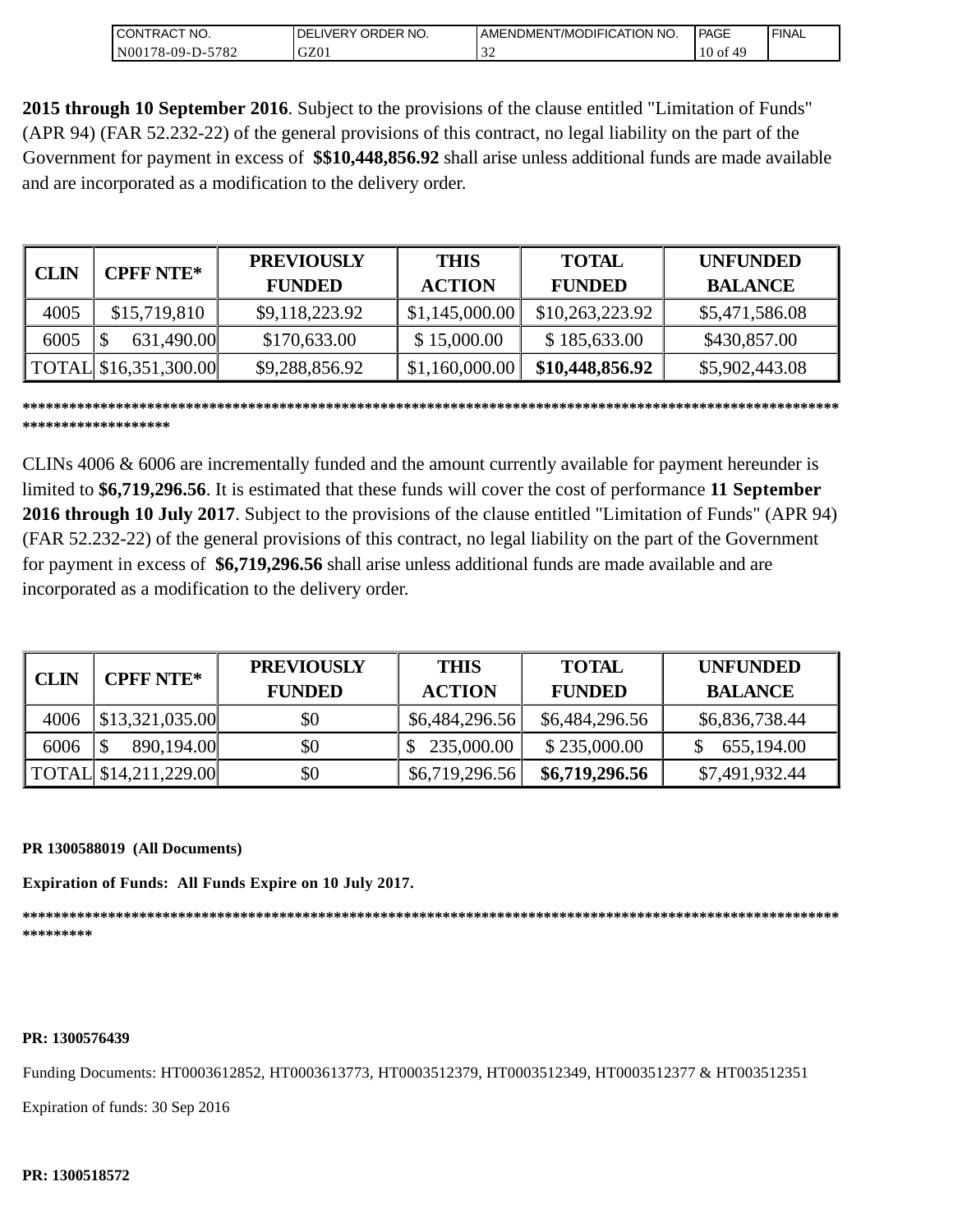| NO.<br>JON'<br>RAC                         | ORDER NO.<br>DΕ<br>177FR | MODIFICATION<br>NO.<br><b>AMENDMENT</b><br>. <sub>L/MC</sub> v | PAGE | 'FINAL |
|--------------------------------------------|--------------------------|----------------------------------------------------------------|------|--------|
| 5700<br>N001<br>$.8 - 09 - D - 57$<br>0۷ ا | GZ01                     |                                                                | 0Ī   |        |

Funding Documents: PRM58810, PRM510772, PRM510760, PRM510762, PRM510768, HT0003510986

Expiration of Funds: All Funds expire on 9/30/2015

### **PR: 1300519229**

Funding Documents: N6890115RCV0003, N6156415RC09018

Expiration of Funds: 9/30/2015

#### **PR: 13005527919**

Funding Documents: N6890115RCV0003

Expiration of Funds: 9/30/2015

This document provides funding for a severable service contract that crosses fiscal years in compliance with 10 U.S. Code 2410 (a). Therefore, this period of performance may not exceed September 22, 2016.

\*One year from start date\*

#### **PR: 1300520956**

Funding Documents: HT0003511890, HT003510989, HT003511892, HT003511713, HT0003511157, PRM510225, PRM510766, PRM510911, PRM510771

Expiration of Funds: 9/30/2015

This document provides funding for a severable service contract that crosses fiscal years in compliance with 10 U.S. Code 2410 (a). Therefore, this period of performance may not exceed September 25, 2016.

#### **PR: 1300541516**

Funding Documents: HT0003512377, HT0003612852, HT0003512349

Expiration of Funds: 9/30/2016

\*One year from start date\*

**PR: 1300572001**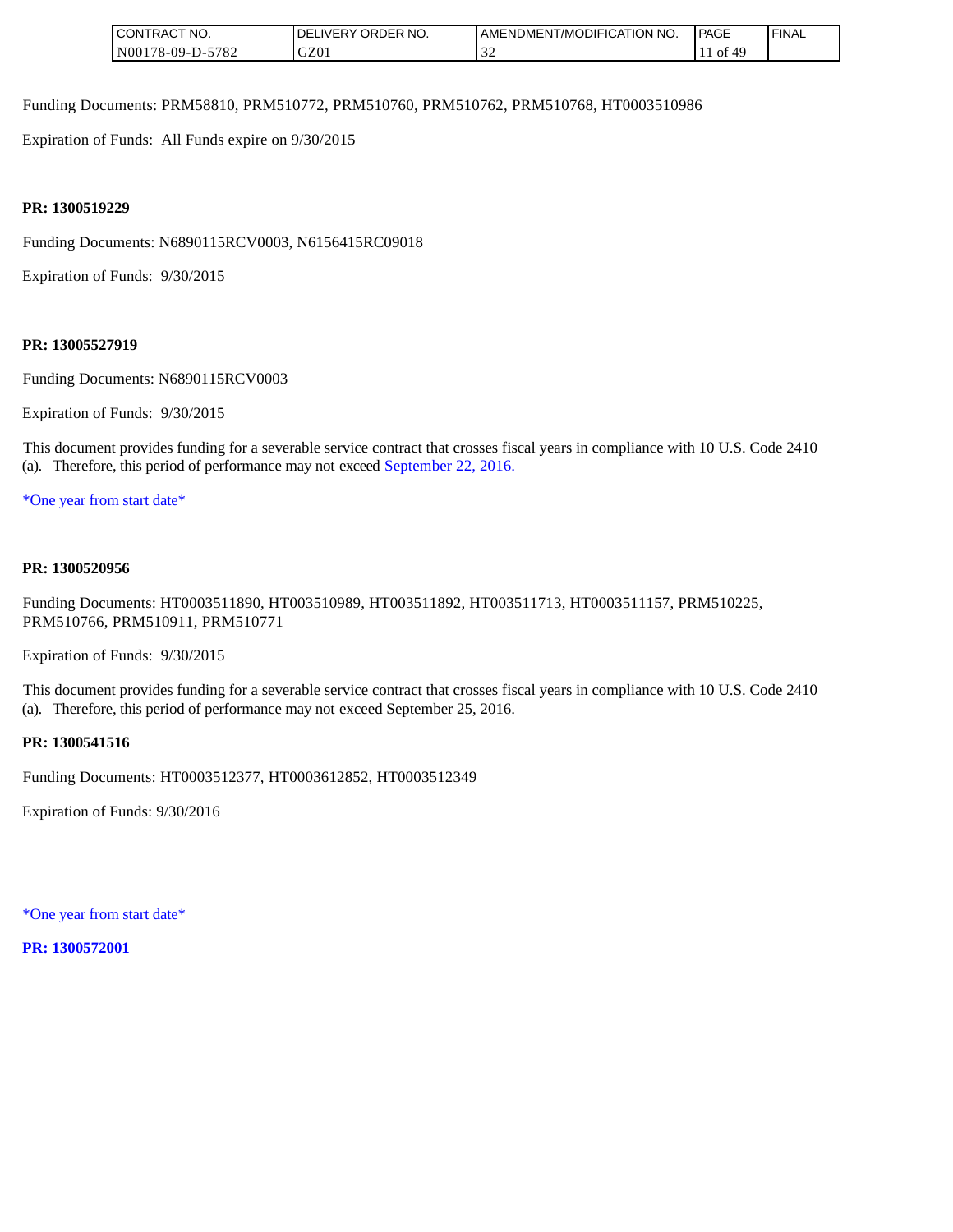| I CONTRACT NO.   | `NO.<br>DELIVERY ORDER | AMENDMENT/MODIFICATION NO. | <b>PAGE</b> | ' FINAL |
|------------------|------------------------|----------------------------|-------------|---------|
| N00178-09-D-5782 | GZ01                   | - - -                      | 49<br>- of  |         |

## **SECTION C DESCRIPTIONS AND SPECIFICATIONS**

# *C-302 SPECIFICATIONS/STATEMENT OF WORK (DEC 1998)*

Work under this contract shall be performed in accordance with the following Performance Work Statement (PWS):

## **Section C - Performance Work Statement (PWS)**

SPAWARSYSCEN-CHARLESTON, Code 582V0, Information Assurance (IA), IA Mitigation, Certification and Accreditation (C&A), and Information Assurance Vulnerability Management (IAVM)

### **1.0 INTRODUCTION**

The Space and Naval Warfare Systems Center (SPAWARSYSCEN) Atlantic; Network Security Implementation Branch, Code 582V0, is providing Network Security Engineering Support Services in support of Navy Medicine and Federal Health Systems as it pertains to information assurance for Navy Medicine's Military Treatment Facilities (MTF), Dental clinics worldwide, and Federal Health agencies.

## **2.0 BACKGROUND**

The task will support the continued Information Assurance initiatives within Navy Medicine and Federal Health agencies, and provide support to the Information Management and Information Technology (IM/IT) execution agent. SSC Atlantic will execute all aspects of Information Assurance for Navy Medicine and Federal Health agencies to ensure compliance with Federal, Department of Defense (DoD), and Department of Navy (DoN) regulations and policies.

### **3.0 SCOPE**

The objective of this Task Order is to provide support in the conduct of Information Assurance (IA), IA Mitigation, Certification and Accreditation (C&A), and Information Assurance Vulnerability Management (IAVM) to support the mission of Navy Medical and Federal Health systems at locations throughout the CONUS and OCONUS areas as well as incorporate the evaluation of the current IA and security posture of Navy Medical and Federal Health Systems facilities. The range of this support would span subject matter expertise to administrative support/graphic services with skill sets and experience that match Code 582V0's need to comply with and respond to requirements including current, updated program plans and documentation, current and accurate requirements definition, alternative approaches for fielding, migrating, staging and supporting systems, site management, adherence to standards, specifications and best practices, mitigation of risks, addressing issues and performing all Program and Project functions necessary to achieve the strategic goals and objectives of SPAWAR's customers.

## **4.0 PLACE OF PERFORMANCE**

Work shall be performed at the SPAWARSYSCEN, Atlantic and in each of the following location(s):

- Contractor's Facility
- Charleston, SC
- Bethesda, MD
- NH Pearl Harbor (Honolulu)

## **5.0 APPLICABLE DIRECTIVES / REFERENCES**

The Contractor shall adhere to the following documents in accordance with paragraph 8.0, Performance Requirements.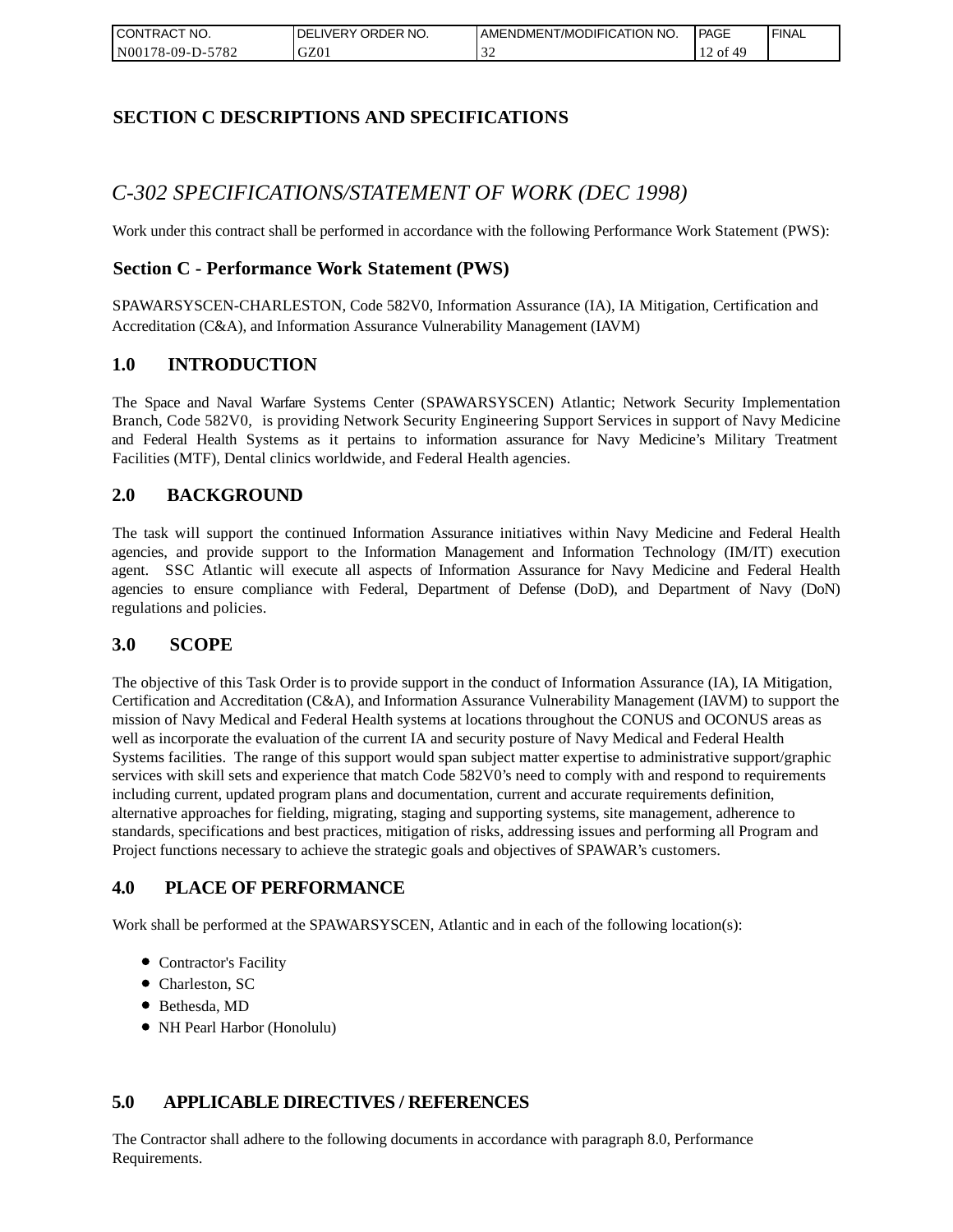| <b>I CONTRACT NO.</b>     | DELIVERY ORDER NO. | AMENDMENT/MODIFICATION NO. | <b>PAGE</b> | ' FINAL |
|---------------------------|--------------------|----------------------------|-------------|---------|
| 5782<br>N001<br>78-09-D-. | GZ01               | -22                        | - of        |         |

| <b>Document Type</b>    | <b>No./Version</b> | <b>Title</b>                                                                                       | Date           |
|-------------------------|--------------------|----------------------------------------------------------------------------------------------------|----------------|
| DoD Directive 8500.1    |                    | Information Assurance (IA)                                                                         | $10-24-2002$   |
| DoD Instruction 8500.2  |                    | Information Assurance (IA)<br><b>Implementation for Automated</b><br>Information<br><b>Systems</b> | $2 - 6 - 2003$ |
| DoD Regulation 5200.2-R |                    | DoD Personnel Security Program                                                                     | 1-1987         |
| SECNAVINST 5510.30A     |                    | Department of the Navy<br>Personnel Security Program                                               | 3/10/1999      |
| SECNAVINST 5510.36      |                    | Department of the Navy<br><b>Information Security Program</b><br>(ISP)                             | 3/17/1999      |

# **6.0 SECURITY and TRAINING SUPPORT**

SSC-A contractor personnel will have the appropriate clearances required for access to classified data as required. Prior to starting work on the task, SSC-A contractor personnel will have a minimum of an interim Secret Security Clearance granted by the Defense Industrial Security Clearance Office (DISCO) and will comply with IT access authorization requirements. In addition, SSC-A contractor personnel will possess the appropriate IT level of access for the required task and position assignment. SSC-A contractor personnel shall handle and safeguard any unclassified but sensitive and classified information in accordance with appropriate Department of Defense security regulations.

The Project Engineer shall determine if the appropriate IT Position Category has been assigned to the respective contractor personnel and inform the contractor of that determination based on the following criteria:

*IT-1 Position -* Positions in which the incumbent is responsible for the planning, direction, and implementation of a computer security program; major responsibility for the direction, planning and design of a computer system, including the hardware and software; or, can access a system during the operation or maintenance in such a way, and with a relatively high risk for causing grave damage, or realize a significant personal gain. Personnel whose duties meet the criteria for IT-1 Position designation require a favorably adjudicated Single Scope Background Investigation (SSBI) or SSBI Periodic Reinvestigation (SSBI-PR). The SSBI or SSBI-PR shall be updated a minimum of every 5 years.

*IT-II Position -* Positions in which the incumbent is responsible for the direction, planning, design, operation, or maintenance of a computer system, and whose work is technically reviewed by a higher authority at the IT-II Position level to insure the integrity of the system. Personnel whose duties meet the criteria for an IT-II Position require a favorably adjudicated National Agency Check (NAC).

*IT-III Position -* All other positions involved in computer activities. Incumbent in this position has non-privileged access to one or more DoD information systems/applications or database to which they are authorized access. Personnel whose duties meet the criteria for an IT-III Position designation require a favorably adjudicated NAC.

Contractor's request for visit authorization shall be submitted in the appropriate format and coordinated with the SSC-C Project Office.

# *6.1 Personnel Common Access Card (CAC) and PKI Requirements*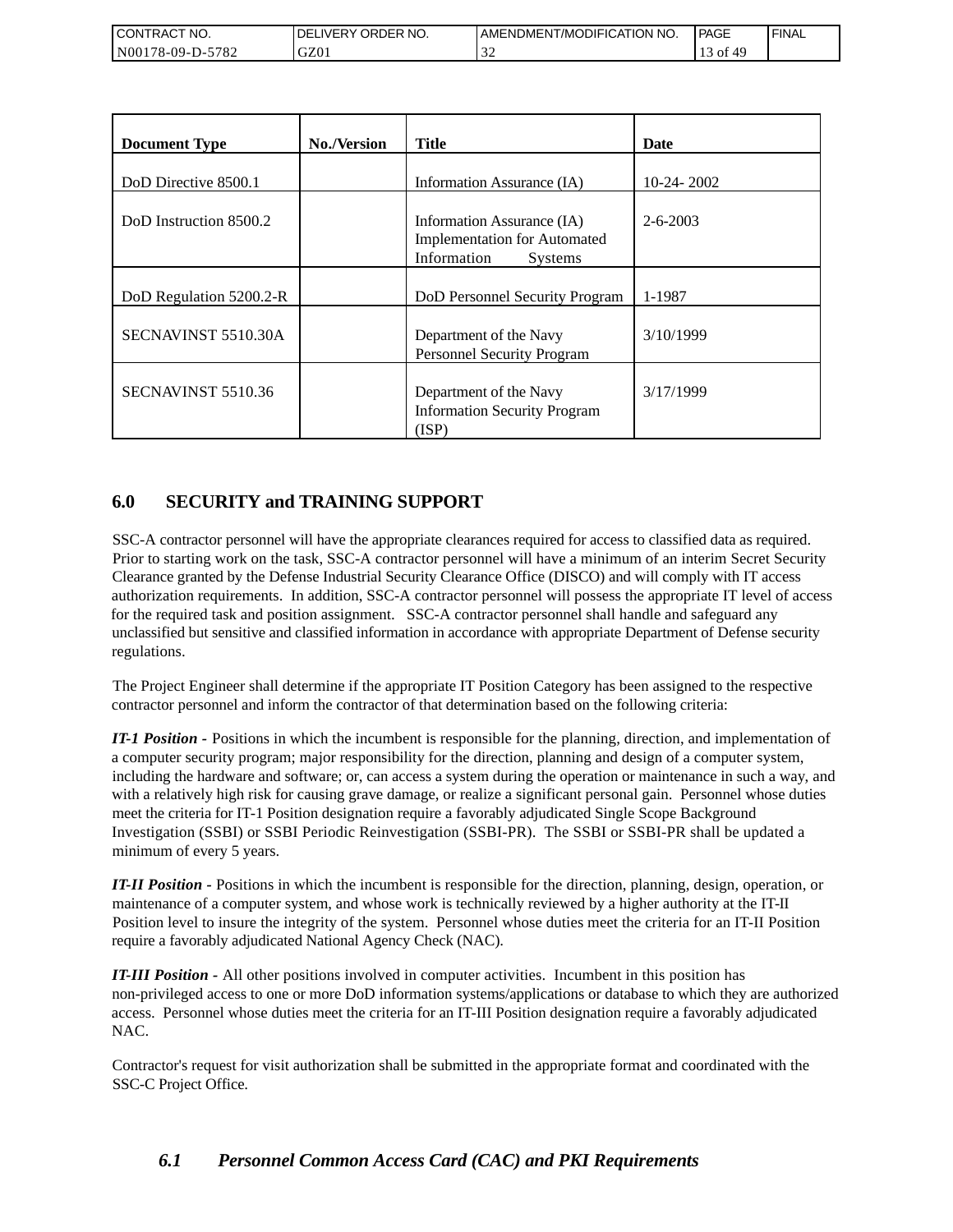| CONTRACT NO.     | ORDER NO.<br><b>DELIVERY</b> | I AMENDMENT/MODIFICATION NO. | PAGE  | ' FINAL |
|------------------|------------------------------|------------------------------|-------|---------|
| N00178-09-D-5782 | GZ01                         | $\sim$                       | 14 of |         |

SSC-A contractor personnel are required to obtain a Common Access Card (CAC) with PKI for access to Department of Defense facilities (CONUS and OCONUS) and websites. In addition, a hardware solution to securely read the card via a personal computer, and approved software for reading the CAC (ex. ActiveGold) is required.

## *6.2 Personnel Supporting Information Assurance (IA) functions*

In accordance with clause 252.239-7001, Contractor personnel supporting Information Assurance (IA) functions shall be appropriately trained and certified prior to being engaged in IA related work. IA Personnel shall be in full compliance with DoD 8570.01-M, Information Assurance Workforce Improvement Program (PWS ref 2.1.\$) and DoDD 8570.1, IA Training, Certification, and Workforce Management (PWS ref 2.1.\$). This includes personnel training being certified/accredited at the appropriate levels of IAT I-III and IAM I-III. This will be verified by the contracting officer who will ensure that contractor personnel are entered in to the Defense Eligibility Enrollment System (DEERS) or other appropriate database. The contractor shall also provide the requested mix of labor categories pertaining to IA applicable tasks as directed by the PCO or Task Order in support of IA training requirements. Contractor personnel not certified within 6 months of assignment of IA duties or who fails to maintain their certified status will not be permitted to carry out the responsibilities of the position, and shall be replaced with personnel that meet the minimum certification requirements as mandated above.

## **7.0 CONTRACTING OFFICER'S REPRESENTATIVE (COR)**

The COR for this task order is Philip A. Middleton, Code 58210, [philip.a.middleton@navy.mil,](mailto:cphilip.a.middleton@navy.mil) (843) 218-3331.

## **8.0 PERFORMANCE REQUIREMENTS**

The contractor shall provide support to SPAWARSYSCEN Atlantic in conducting Information Assurance (IA), IA Mitigation, Certification and Accreditation (C&A), and Information Assurance Vulnerability Management (IAVM) to support the mission of Navy Medical and Federal Health agencies at locations throughout the CONUS and OCONUS areas as well as incorporate the evaluation of the current IA and security posture of Navy Medical and Federal Health facilities in accordance with DoD 8500.1 and 8500.2. The contractor shall provide support to SPAWAR Atlantic in the conduct of Certification and Accreditation (C&A) efforts to support the mission of Navy Medical and Federal Health systems. The contractor shall also assist in prioritizing short and long term initiatives considering strategic planning alignment, budget, and available funding.

In the performance of this work, the contractor will be required to utilize a government provided XenClient computing platform image [\(http://www.citrix.com/products/xenclient/how-it-works/specifications.html\)](http://www.citrix.com/products/xenclient/how-it-works/specifications.html).

## *8.1 Sub-Task 1. Project Management Support*

8.1.1 The contractor shall provide support to SPAWAR Atlantic in the conduct of Information Assurance (IA), IA Mitigation, Certification and Accreditation (C&A), Navy Medicine Network Operations Center (NOC) and Information Assurance Vulnerability Management (IAVM).

8.1.2 The contractor shall appoint a program manager specifically charted with the responsibility of interfacing with the Government on all matters pertaining to this Performance Work Statement. The Program Manager shall direct the contractor's effort through the company's internal management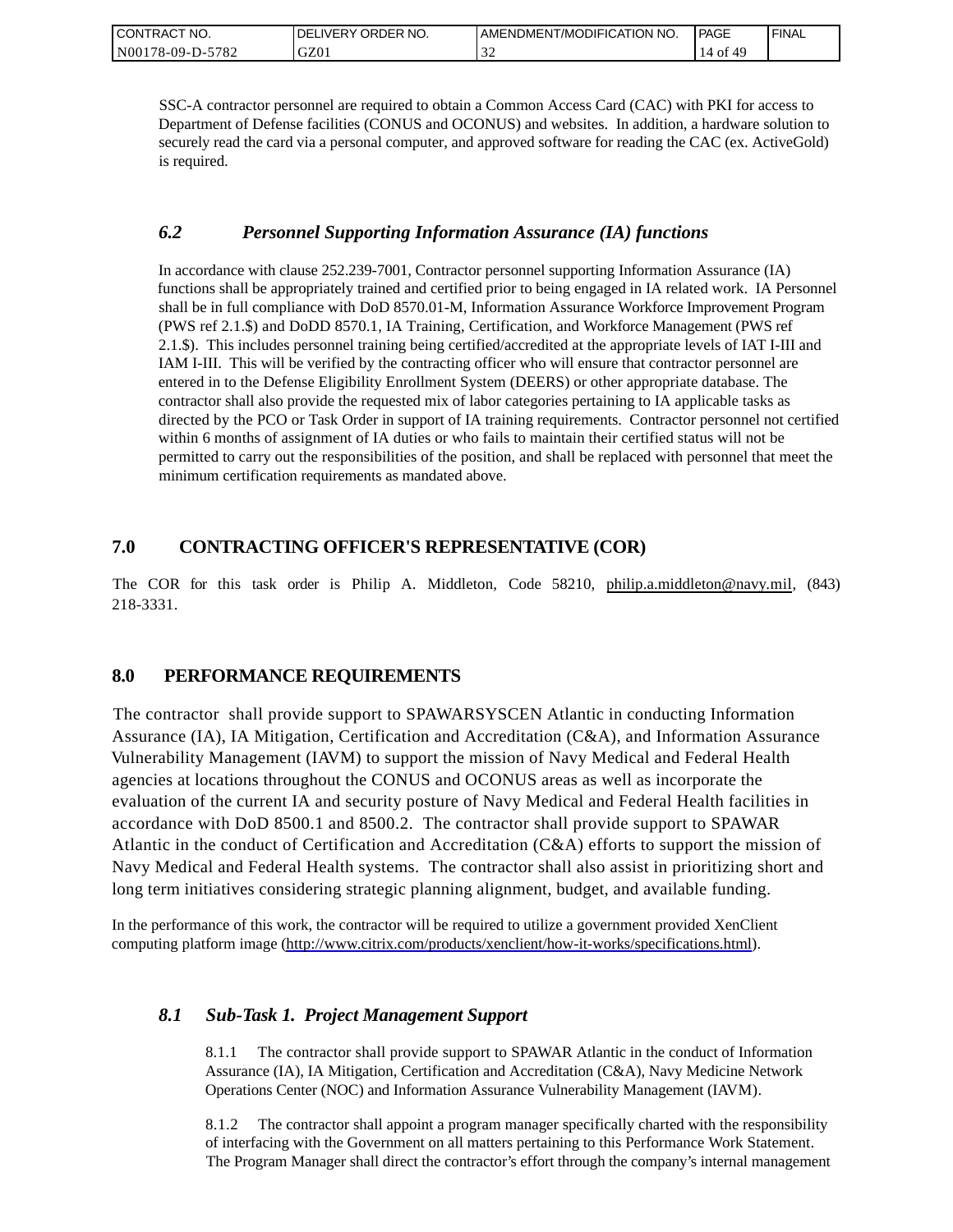| " NO.<br><b>CONTRACT</b> | ' ORDER NO.<br><b>DELIVERY</b> | I AMENDMENT/MODIFICATION NO. | PAGE | <b>FINAL</b> |
|--------------------------|--------------------------------|------------------------------|------|--------------|
| N00178-09-D-5782         | GZ01                           | $\sim$<br>-22                | ΟĪ   |              |

system that shall provide project progress visibility to assure on-time completion of contract requirements. The contractor shall also use best industry practices including ISO/IEC 15288 for System life cycle processes and ISO/IEC 12207 for Software life cycle processes. This shall include providing technical program and project management support that will mitigate the risks to successful program and compliance with SSC Atlantic's Capability Maturity Model Integration (CMMI) Engineering Process Office (EPO) program. The contractor as part of a team will support projects at SPAWAR Atlantic at CMMI Level III. The contractor will be required to utilize the processes and procedures already established for the project and the CMMI program, and deliver products that are compliant with the aforementioned processes and procedures. These tasks require the contractor to research and analyze technical and management information and data, costs, performance trends, and project progress based on earned value management (EVM). The contractor shall participate in design reviews, technical reviews, audits and discussions, and shall provide SPAWAR Atlantic with management status reports that will be updated and delivered on a weekly/monthly basis, or as required.

### *8.2 Sub-Task 2. Facilitation*

8.2.1 The contractor shall assist in planning, coordinating, and facilitating meetings with the principals, develop material to support the meetings, and ensure all action items are tracked through completion. Meetings shall be held weekly unless otherwise directed.

### *8.3 Sub-Task 3. SCTS Deployment Support*

8.3.1 The contractor shall conduct the installation of the JTF/GNO mandated SCTS system to support the IAVM program at locations throughout the CONUS and OCONUS areas.

### *8.4 Sub-Task 4. Network Device Hardening Analysis*

8.4.1 The contractor shall provide assistance in the management of the network perimeter improvement by ensuring that approved policies are implemented and controlled at the Outside Security Screening Router (OSSR) ACL, Firewall ruleset, and IPSs. This will ensure that only approved Ports, Protocols, Services (PPS) necessary to do business are opened.

### *8.5 Sub-Task 5. Site Network IA Assessment Support*

8.5.1 The contractor shall provide support to SPAWAR Atlantic in the conduct of IA Tiger Team efforts at locations throughout the CONUS and OCONUS areas. These Tiger Team efforts would incorporate the evaluation of the current IA and security posture of these facilities. Final reports would be generated and delivered to SPAWAR Atlantic to support mitigation efforts and the development of an overall IA strategy.

### *8.6 Sub-Task 6. Site Network Remediation and Mitigation support*

8.6.1 The contractor shall conduct the mitigation efforts at locations throughout the CONUS and OCONUS areas. These efforts will incorporate the evaluation of the current IA and security posture of these facilities in accordance with 8500.1 and 8500.2. Also provide final reports to SPAWAR Atlantic that can assist in the development of an overall Enterprise mitigation strategy.

### *8.7 Sub-Task 7. Program of Record and Site Certification and Accreditation Packages*

8.7.1 The contractor shall provide support to SPAWAR Atlantic in the conduct of Certification and Accreditation (C&A) efforts. These efforts would be in accordance with Navy Medical and Federal Health systems IA documentation at various locations throughout the CONUS and OCONUS areas, as required.

### *8.8 Sub-Task 8. Navy Medicine Network Operations Center Support*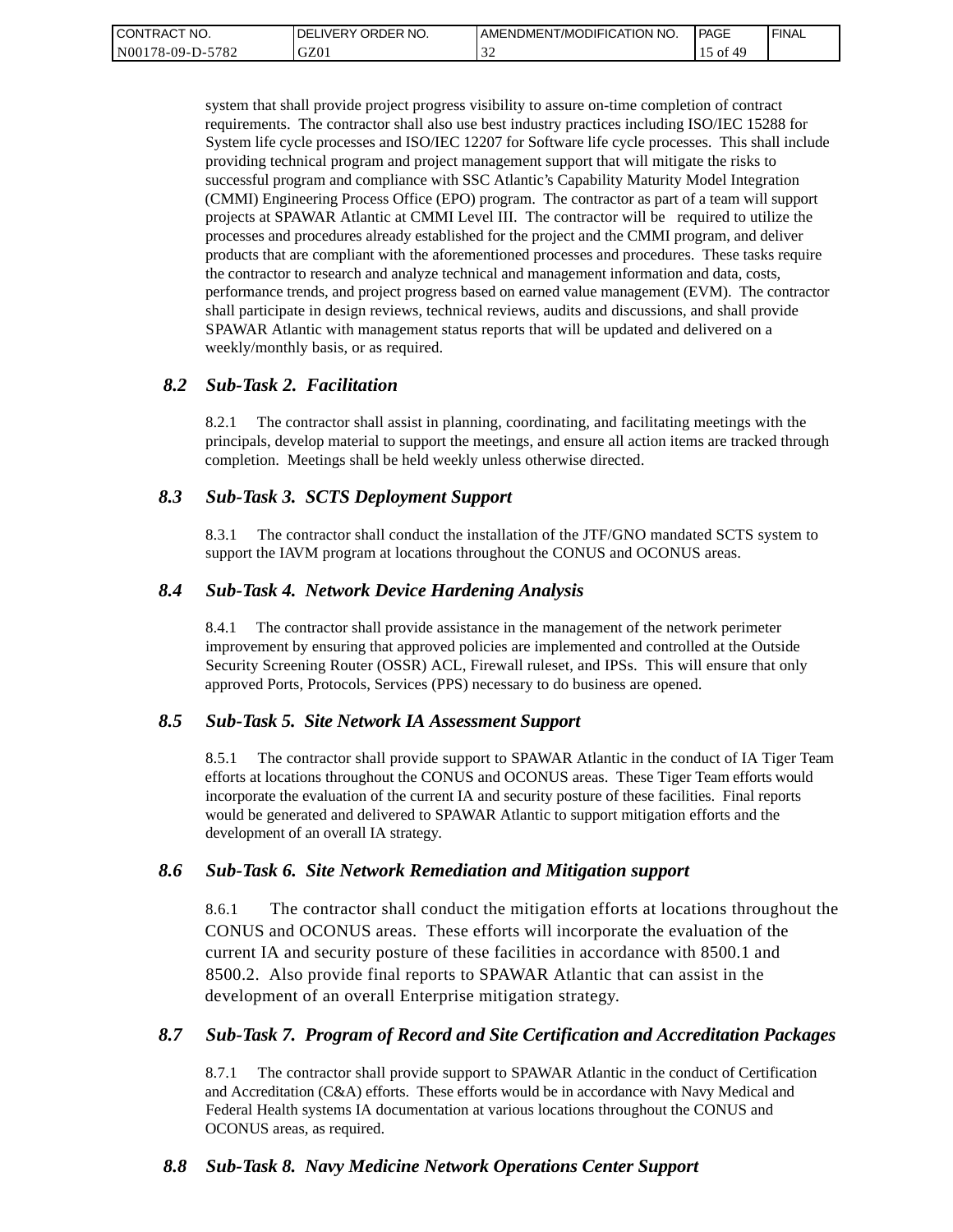| CONTRACT NO.                | ORDER NO.<br><b>DELIVERY</b> | AMENDMENT/MODIFICATION NO. | PAGE  | <b>FINAL</b> |
|-----------------------------|------------------------------|----------------------------|-------|--------------|
| $-5782$<br>N00<br>78-09-D-5 | GZ0.                         | $\sim$                     | 10 OI |              |

8.8.1 The contractor shall provide support to SPAWAR Atlantic in the 24 x 7 x 365 operations of the Navy Medicine Operations Center. These efforts will incorporate IA, router analysis, firewall analysis, and IAVA compliance.

## **9.0 GOVERNMENT FURNISHED INFORMATION**

The government will furnish a XenClient software image for contractor use when working on government networks

## **10.0 GOVERNMENT FURNISHED MATERIAL**

Not Applicable

## **11.0 GOVERNMENT FURNISHED EQUIPMENT**

Not Applicable

# **12.0 CONTRACTOR FURNISHED MATERIAL**

Miscellaneous Other Direct Costs (ODCs) such as FedEx shipping.

## **13.0 CONTRACTOR FURNISHED EQUIPMENT**

Not Applicable

## **14.0 TRAVEL REQUIREMENTS**

When it becomes necessary for the contractor to travel, the contractor shall submit a request, via email, to the SPAWARSYSCEN Atlantic Task Order Manager seeking approval to travel before initiating any travel plans. All travel claims shall make reference to the e-mail, letter or phone call that granted approval. Failure to gain prior approval may result in disallowance of invoiced travel claims. Emergent travel as directed by the Project Engineer for upgrade support and engineering solutions provided efforts are fair and reasonable and in accordance with the Joint Travel Regulations.

Estimated travel locations are as follows. The following trips are per annum.

| To                   | # of Trips     | # of<br><b>People</b> |
|----------------------|----------------|-----------------------|
| San Diego, CA        | $\overline{2}$ | $\overline{2}$        |
| Ocean Side, CA       | $\overline{2}$ | $\overline{2}$        |
| New Orleans, LA      | 2              | 2                     |
| Oak Harbor, WA       | $\overline{2}$ | $\overline{2}$        |
| Corpus Christi, TX   | 2              | $\overline{2}$        |
| Rota Spain           | $\overline{2}$ | $\overline{2}$        |
| Guam                 | $\overline{2}$ | $\overline{2}$        |
| Guantanamo Bay, Cuba | 2              | $\overline{2}$        |
| Cherry Point, NC     | $\overline{2}$ | $\overline{2}$        |
| Bremerton, WA        | 3              | 3                     |
| LeMoore, CA          | 2              | 2                     |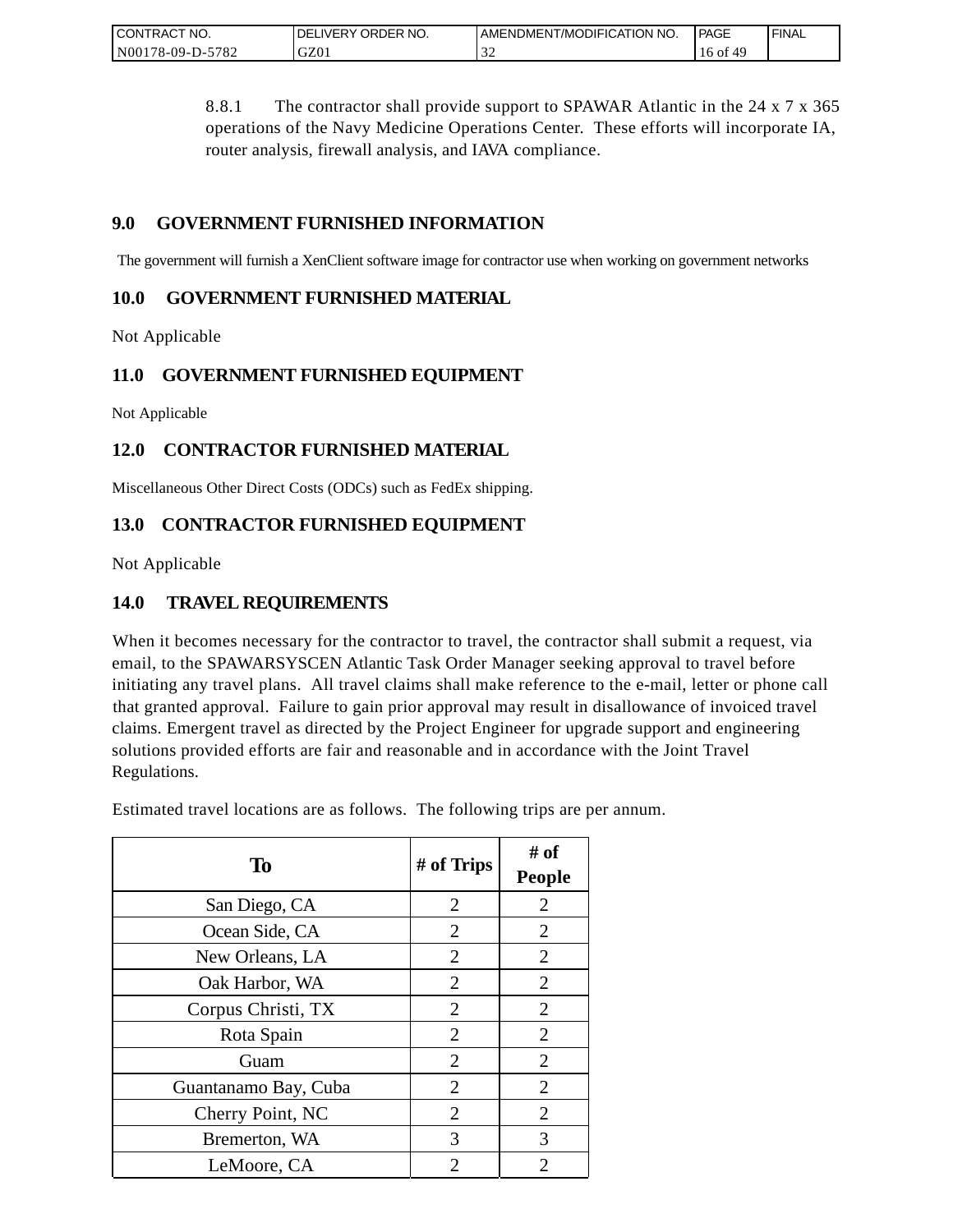| I CONTRACT NO.   | <b>IDELIVERY ORDER NO.</b> | AMENDMENT/MODIFICATION NO. | PAGE       | 'FINAL |
|------------------|----------------------------|----------------------------|------------|--------|
| N00178-09-D-5782 | GZ01                       | - - -                      | 14 f<br>0t |        |

| Sigonella, Italy      | $\overline{2}$ | $\overline{2}$ |
|-----------------------|----------------|----------------|
| Naples, Italy         | $\overline{c}$ | $\overline{c}$ |
| Okinawa, Japan        | $\overline{c}$ | $\overline{c}$ |
| Pensacola, FL         | 3              | $\overline{c}$ |
| 29 Palms, CA          | 3              | $\overline{2}$ |
| Bethesda, MD          | 6              | $\overline{2}$ |
| Yokosuka, Japan       | 2              | $\overline{c}$ |
| Jakarta, Indonesia    | $\overline{c}$ | $\overline{c}$ |
| Cairo, Egypt          | $\overline{c}$ | $\overline{c}$ |
| Pearl Harbor, HI      | $\overline{2}$ | $\overline{2}$ |
| Lima, Peru            | $\overline{c}$ | $\overline{2}$ |
| Washington, DC        | 3              | $\mathbf{1}$   |
| San Antonio, TX       | 4              | $\overline{c}$ |
| Robins AFB, GA        | 4              | $\overline{c}$ |
| Ft Belvoir, VA        | $\overline{c}$ | $\mathbf{1}$   |
| Miramar, CA           | $\overline{2}$ | 1              |
| Hickham AFB, HI       | 4              | $\overline{2}$ |
| Yokota AFB, Japan     | 4              | $\overline{c}$ |
| Patch Barracks, GE    | $\overline{2}$ | $\mathbf{1}$   |
| Molesworth, GB        | 4              | $\overline{2}$ |
| Buckley AFB, CO       | 4              | $\overline{c}$ |
| Manama, Bahrain       | $\overline{c}$ | $\mathbf{1}$   |
| Fort Benning, GA      | $\overline{c}$ | 1              |
| Fort Bliss, TX        | $\overline{c}$ | 1              |
| Fort Bragg, NC        | $\overline{2}$ | 1              |
| Fort Campbell, KY     | $\overline{c}$ |                |
| Fort Carson, CO       | $\overline{c}$ | 1              |
| Fort Drum, NY         | $\overline{2}$ | 1              |
| Fort Gordon, GA       | $\overline{2}$ | 1              |
| Fort Hood, TX         | $\overline{2}$ | I              |
| Fort Huachuca, AZ     | 2              | 1              |
| Fort Irwin, CA        | $\overline{c}$ | 1              |
| Fort Knox, KY         | $\overline{c}$ | 1              |
| Fort Leavenworth, KS  | $\overline{2}$ | $\mathbf{1}$   |
| Fort Leonard Wood, MO | $\overline{2}$ | 1              |
| Fort Lewis, WA        | 2              | 1              |
| Fort Polk, LA         | 2              | 1              |
| Fort Riley, KS        | $\overline{c}$ | 1              |
| Fort Rucker, AL       | $\overline{c}$ | 1              |
| Fort Sill, OK         | 2              | 1              |
| Fort Stewart, GA      | 2              | 1              |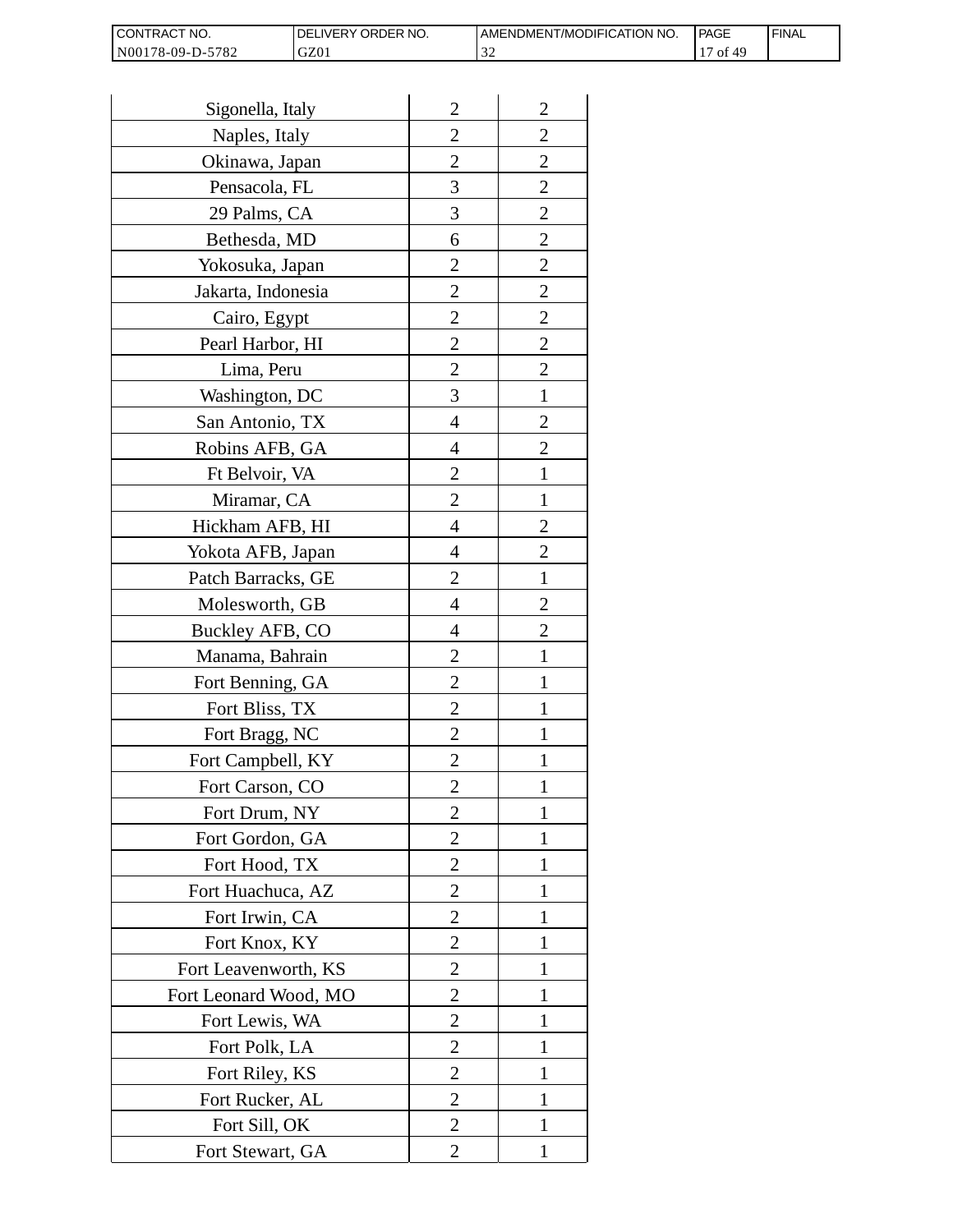| I CONTRACT NO.   | DELIVERY ORDER NO. | AMENDMENT/MODIFICATION NO. | PAGE           | ' FINAL |
|------------------|--------------------|----------------------------|----------------|---------|
| N00178-09-D-5782 | GZ01               |                            | $18$ of<br>-49 |         |

| Redstone Arsenal, AL     | $\overline{2}$ | 1            |
|--------------------------|----------------|--------------|
| West Point, NY           | $\overline{2}$ | 1            |
| Seoul, South Korea       | 2              | 1            |
| Fort Wainwright, AK      | 2              | 1            |
| Landstuhl, Germany       | $\overline{2}$ | 1            |
| Fort Shafter, HI         | $\overline{2}$ | 1            |
| Fort Jackson, SC         | $\overline{2}$ | 1            |
| Fort Lee, VA             | $\overline{2}$ | 1            |
| Fort Eustis, VA          | $\overline{2}$ | 1            |
| Fort Sam Houston, TX     | $\overline{c}$ | 1            |
| Camp Zama, Japan         | $\overline{2}$ | 1            |
| Langley AFB, VA          | $\overline{2}$ | 1            |
| Beale AFB, CA            | $\overline{2}$ |              |
| Vandenberg AFB, CA       | 2              | 1            |
| Kirtland AFB, NM         | $\overline{2}$ | 1            |
| Offutt AFB, NE           | $\overline{2}$ | 1            |
| Peterson AFB, CO         | $\overline{2}$ | 1            |
| Macdill AFB, FL          | $\overline{2}$ | 1            |
| Scott AFB, IL            | 2              | 1            |
| Wright-Patterson AFB, OH | $\overline{2}$ | 1            |
| Ramstein, Germany        | $\overline{2}$ | 1            |
| Aviano AB, Italy         | 2              | 1            |
| Osan AB, South Korea     | $\overline{2}$ | 1            |
| Fairchild AFB, WA        | $\overline{2}$ | 1            |
| Incirlik AB, Turkey      | $\overline{2}$ |              |
| Travis AFB, CA           | $\overline{2}$ | 1            |
| Mt. Home AFB, ID         | 2              |              |
| Eielson AFB, AK          | $\overline{2}$ | 1            |
| Cannon AFB, NM           | $\overline{2}$ | 1            |
| Holloman AFB, NM         | $\overline{2}$ | 1            |
| Dyess AFB, TX            | $\overline{2}$ | 1            |
| Goodfellow AFB, TX       | $\overline{2}$ | 1            |
| Laughlin AFB, TX         | 2              | 1            |
| Sheppard AFB, TX         | $\overline{2}$ | 1            |
| Altus AFB, OK            | $\overline{2}$ | 1            |
| Barksdale AB, LA         | $\overline{2}$ | 1            |
| Columbus AFB, MS         | $\overline{2}$ | 1            |
| Keesler AFB, LA          | 2              | 1            |
| Randolph AB, TX          | $\overline{2}$ | $\mathbf{1}$ |
| Shaw AFB, SC             | $\overline{2}$ | 1            |
| Seymour Johnson AFB, NC  | 2              | 1            |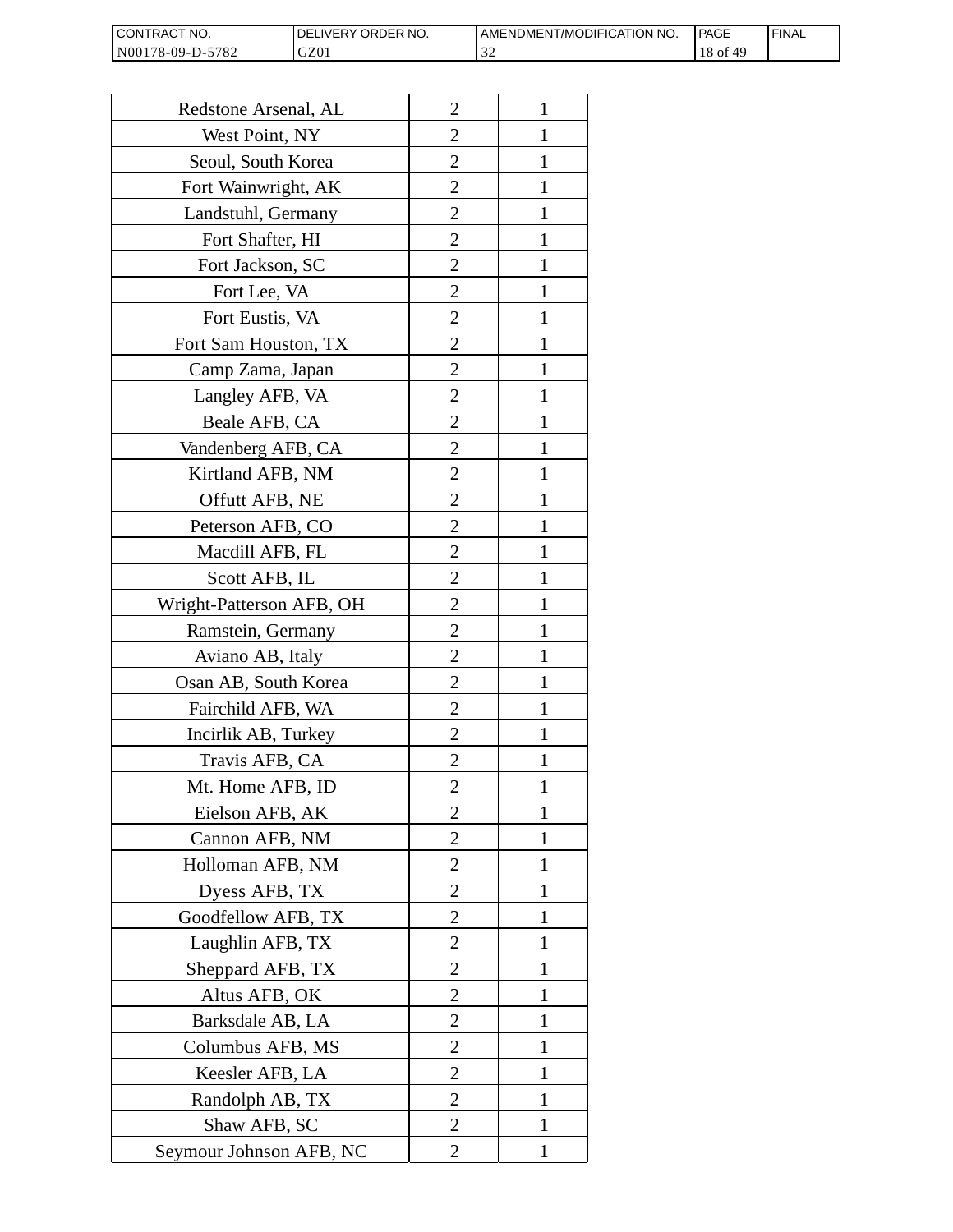| I CONTRACT<br>OT NO. | <b>ORDER</b><br>NO.<br><b>IVERY</b><br>DF' | AMENDMENT/MODIFICATION NO. | <b>PAGE</b> | <b>FINAL</b> |
|----------------------|--------------------------------------------|----------------------------|-------------|--------------|
| N00178-09-D-5782     | GZ01                                       | $\sim$<br>ے ر              | O1          |              |

| CONTRACT NO.<br>N00178-09-D-5782 | DELIVERY ORDER NO.<br>GZ01 |                | AMENDMENT/MOI<br>32 |
|----------------------------------|----------------------------|----------------|---------------------|
|                                  |                            |                |                     |
| McGuire AFB, NJ                  |                            | $\overline{2}$ | 1                   |
| Andrews AFB, DC                  |                            | 2              | 1                   |
| Bolling AFB, DC                  |                            | 2              | 1                   |
| Dover AFB, DE                    |                            | $\overline{2}$ | $\mathbf{1}$        |
| Moody AFB, GA                    |                            | $\overline{2}$ | 1                   |
| Hurlburt Field AFB, FL           |                            | $\overline{2}$ | 1                   |
| Maxwell AFB, AL                  |                            | $\overline{2}$ | 1                   |
| Patrick AFB, FL                  |                            | $\overline{2}$ | 1                   |
| March AB, CA                     |                            | $\overline{c}$ | 1                   |
| RAF Lakenheath, England          |                            | $\overline{2}$ | $\mathbf{1}$        |
| Lajes Field, Portugal            |                            | $\overline{2}$ | 1                   |
| Grand Forks AFB, ND              |                            | $\overline{2}$ | 1                   |
| Minot AFB, ND                    |                            | $\overline{2}$ | 1                   |
| Ellsworth AFB, SD                |                            | $\overline{c}$ | 1                   |
| McConnell AFB, KS                |                            | $\overline{c}$ | 1                   |
| Whiteman AFB, MO                 |                            | $\overline{2}$ | 1                   |
| Tinker AFB, OK                   |                            | $\overline{2}$ | 1                   |
| Vance AFB, OK                    |                            | $\overline{c}$ | 1                   |
| Kunsan AB, South Korea           |                            | $\overline{2}$ | 1                   |
| Hill AFB, UT                     |                            | $\overline{c}$ | 1                   |
| Malmstrom AFB, MT                |                            | $\overline{2}$ | 1                   |
| F.E. Warren AFB, WY              |                            | $\overline{2}$ | $\mathbf{1}$        |
| AF Academy AB, CO                |                            | $\overline{c}$ | 1                   |
| Eglin AFB, FL                    |                            | $\overline{2}$ | $\mathbf{1}$        |
| Kansas ANG, KS                   |                            | $\overline{c}$ |                     |
| Spangdahlem AB, Germany          |                            | $\overline{2}$ | 1                   |
| Little Rock AFB, AR              |                            | 2              | 1                   |
| Tyndall AFB, FL                  |                            | $\overline{2}$ | $\mathbf{1}$        |
| Pennsylvania ANG, PA             |                            | $\overline{2}$ | 1                   |
| Edwards AFB, CA                  |                            | 2              | 1                   |
| Los Angeles AFB, CA              |                            | $\overline{2}$ | 1                   |
| Nellis AFB, NV                   |                            | 2              | 1                   |
| Davis Monthan AFB, AZ            |                            | $\overline{c}$ | 1                   |
| Luke AFB, AZ                     |                            | $\overline{2}$ | 1                   |
| Elemendorf AFB, AK               |                            | $\overline{2}$ | 1                   |
| Hanscom AFB, MA                  |                            | $\overline{2}$ | 1                   |
| Kadena AB, Japan                 |                            | 2              | 1                   |
| Misawa, Japan                    |                            | $\overline{2}$ | 1                   |
| Atlanta, GA                      |                            | $\overline{2}$ | 1                   |
| <b>DELIVERABLES</b><br>15.0      |                            |                |                     |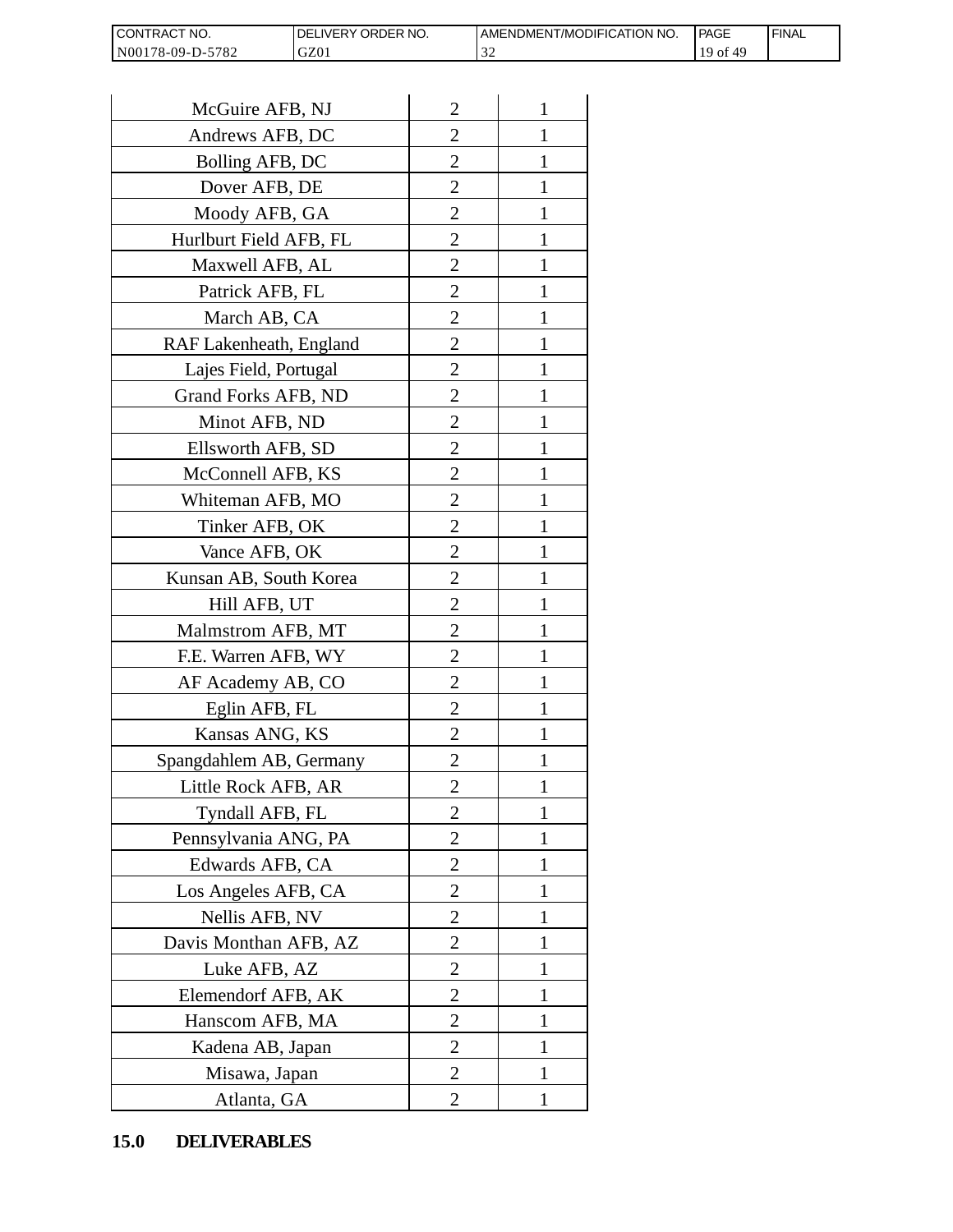| <b>I CONTRACT NO.</b>    | DELIVERY ORDER NO. | AMENDMENT/MODIFICATION NO. | <b>PAGE</b> | 'FINAL |
|--------------------------|--------------------|----------------------------|-------------|--------|
| -5782<br>$N00178-09-D-2$ | GZ01               | - - -                      | $20$ of     |        |

- Conference, Meeting Minutes and Presentation Reports as required CDRL A001
- Technical Reports as required CDRL A002
- Monthly Status Reports CDRL A003
- $\bullet$  Monthly Financial Reports CDRL A004
- Weekly Activity Reports (WAR) CDRL A005
- White Papers CDRL A006
- NOC Operations CDRL A007
- Network Architecture Analysis Design as required CDRL A008

| CONTRACT NO.<br>N00178-09-D-5782                                                                                                                                                                                                                                                                                                                                 | DELIVERY ORDER NO.<br>GZ01                                                                                                                                                                                                                                                                                              | AMENDME<br>32 |
|------------------------------------------------------------------------------------------------------------------------------------------------------------------------------------------------------------------------------------------------------------------------------------------------------------------------------------------------------------------|-------------------------------------------------------------------------------------------------------------------------------------------------------------------------------------------------------------------------------------------------------------------------------------------------------------------------|---------------|
|                                                                                                                                                                                                                                                                                                                                                                  |                                                                                                                                                                                                                                                                                                                         |               |
| • Monthly Status Reports - CDRL A003<br>• Monthly Financial Reports - CDRL A004<br>• White Papers - CDRL A006<br>• NOC Operations - CDRL A007                                                                                                                                                                                                                    | • Conference, Meeting Minutes and Presentation Reports as rec<br>• Technical Reports as required - CDRL A002<br>• Weekly Activity Reports (WAR) - CDRL A005<br>• Network Architecture Analysis Design as required - CDRL A                                                                                              |               |
|                                                                                                                                                                                                                                                                                                                                                                  | Type of Technical Reports - A002                                                                                                                                                                                                                                                                                        |               |
| <b>NOC</b> Operations                                                                                                                                                                                                                                                                                                                                            |                                                                                                                                                                                                                                                                                                                         |               |
| Network Architecture Analysis Design                                                                                                                                                                                                                                                                                                                             |                                                                                                                                                                                                                                                                                                                         |               |
| <b>Mitigation Reports</b>                                                                                                                                                                                                                                                                                                                                        |                                                                                                                                                                                                                                                                                                                         |               |
| <b>SSAA Gap Analysis</b>                                                                                                                                                                                                                                                                                                                                         |                                                                                                                                                                                                                                                                                                                         |               |
|                                                                                                                                                                                                                                                                                                                                                                  |                                                                                                                                                                                                                                                                                                                         |               |
| 16.0<br><b>WORKLOAD ESTIMATE</b>                                                                                                                                                                                                                                                                                                                                 |                                                                                                                                                                                                                                                                                                                         |               |
| The following workload data is provided for informational purposes<br>Contract.                                                                                                                                                                                                                                                                                  |                                                                                                                                                                                                                                                                                                                         |               |
| Number of man-hours: 121,408 per year                                                                                                                                                                                                                                                                                                                            |                                                                                                                                                                                                                                                                                                                         |               |
| Other Direct Costs: \$300,000 per year                                                                                                                                                                                                                                                                                                                           |                                                                                                                                                                                                                                                                                                                         |               |
| C-313 SECURITY REQUIREMENTS (DEC 1999)                                                                                                                                                                                                                                                                                                                           |                                                                                                                                                                                                                                                                                                                         |               |
| The work to be performed under this contract as delineated in the DI<br>officer insert attachment number] involves access to and handling of o                                                                                                                                                                                                                   |                                                                                                                                                                                                                                                                                                                         |               |
| In addition to the requirements of the FAR 52.204-2 "Security Requi<br>Security Officer, who shall (1) be responsible for all security aspects of<br>assure compliance with the National Industry Security Program Oper<br>assure compliance with any written instructions from the Security Of<br>Charleston, P.O. Box 190022, North Charleston, SC 29419-9022. |                                                                                                                                                                                                                                                                                                                         |               |
| C-315 WORKWEEK (DEC 1999)                                                                                                                                                                                                                                                                                                                                        |                                                                                                                                                                                                                                                                                                                         |               |
|                                                                                                                                                                                                                                                                                                                                                                  | (a) All or a portion of the effort under this contract will be per<br>normal workweek for Government employees at SPAWAR Sy<br>is Monday through Friday 0730 to 1600. Work at this Gover<br>contractor within the normal workweek unless differing hours<br>Following is a list of holidays observed by the Government: |               |
|                                                                                                                                                                                                                                                                                                                                                                  | Name of Holiday Time of Observance                                                                                                                                                                                                                                                                                      |               |
| New Year's Day 1 January                                                                                                                                                                                                                                                                                                                                         |                                                                                                                                                                                                                                                                                                                         |               |
|                                                                                                                                                                                                                                                                                                                                                                  | Martin Luther King Jr. Day Third Monday in January                                                                                                                                                                                                                                                                      |               |

### **16.0 WORKLOAD ESTIMATE**

The following workload data is provided for informational purposes only to assist you in estimating the price of this Contract.

## *C-313 SECURITY REQUIREMENTS (DEC 1999)*

The work to be performed under this contract as delineated in the DD Form 254, Attachment No. 2 [Contracting officer insert attachment number] involves access to and handling of classified material up to and including Secret.

In addition to the requirements of the FAR 52.204-2 "Security Requirements" clause, the Contractor shall appoint a Security Officer, who shall (1) be responsible for all security aspects of the work performed under this contract, (2) assure compliance with the National Industry Security Program Operating Manual (DODINST 5220.22M), and (3) assure compliance with any written instructions from the Security Officer Code OA1, SPAWAR Systems Center Charleston, P.O. Box 190022, North Charleston, SC 29419-9022.

### *C-315 WORKWEEK (DEC 1999)*

(a) All or a portion of the effort under this contract will be performed on a Government installation. The normal workweek for Government employees at SPAWAR Systems Center Charleston and its Detachments is Monday through Friday 0730 to 1600. Work at this Government installation, shall be performed by the contractor within the normal workweek unless differing hours are specified on the individual task orders. Following is a list of holidays observed by the Government: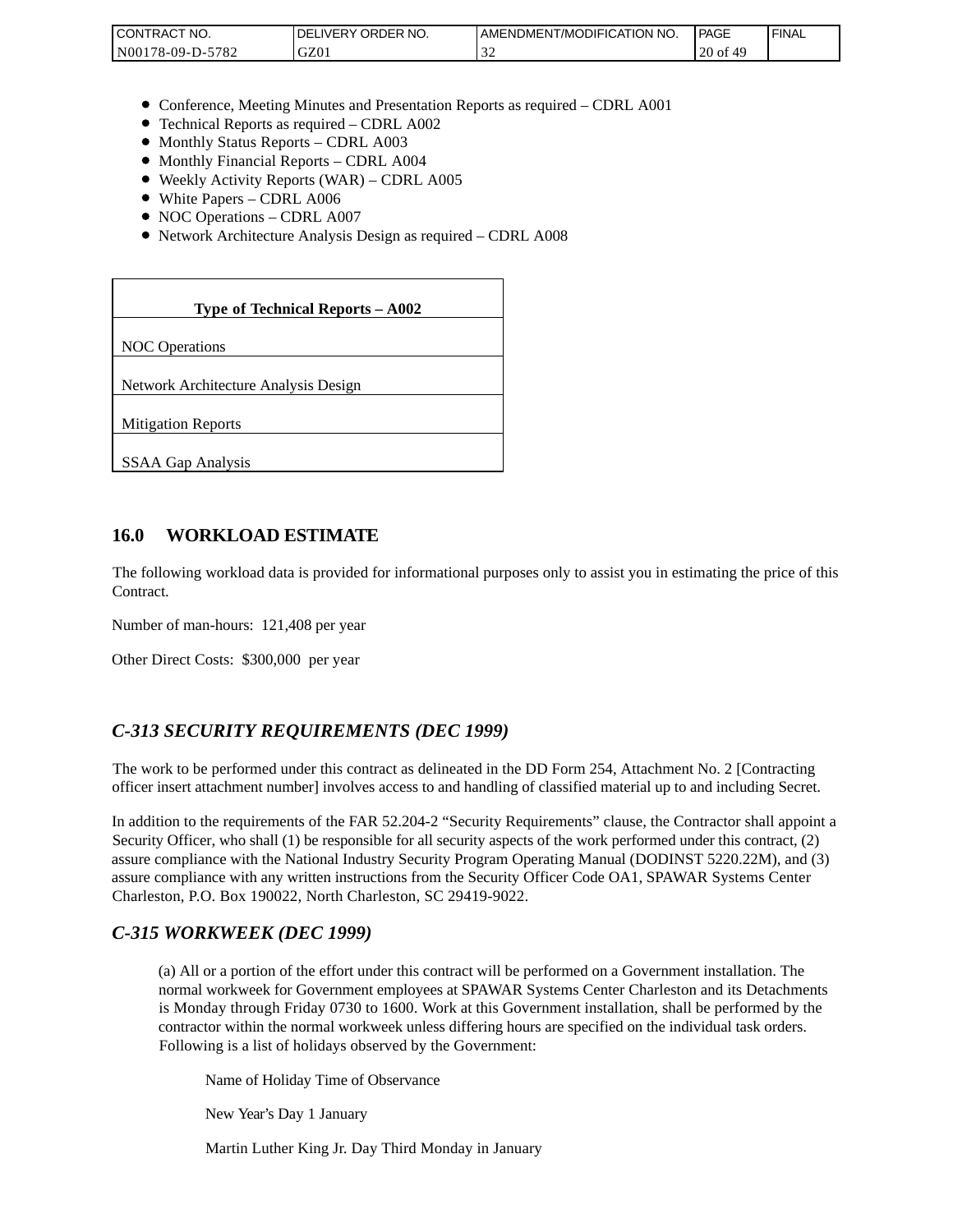| CONTRACT NO.     | ' ORDER NO.<br><b>DELIVERY</b> | AMENDMENT/MODIFICATION<br>`NO. | <b>PAGE</b>   | ' FINAL |
|------------------|--------------------------------|--------------------------------|---------------|---------|
| N00178-09-D-5782 | GZ01                           |                                | 0t<br>4°<br>∸ |         |

President's Day Third Monday in February

Memorial Day Last Monday in May

Independence Day 4 July

Labor Day First Monday in September

Columbus Day Second Monday in October

Veteran's Day 11 November

Thanksgiving Day Fourth Thursday in November

Christmas Day 25 December

(b) If any of the above holidays occur on a Saturday or a Sunday, then such holiday shall be observed by the Contractor in accordance with the practice as observed by the assigned Government employees at the using activity.

(c) If the Contractor is prevented from performance as the result of an Executive Order or an administrative leave determination applying to the using activity, such time may be charged to the contract as direct cost provided such charges are consistent with the Contractor's accounting practices.

(d) This contract does not allow for payment of overtime during the normal workweek for employees who are not exempted from the Fair Labor Standards Act unless expressly authorized by the Ordering Officer. Under Federal regulations the payment of overtime is required only when an employee works more than 40 hours in a normal week period.

# *C-317 NOTICE TO CONTRACTOR OF CERTAIN DRUG DETECTION PROCEDURES (DEC 1999)*

(a) Pursuant to Navy policy applicable to both Government and contractor personnel, measures will be taken to prevent the introduction and utilization of illegal drugs and related paraphernalia into Government Work areas.

(b) In furtherance of the Navy's drug control program, unannounced periodic inspections of the following nature may be conducted by installation security authorities:

(1) Routine inspection of contractor occupied work spaces.

(2) Random inspections of vehicles on entry or exit, with drug detection dog teams as available, to eliminate them as a safe haven for storage of or trafficking in illegal drugs.

(3) Random inspections of personnel possessions on entry or exit from the installation.

(c) When there is probable cause to believe that a contractor employee on board a naval installation has been engaged in use, possession or trafficking of drugs, the installation authorities may detain said employee until the employee can be removed from the installation, or can be released to the local authorities having jurisdiction.

(d) Trafficking in illegal drug and drug paraphernalia by contract employees while on a military vessel/installation may lead to possible withdrawal or downgrading of security clearance, and/or referral for prosecution by appropriate law enforcement authorities.

(e) The contractor is responsible for the conduct of employees performing work under this contract and is, therefore, responsible to assure that employees are notified of these provisions prior to assignment.

(f) The removal of contractor personnel from a Government vessel or installation as a result of the drug offenses shall not be cause for excusable delay, nor shall such action be deemed a basis for an equitable adjustment to price, delivery or other provisions of this contract.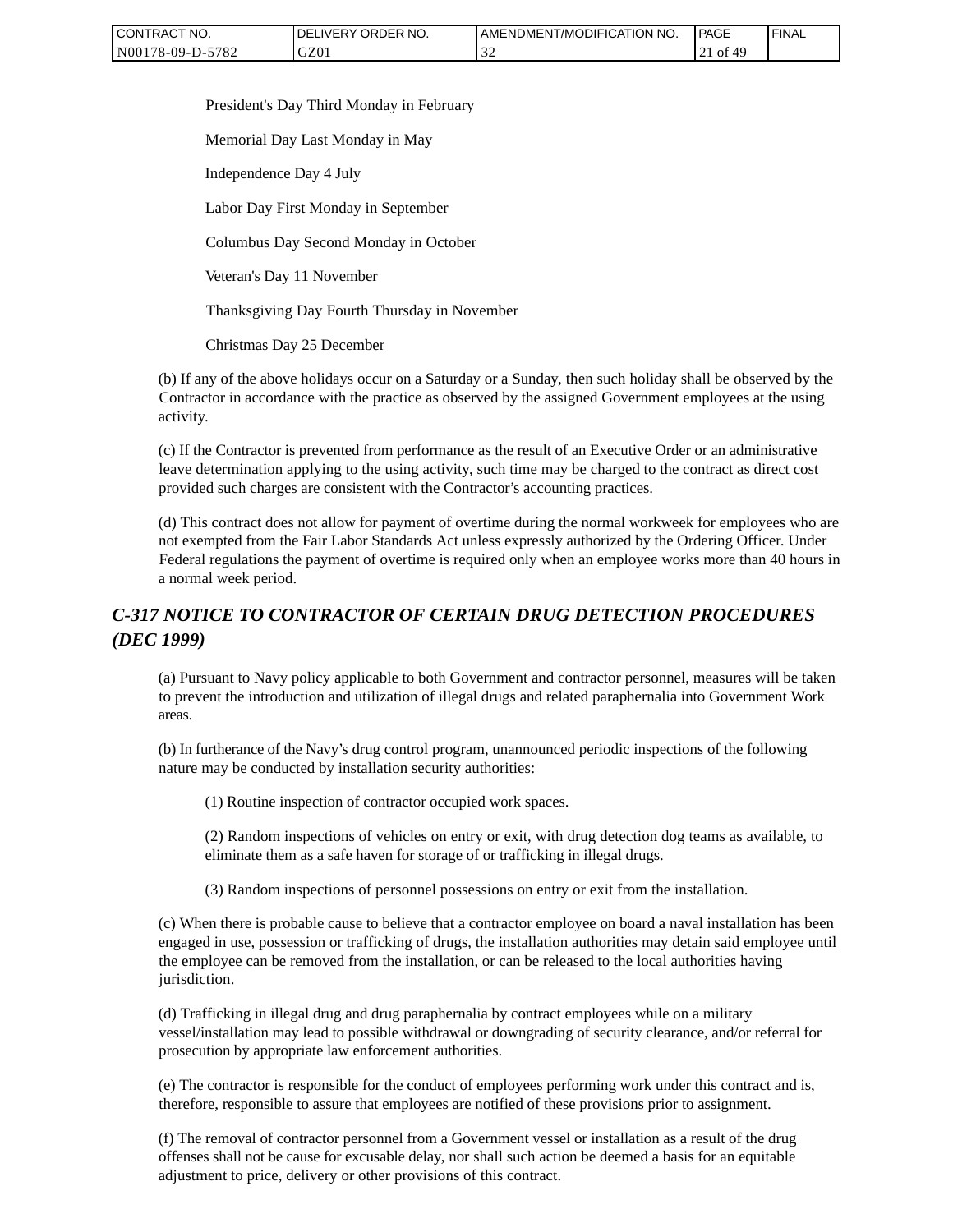| I CONTRACT NO.   | DELIVERY ORDER NO. | I AMENDMENT/MODIFICATION NO. | <b>PAGE</b>   | ' FINAL |
|------------------|--------------------|------------------------------|---------------|---------|
| N00178-09-D-5782 | GZ01               | $\sim$                       | . of 49<br>∠∠ |         |

# *C-718 ACCESSIBILITY OF ELECTRONIC AND INFORMATION TECHNOLOGY (JUN 2001)*

(a) Each Electronic and Information Technology (EIT) supply or service provided under this contract shall comply with the EIT Accessibility Standards listed below:

[The Contracting Officer shall consult with the program office to determine which standards listed in subsection (a) apply and shall check all applicable standards prior to issuing the solicitation.]

\_\_36 C.F.R. § 1194.21 (Software Applications and operating systems

\_\_36 C.F.R. § 1194.22 (Web-based and internet information and applications)

\_\_36 C.F.R. § 1194.23 (Telecommunications products)

\_\_36 C.F.R. § 1194.24 (Video and multimedia products)

\_\_36 C.F.R. § 1194.25 (Self contained, closed products)

\_\_36 C.F.R. § 1194.26 (Desktop and portable computers)

In addition, each EIT supply or service provided under this contract shall comply with 36 C.F.R. § 1194.31 (Functional performance criteria) and 36 C.F.R. § 1194.41 (Information, documentation, and support).

(b) If the Contracting Officer determines that any supply or service delivered under this contract does not comply with the EIT Accessibility Standards, the Contracting Officer will notify the Contractor in writing accordingly. If the Contractor fails to promptly correct or replace the nonconforming products or services with conforming products or services within the delivery schedule contained in the contract, the Government will have the rights and remedies contained in the contract.

*(End of specification)*

# *C-719 EXEMPTION FROM ELECTRONIC AND INFORMATION TECHNOLOGY ACCESSIBILITY REQUIREMENTS (JUN 2001)*

(a) The Government has determined that the following exemption(s) to the Electronic and Information Technology (EIT) Accessibility Standards (36 C.F.R. § 1194) are applicable to this procurement:

\_\_\_\_ The EIT to be provided under this contract has been designated as a National Security System.

\_\_\_\_ The EIT acquired by the contractor is incidental to this contract.

\_\_\_\_ The EIT to be provided under this contract would require a fundamental alteration in the nature of the product or its components in order to comply with the EIT Accessibility Standards.

\_\_\_\_ The EIT to be provided under this contract will be located in spaces frequented only by service personnel for maintenance, repair, or occasional monitoring of equipment.

\_\_\_\_ Compliance with the EIT Accessibility Standards would impose an undue burden on the agency.

\_\_\_\_ The EIT to be provided under this contract is purchased in accordance with FAR Subpart 13.2 prior to January 1, 2003.

(b) Notwithstanding that an exemption exists, the Contractor may furnish supplies or services provided under this contract that comply with the EIT Accessibility Standards (36 C.F.R. § 1194).

## *C-720 PERFORMANCE BASED REVIEW AND ACCEPTANCE PROCEDURES*

This is a performance based order, as defined in FAR Part 37.6. Contractor performance will be reviewed in accordance with the Quality Assurance Plan as follows:

### *QUALITY ASSURANCE PLAN*

(1) Objective: The purpose of this plan is to provide a quality assurance plan for the services contracted under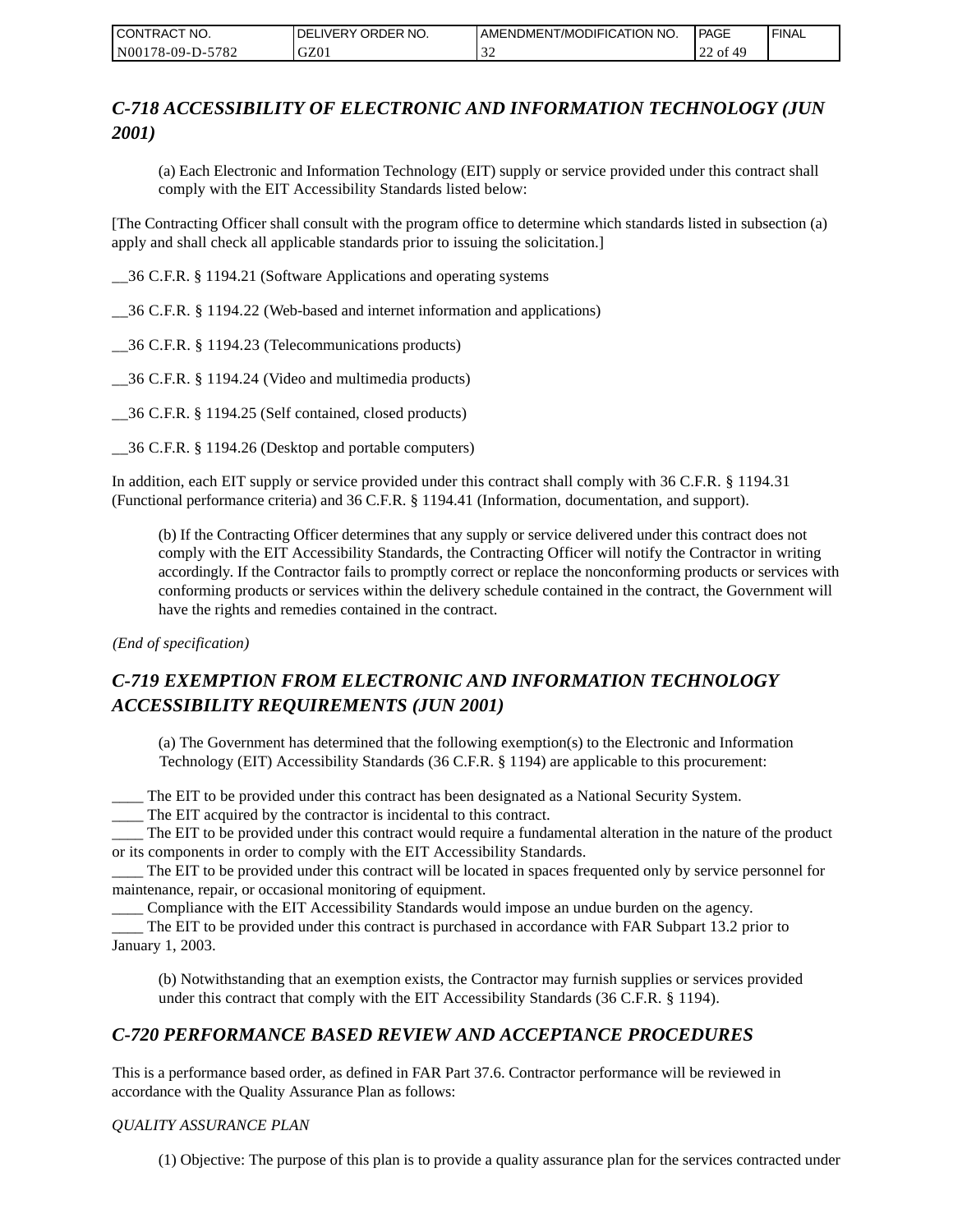| <b>CONTRACT</b><br>'NO. | ORDER NO.<br><b>DELIVERY</b> | LAMENDMENT/MODIFICATION NO. | PAGE               | ' FINAL |
|-------------------------|------------------------------|-----------------------------|--------------------|---------|
| 5782<br>N00178-09-D-5   | GZ01                         | $\sim$<br>. J 4             | 1G ک<br>- of<br>ر_ |         |

this Task Order. This plan provides a basis for the Task Order Manager (TOM) to evaluate the quality of the contractor's performance. The oversight provided for in this plan, and the remedy established, will help ensure that service levels are of high quality throughout the task order term.

(2) Performance Standards:

a. The deliverables under this task order will be consistently technically accurate.

b. The services delivered under this task order will be consistently of high quality.

c. The contractor's cost control efforts under this task order will be consistently effective (applicable to cost reimbursement task orders).

d. The contractor will be consistently responsive to Government customers in its performance of this task order.

e. For the purposes of this plan, "consistently" is defined as "generally holding true", "persistently over time", and/or "overall uniformly".

(3) Evaluation Methods: The TOM will conduct performance evaluations based on the standards in paragraph 2 above using the following technique:

a. During the performance period of the task order, the TOM will continually and proactively monitor contractor efforts and obtain input from other Government personnel with performance oversight functions to ascertain the level of compliance with the Performance Standards.

b. Every 12 months after the effective date of the task order, the TOM will prepare a Task Order Performance Evaluation (TOPE) documenting the results of the efforts performed under paragraph 3.a. above.

c. The TOM will upload the TOPE to the SeaPort Portal.

(4) Remedy

a. If the annual Performance Evaluation indicates that the contractor has not met one or more of the Performance Standards, the following negative remedy becomes effective: the TOM will submit a negative TOPE on the SeaPort Portal for the applicable Performance Standard.

b. This is a significant negative remedy as the TOPE is a key part of the Performance Monitoring process which:

i. Provides input to the annual Contractor Performance Assessment Report (CPAR); and

ii. Determines the contractor's ability to earn term extensions to its basic SeaPort-e contract in accordance with the Award Term provisions contained therein.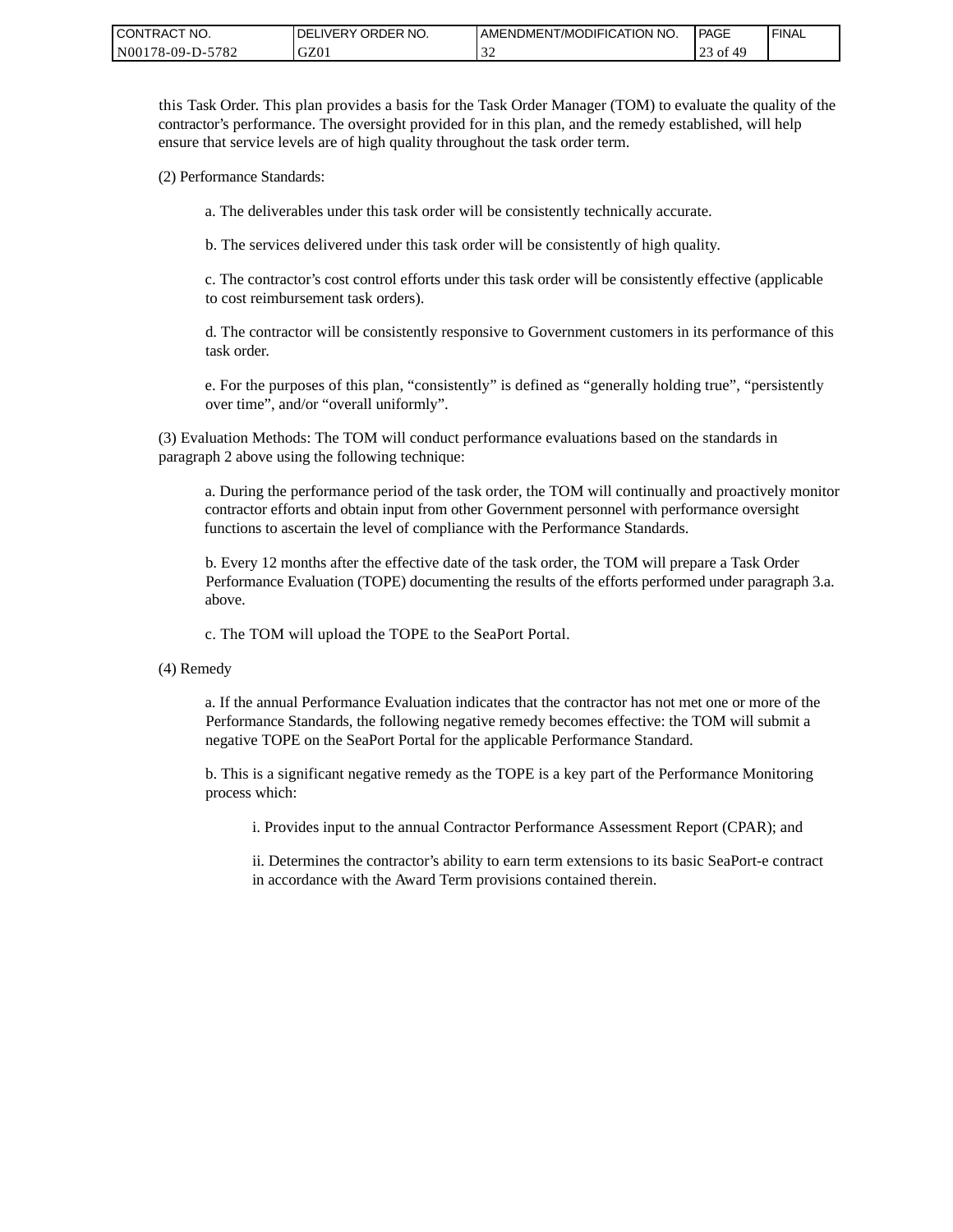| I CONTRACT NO.           | `NO.<br>ORDER<br>.IVERY<br>DELI | AMENDMENT/MODIFICATION NO. | <b>PAGE</b> | 'FINAL |
|--------------------------|---------------------------------|----------------------------|-------------|--------|
| -5782<br>  N00178-09-D-5 | GZ0 <sub>1</sub>                |                            | 24<br>ΟĪ    |        |

# **SECTION D PACKAGING AND MARKING**

SHIP TO INFORMATION:

See Section G - Task Order Manager

Packaging and Marking shall be in accordance with Section D of the SeaPort-e Multiple Award IDIQ contract.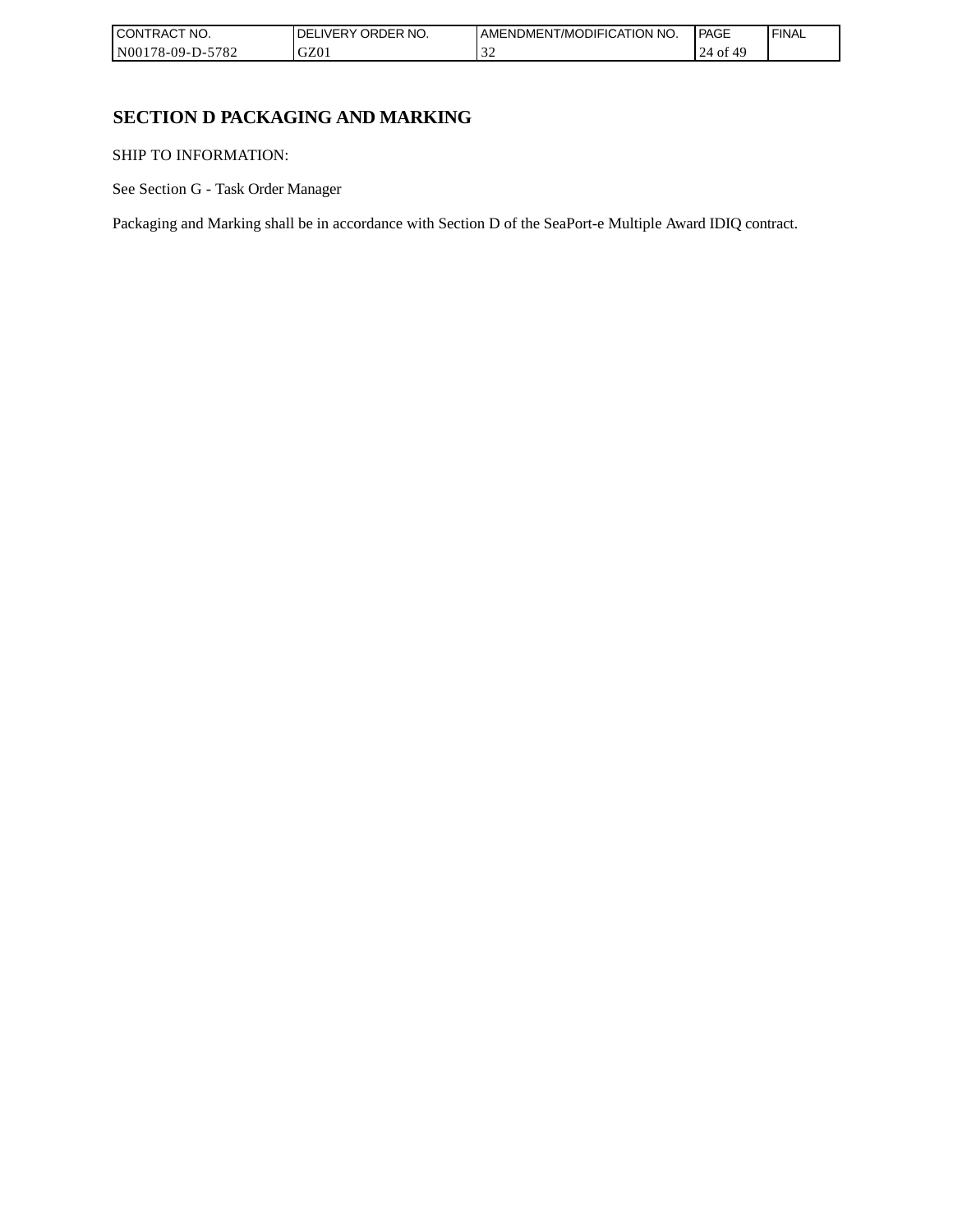| CONTRACT<br>`CT NO.      | NO.<br>' ORDER<br><b>DELIVERY</b> | I AMENDMENT/MODIFICATION NO. | l PAGE     | ' FINAL |
|--------------------------|-----------------------------------|------------------------------|------------|---------|
| $-5782$<br>N00178-09-D-5 | GZ01                              | - - - - -                    | ⊖ o1<br>رے |         |

# **SECTION E INSPECTION AND ACCEPTANCE**

E-303 INSPECTION AND ACCEPTANCE- - DESTINATION (JAN 2002)

Inspection and acceptance of the services to be furnished hereunder shall be made at destination by the Task Order Manager or his duly authorized representative.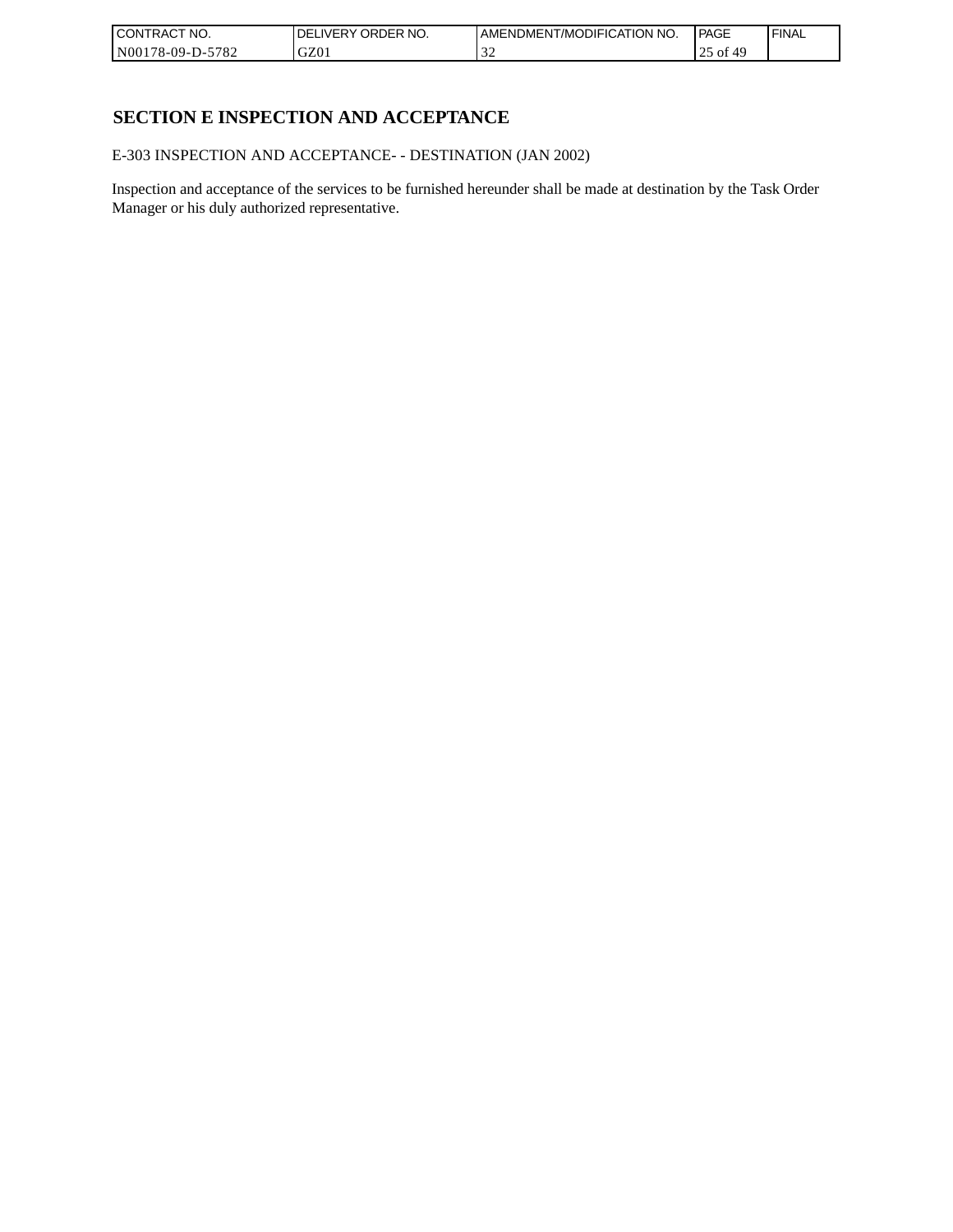| CON <sub>1</sub><br>'TRACT NO. | NO.<br><b>DELIVERY ORDER</b> | <b>I AMENDMENT/MODIFICATION NO.</b> | <b>PAGE</b>    | ' FINAL |
|--------------------------------|------------------------------|-------------------------------------|----------------|---------|
| N00178-09-D-5782               | GZ01                         |                                     | $26$ of<br>-49 |         |

# **SECTION F DELIVERABLES OR PERFORMANCE**

The periods of performance for the following Items are as follows:

| 4001 | $1/11/2012 - 1/10/2013$ |
|------|-------------------------|
| 4002 | $9/11/2012 - 9/10/2013$ |
| 4003 | $9/11/2013 - 9/10/2014$ |
| 4004 | $9/11/2014 - 9/10/2015$ |
| 4005 | $9/11/2015 - 9/12/2016$ |
| 4006 | $9/11/2016 - 7/10/2017$ |
| 6001 | $1/11/2012 - 1/10/2013$ |
| 6002 | $9/11/2012 - 9/10/2013$ |
| 6003 | $9/11/2013 - 9/10/2014$ |
| 6004 | $9/11/2014 - 9/10/2015$ |
| 6005 | $9/11/2015 - 9/10/2016$ |
| 6006 | $9/11/2016 - 7/10/2017$ |

The periods of performance for the following Items are as follows:

| 4001 | 1/11/2012 - 1/10/2013   |
|------|-------------------------|
| 4002 | $9/11/2012 - 9/10/2013$ |
| 4003 | $9/11/2013 - 9/10/2014$ |
| 4004 | $9/11/2014 - 9/10/2015$ |
| 4005 | $9/11/2015 - 9/12/2016$ |
| 6001 | $1/11/2012 - 1/10/2013$ |
| 6002 | $9/11/2012 - 9/10/2013$ |
| 6003 | $9/11/2013 - 9/10/2014$ |
| 6004 | $9/11/2014 - 9/10/2015$ |
| 6005 | $9/11/2015 - 9/10/2016$ |
|      |                         |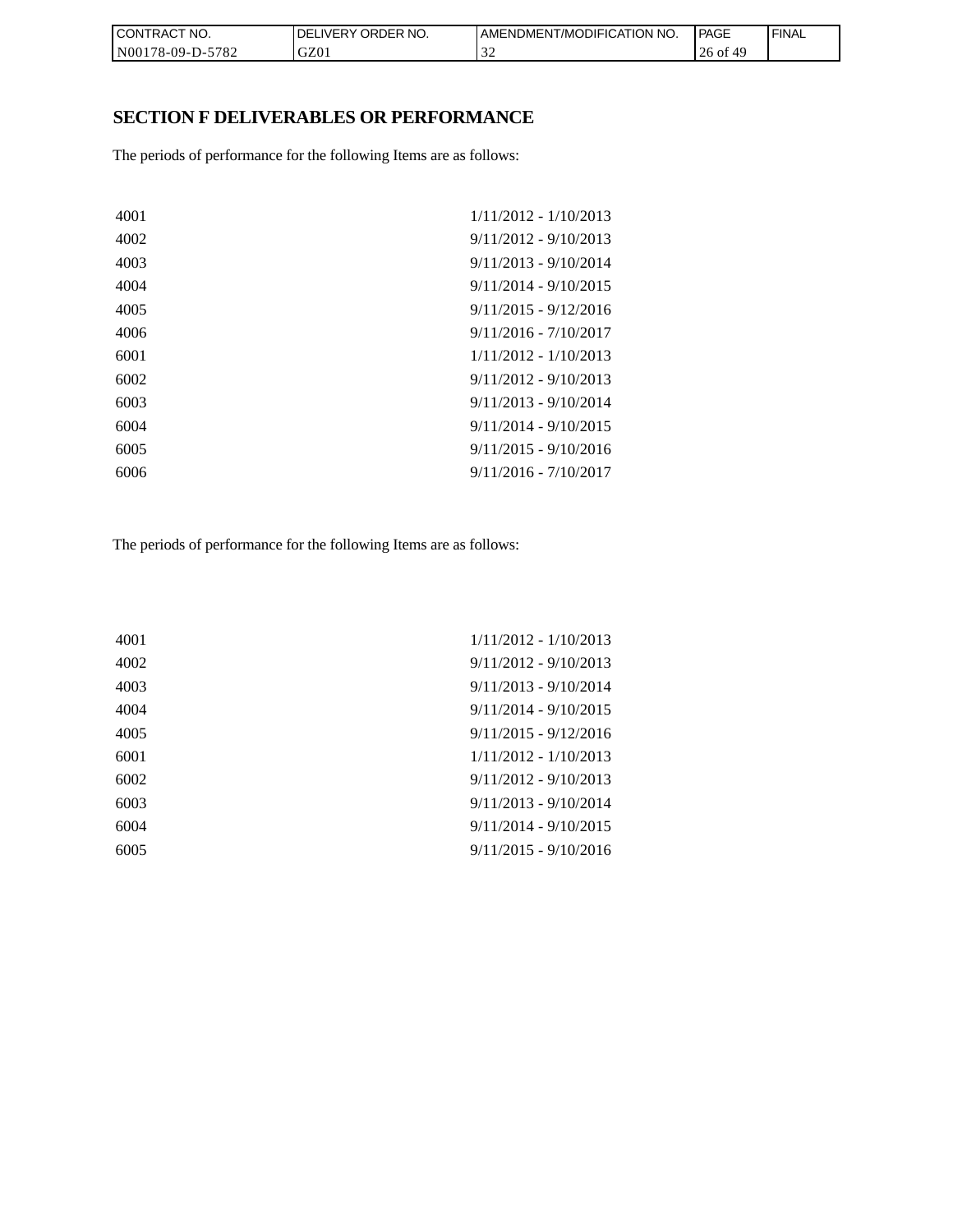| I CONTRACT NO.   | <b>IDELIVERY ORDER NO.</b> | AMENDMENT/MODIFICATION NO. | PAGE           | 'FINAL |
|------------------|----------------------------|----------------------------|----------------|--------|
| N00178-09-D-5782 | GZ01                       | - - -                      | of<br>$\sim$ 1 |        |

## **SECTION G CONTRACT ADMINISTRATION DATA**

COR

Philip A. Middleton, Code 58210, P. O. Box 19022 North Charleston, SC 29419-9022 [philip.a.middleton@navy.mil,](mailto:cphilip.a.middleton@navy.mil) 843-218-3331

G-314 TYPE OF CONTRACT (DEC 1999)

This is a CPFF task order.

# **G-317 INVOICING INSTRUCTIONS FOR SERVICES USING WIDE AREA WORK FLOW (WAWF) (JAN 2007)**

(a) Invoices for services rendered under this task order shall be submitted electronically through the Wide Area Work Flow-Receipt and Acceptance (WAWF). The contractor shall submit invoices for payment per contract terms. The Government shall process invoices for payment per contract terms.

(b) The vendor shall have their CAGE Code activated by calling 1-866-618-5988. Once activated, the vendor shall self-register at the WAWF website at [https://wawf.eb.mil.](https://wawf.eb.mil/) Vendor training is available on the internet at [https://wawftraining.eb.mil.](https://wawftraining.eb.mil/) Additional support can be accessed by calling the Navy WAWF Assistance Line at 1-800-559-9293.

(c) Back-up documentation can be included and attached to the invoice in WAWF. Attachments created with any Microsoft Office product, or Adobe (.pdf files), is attachable to the invoice in WAWF.

(d) A separate invoice will be prepared no more frequently than every two weeks. Do not combine the payment claims for services provided under this contract.

| Invoice<br><b>Type</b> | <b>Cost Vouchers</b>              |
|------------------------|-----------------------------------|
|                        |                                   |
| Issued by $N65236$     |                                   |
| Admin                  |                                   |
| by                     | S2404A DCMA MANASSAS              |
| <b>DCAA</b>            |                                   |
| Auditor                | HAA47F DCAA Fairfax Branch Office |
| Service                |                                   |
| Approver               | S2404A DCMA MANASSAS              |
| Pay by                 | HQ0338 DFAS COLUMBUS CENTER       |

(e) The following information is provided for completion of the invoice in WAWF:

Pursuant to the requirement at DFARS PGI 204.7108, Payment Instructions (d) (12) none of the standard payment instructions identified in paragraphs  $(d)(1)$  through  $(11)$  of this section are appropriate, the Payment instructions below provide a significantly better reflection of how funds will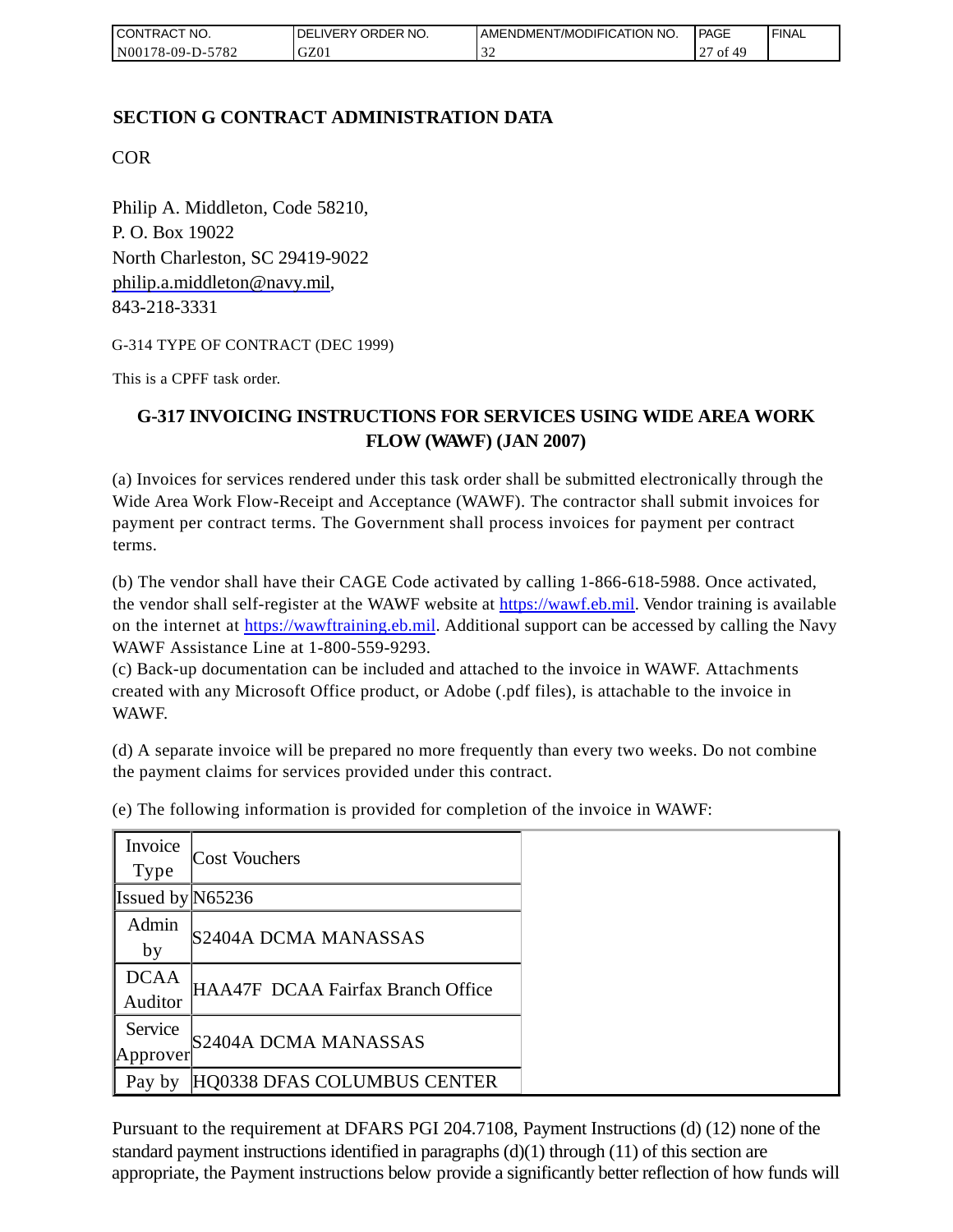| I CONTRACT NO.   | I DELIVERY ORDER NO. | AMENDMENT/MODIFICATION NO. | PAGE            | ' FINAL |
|------------------|----------------------|----------------------------|-----------------|---------|
| N00178-09-D-5782 | GZ01                 | $\sim$                     | $28$ of<br>f 49 |         |

be expended in support of contract performance.

# **INVOICING AND PAYMENT INSTRUCTIONS FOR MULTIPLE ACCOUNTING CLASSIFICATION CITATIONS**

Consistent with task order clause 5252.232-9206, Segregation of Costs, the contractor shall segregate and accumulate costs for the performance of this task order by the appropriate Accounting Classification Reference Number (ACRN). The contractor's invoice shall identify the appropriate Contract and Task Order numbers. For the work performed, invoiced costs shall be associated to the Contract Line Item Number (CLIN), the Contract Subline Item (SLIN), and the specific ACRN. Invoices submitted to the paying office that do not comply with this requirement will be returned to the contractor for resubmission. The contractor shall provide an electronic copy of each invoice to the Task Order Manager at the time of submission to DCAA/DFAS. The paying office will disburse funds in strict compliance with the amounts invoiced by CLIN/SLIN/ACRN.

## **SPAWAR ATLANTIC OMBUDSMAN**

The SPAWAR Ombudsman for this Task Order is: Steve Harnig- 843-218-4560

Address: PO Box 190022, N. Charleston, SC 29419

Accounting Data

SLINID PR Number Amount -------- -------------------------------------------------- --------------------- 400101 1300239279 25000.00  $T.T.A$  : AA 970130.1212D 2012 010 1 010400807793-1 884 257.22 DRAM 26316 044226 Standard Number: DRAM 26316/AA NWA: 100000579665 0060 ALL TASKS IN THE PWS BASE Funding 25000.00 Cumulative Funding 25000.00 MOD 01 400102 1300286595 270000.00 LLA : AB 9720130 1212 201 2 010 1 010100 80 7700-1 884 257.31 P RM 22085 Standard Number: PRM 22085/AA NWA: 100000579674 0060 ALL TASKS 600101 1300286595 10000.00 LLA : AB 9720130 1212 201 2 010 1 010100 80 7700-1 884 257.31 P RM 22085 Standard Number: PRM 22085/AA NWA: 100000579674 0060 ODCS MOD 01 Funding 280000.00 Cumulative Funding 305000.00 MOD 02 400201 1300298860 1865000.00  $T.T.A$  : AC 9720130.18P2 252 46896 0 068688 2D JTF42 468962 1H303Q Standard Number: N4689612MPJTF42/AA NWA: 100000742221 0060 TASK MCIS CNDSP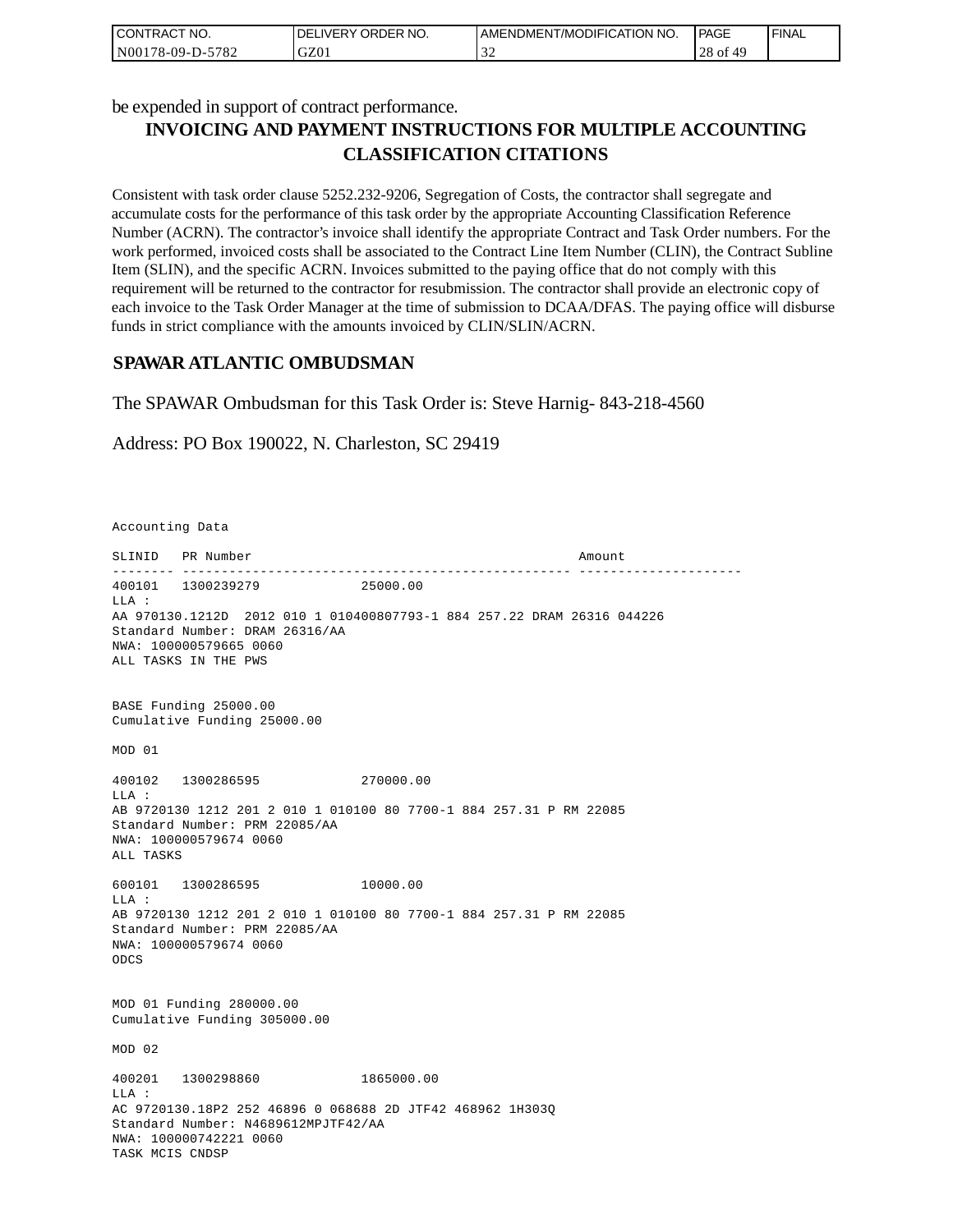| CONTRACT NO.     | DELIVERY ORDER NO. | AMENDMENT/MODIFICATION NO. | PAGE     | ' FINAL |
|------------------|--------------------|----------------------------|----------|---------|
| N00178-09-D-5782 | GZ01               | -22                        | 29 of 49 |         |

600201 1300298860 20000.00 LLA : AC 9720130.18P2 252 46896 0 068688 2D JTF42 468962 1H303Q Standard Number: N4689612MPJTF42/AA NWA: 100000742221 0060 ODCS TASK MCIS CNDSP

MOD 02 Funding 1885000.00 Cumulative Funding 2190000.00

MOD 03

400202 1300319971 272477.34 LLA : AD 970130.1313D 2013 0101010400807793-1884 257.31 PRM 3347 044226 Standard Number: PRM 33474 NWA: 100000773020 0060

MOD 03 Funding 272477.34 Cumulative Funding 2462477.34

MOD 04

400203 1300332147 185367.00 LLA : AE 9730130 1884 201 3 010 1 010400 80 7793-1 884 257.31 P RM 34293 044226 Standard Number: PRM 34293 NWA: 100000809878 0060 TASK MCIS NETTOPS

MOD 04 Funding 185367.00 Cumulative Funding 2647844.34

MOD 05 Funding 0.00 Cumulative Funding 2647844.34

MOD 06

400204 1300354996 150000.00 LLA : AG 970130.1313D 2013 0101010400807793-1884 275.31 PRM35086 044226 Standard Number: PMR 35086 NWA:100000832927-0060 TASK MCIS NETTOPS

400205 1300354996 125000.00 LLA : AH 970130.1313D 2013 0101010400807793-1884 275.31 PRM35050 044226 Standard Number: PRM 35050 NWA: 100000832928-0060 TASK MCIS NETTOPS

600202 1300354996 5000.00 LLA : AH 970130.1313D 2013 0101010400807793-1884 275.31 PRM35050 044226 Standard Number: PRM 35050 NWA: 100000832928-0060 ODCS MCIS NETTOPS

MOD 06 Funding 280000.00 Cumulative Funding 2927844.34

MOD 07 Funding 0.00 Cumulative Funding 2927844.34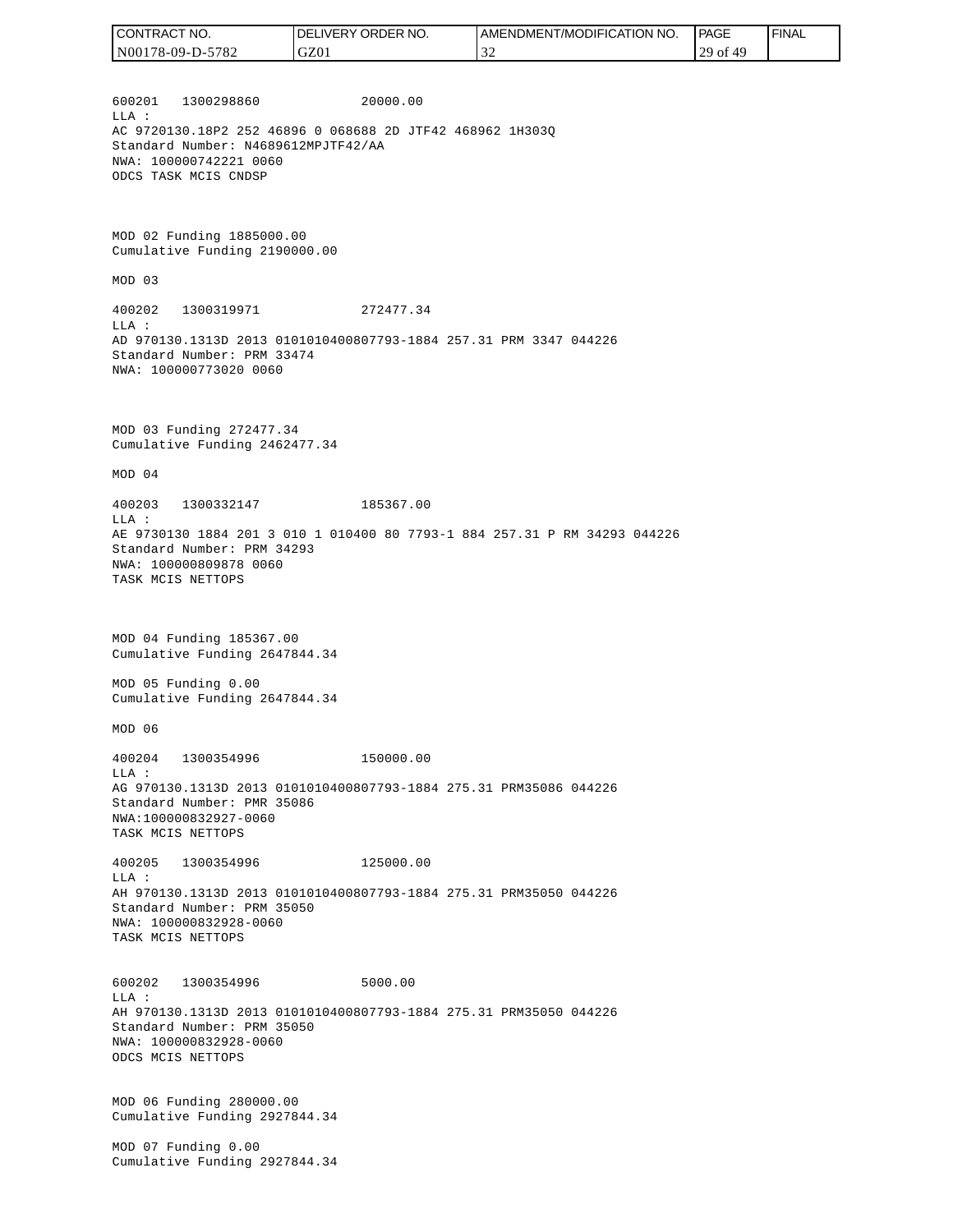| CONTRACT NO.     | <b>IDELIVERY ORDER NO.</b> | I AMENDMENT/MODIFICATION NO. | PAGE     | ' FINAL |
|------------------|----------------------------|------------------------------|----------|---------|
| N00178-09-D-5782 | GZ01                       | $\sim$                       | 30 of 49 |         |

MOD 08 400301 1300373150 1700000.00 LLA : AJ 9730130 18P2 253 46896 0 068688 2D PJTF38 4689631H304Q Standard Number: N4689613MPJTF38 NWA: 100000831524-0060 MCIS NETTOPS 400302 1300373150 180000.00 LLA : AK 9730130 1884 010 10104 0 080779 3 257.31 PRM36219 044226 Standard Number: PRM 36219 NWA: 100000852592-0060 MCIS NETTOPS 400303 1300373150 50000.00 LLA : AL 9730130 1884 010 10104 0 080779 3 257.31 PRM36229 044226 Standard Number: PRM 36229 NWA: 100000852590-0060 MCIS NETTOPS 600301 1300373150 9215.99  $T.T.A$  : AJ 9730130 18P2 253 46896 0 068688 2D PJTF38 4689631H304Q MOD 08 Funding 1939215.99 Cumulative Funding 4867060.33 MOD 09 Funding 0.00 Cumulative Funding 2927844.34 MOD 10 Funding 0.00 Cumulative Funding 4867060.33 MOD 11 400304 1300394554 150000.00 LLA : AM 970130.1414D 1884 0101010400807793 257.31 PRM46252 044226 Standard Number: PRM 46252 NWA: 100000876563 0060 TASK MCIS NETTOPS MOD 11 Funding 150000.00 Cumulative Funding 5017060.33 MOD 12 Funding 0.00 Cumulative Funding 5017060.33 MOD 13 400305 1300415544 450000.00  $L.L.A$  : AN 970130.1414D 1884 0101010400807793 257.31 PRM47234 044226 Standard Number: PRM47234 NWA: 100000876217 0060 MCIS NETTOPS MOD 13 Funding 450000.00 Cumulative Funding 5467060.33 MOD 14 400306 1300436371 432000.00 LLA : AP 970130 1414D 1884 010 10104 0 080779 3 257.31 PRM47625 044226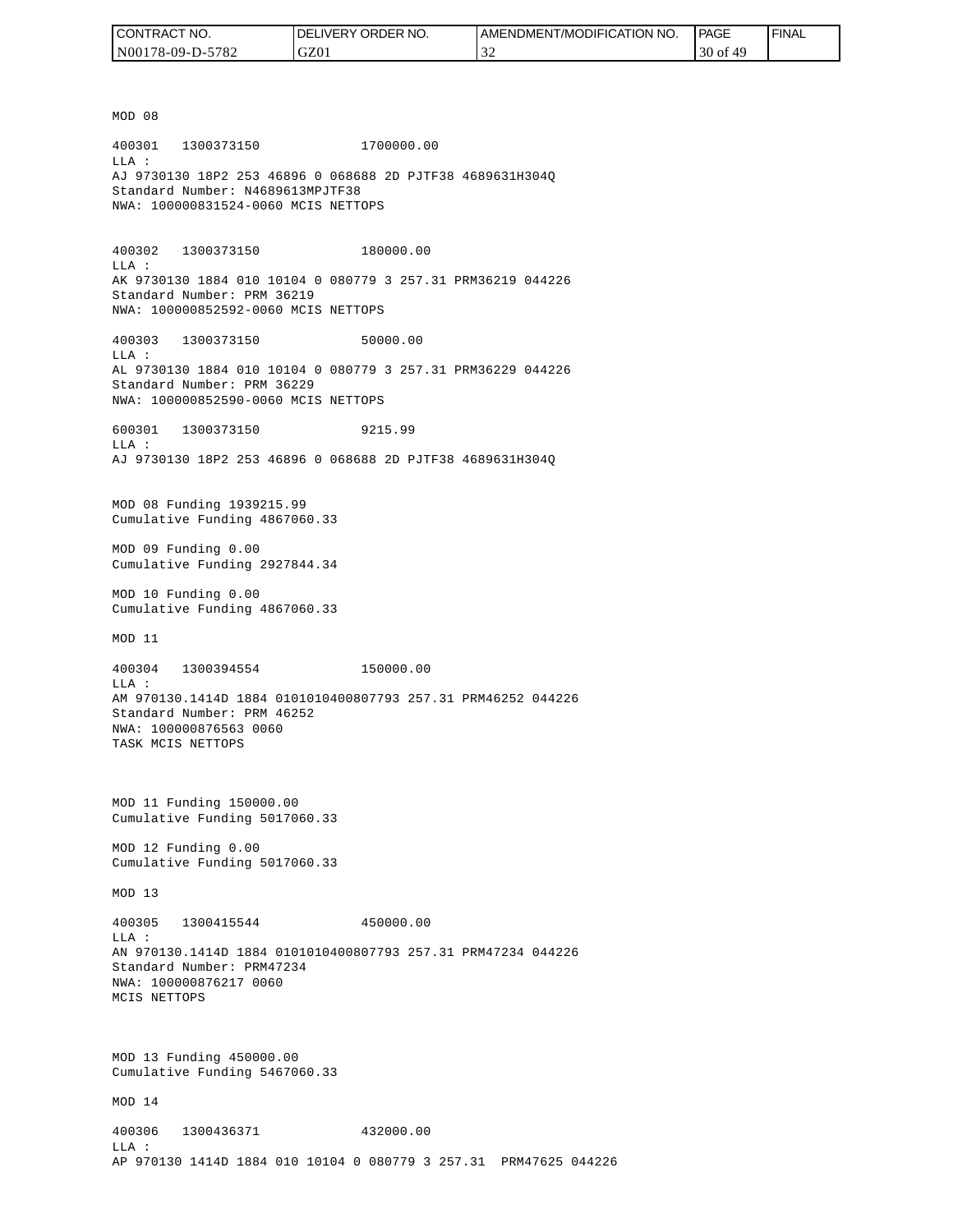CONTRACT NO. DELIVERY ORDER NO. AMENDMENT/MODIFICATION NO. PAGE FINALCONTRACT NO.<br>NO0178-09-D-5<br>Standard Numk<br>NWA: 1000087<br>IA CNDSP SUPP<br>400307 1300<br>400307 1300<br>400307 1300<br>MLA: 2000087<br>NET CNDSP SUPPC<br>600302 1300<br>NET TOPS SUPPC<br>600302 1300<br>LLA: AP 970130 141<br>Standard Numk<br>NWA: 10000087<br>MAD N00178-09-D-5782 GZ01 32 31 of 49 Standard Number: PRM 47625 NWA: 100000876218 0060 IA CNDSP SUPPORT 400307 1300436371 100000.00 LLA : AQ 970130 1414D 1884 010 10104 0 080779 3 257.31 PRM47236 044226 Standard Number: PRM 47236 NWA: 100000876564 0060 NETTOPS SUPPORT 600302 1300436371 1000.00 LLA : AP 970130 1414D 1884 010 10104 0 080779 3 257.31 PRM47625 044226 Standard Number: PRM 47625 NWA:100000876218 0060 ODCs IA CNDSP MOD 14 Funding 533000.00 Cumulative Funding 6000060.33 MOD 15 400401 1300443439 146506.30 LLA : AR 970130.1414D 1884 0101010400807793 257.31 PRM47246 044226 Standard Number: PRM 47246 NWA: 100000876513 0060 HAIMS SUPPORT 400402 1300443439 326566.16 LLA : AS 970130.1414D 1884 0101010400807793 257.31 PRM47632 044226 Standard Number: PRM 47632 NWA: 100000876514 0060 HAIMS SUPPORT 400403 1300443439 170045.28 LLA : AT 970130.1414D 1884 0101010400807793 257.31 PRM47629 044226 Standard Number: PRM 47629 NWA: 100000876565 0060 NET OPS 600401 1300443439 2000.00 LLA : AS 970130.1414D 1884 0101010400807793 257.31 PRM47632 044226 Standard Number: PRM 47632 NWA: 100000876514 0060 ODC HAIMS SUPPORT MOD 15 Funding 645117.74 Cumulative Funding 6645178.07 MOD 16 400403 1300443439 100.00 LLA : AT 970130.1414D 1884 0101010400807793 257.31 PRM47629 044226 Standard Number: PRM 47629 NWA: 100000876565 0060 NET OPS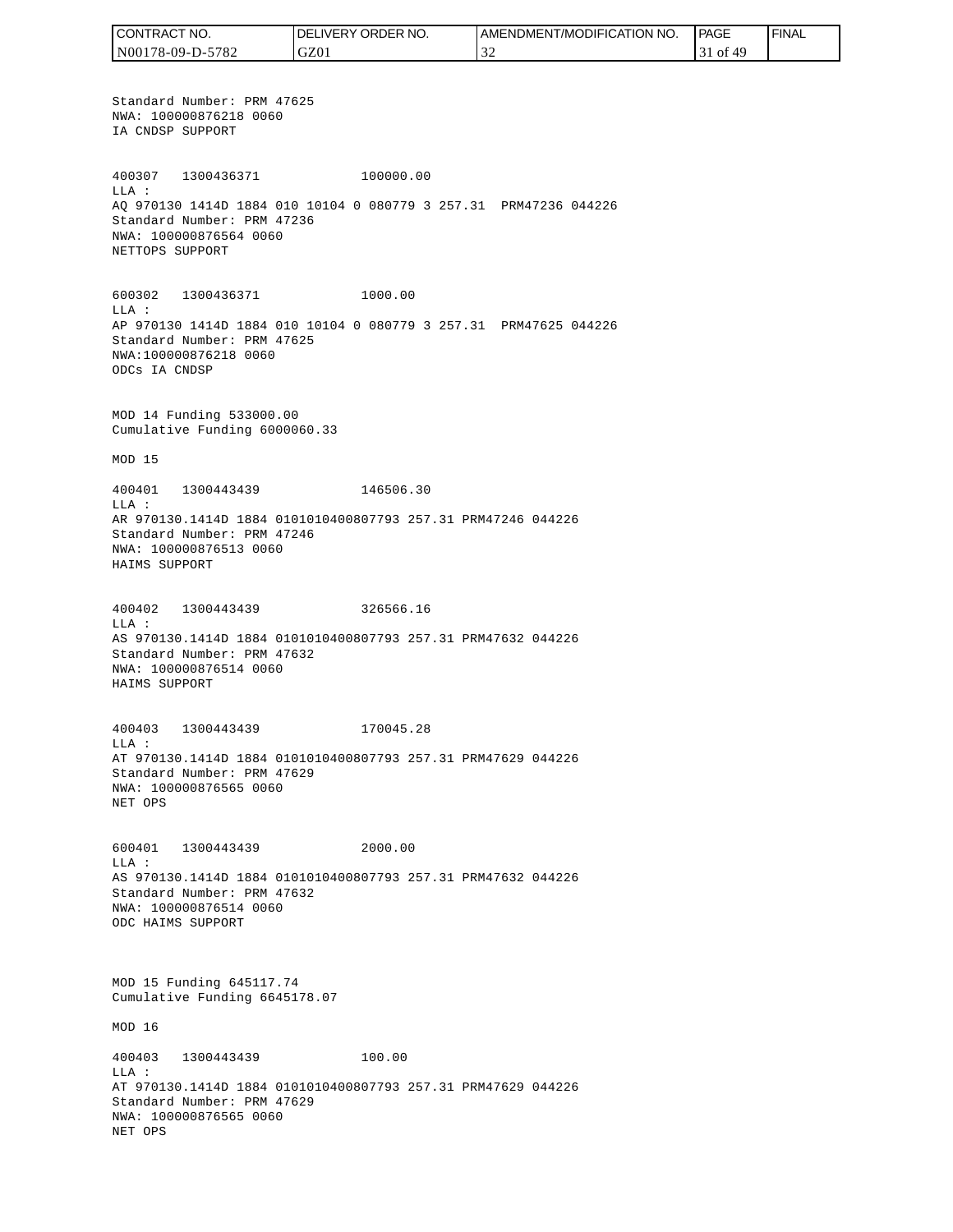| CONTRACT NO.     | <b>IDELIVERY ORDER NO.</b> | AMENDMENT/MODIFICATION<br>NO. | <b>PAGE</b> | ' FINAL |
|------------------|----------------------------|-------------------------------|-------------|---------|
| N00178-09-D-5782 | GZ01                       |                               | 32 of<br>49 |         |

MOD 16 Funding 100.00 Cumulative Funding 6645278.07 MOD 17 400404 1300447315 79883.00 LLA : AU 9740130.14140 1884 010 10104 0 080779 3 257.31 PRM47236 044226 Standard Number: PRM 47236 NWA#100000876564-0060 400405 1300447315 31866.63 LLA : AV 9740130.1414D 1884 010 10104 0 080779 3 257.31 PRM47625 044226 Standard Number: PRM 47625 NWA# 100000876218-0060 400406 1300447315 1700000.00 LLA : AW 9740130.1414D 1884 010 10104 0 080778 1 257.31 PRM48711 044226 Standard Number: PRM 48711 NWA# 100000961211-0060 600402 1300447315 5000.00 LLA : AW 9740130.1414D 1884 010 10104 0 080778 1 257.31 PRM48711 044226 Standard Number: PRM 48711 NWA#100000961211-0060 MOD 17 Funding 1816749.63 Cumulative Funding 8462027.70 MOD 18 400407 1300481274 175000.00 LLA : AX 970130.1515D-1884 0101010400807793 257.31 044226 PRM510087 Standard Number: PRM510087 PR 1300481274 Funding Doc PRM510087 400408 1300481274 195000.00 LLA : AY 9750130 1884 010 10104 0 080779 3 257.31 PRM58800 044226 130048127400002 Standard Number: PRM58800 PR 1300481274 Funding DOC PRM58800 400409 130048127400004 90000.00 LLA : AZ 9750130 1884 010 10104 0 080779 3 257.31 PRM58810 044226 Standard Number: PRM58810 PR 1300481274 Funding DOC PRM58810 600403 130048127400003 5000.00 LLA : BA 9750130 1884 010 10104 0 080779 3 257.31 PRM58800 044226 Standard Number: PRM58800(odc) PR 1300481274 Funding Doc PRM58800(odc) MOD 18 Funding 465000.00 Cumulative Funding 8927027.70 MOD 19 400410 130049346600001 400000.00  $L.L.A$  : BB 9750130 1884 010 10104 0 080779 3 257.31 PRM510177 044226 Standard Number: PRM510177 ACRN BB: Labor PR 1300493466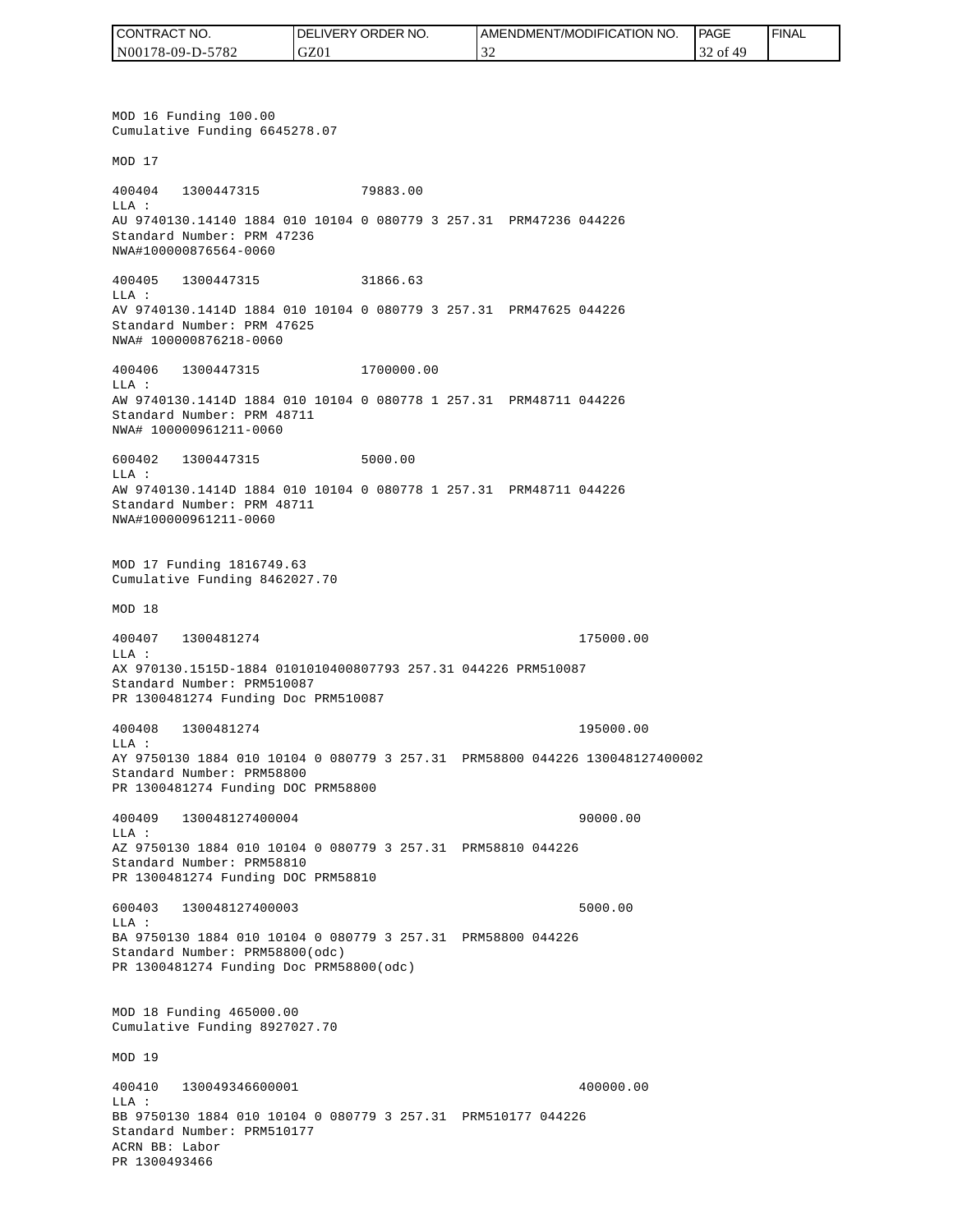DOC: PRM510177 NWA/BS# 100000986791 0060 400411 130049346600002 300000.00 LLA : BC 9750130 1884 010 10104 0 080779 3 257.31 044226 Standard Number: PRM510223 ACRN BC: Labor PR: 1300493466 DOC: PRM510223 NWA/BS# 100000986794 0060 400412 130049346600003 65000.00 LLA : BD 9750130 1884 010 10104 0 080779 3 257.31 PRM58810 044226 Standard Number: PRM58810 ACRN BD: Labor PR 1300493466 DOC NO. PRM58810 NWA/BS# 100000989199 0060 MOD 19 Funding 765000.00 Cumulative Funding 9692027.70 MOD 20 400413 130049476600001 492000.00 LLA : BE 9750130 1882 252 00018 0 068688 2D CV0003 6890151H334Q Standard Number: N6890115RCV0003 PR: 1300494766 COST CODE: 6890151H334Q FUNDING DOC: N6890115RCV0003 NWA: 100001020678 0401 600404 130049476600002 8000.00 LLA : BE 9750130 1882 252 00018 0 068688 2D CV0003 6890151H334Q Standard Number: N6890115RCV0003 PR: 1300494766 COST CODE: 6890151H334Q FUNDING DOC: N6890115RCV0003 NWA:100001020678 0401 MOD 20 Funding 500000.00 Cumulative Funding 10192027.70 MOD 21 400414 130050311200001 362806.38  $T.T.A$  : BF 9750130 1884 010 10104 0 080779 3 257.31 PRM510760 044226 Standard Number: PRM510760 ACRN BF PR1300503112 FUNDING DOC:PRM510760 NWA/BS: 100000986792 0060 EXPIRATION DATE: 9/30/2015 400415 130050311200002 137193.62 LLA : BG 9750130 1884 010 10104 0 080778 3 257.31 PRM510785 044226 Standard Number: PRM510785 ACRN BG PR1300503112 FUNDING DOC:PRM510785 NWA/BS: 100001054404 0060 EXPIRATION DATE: 9/30/2015 MOD 21 Funding 500000.00 CONTRACT NO. N00178-09-D-5782 DELIVERY ORDER NO. GZ01 AMENDMENT/MODIFICATION NO. 32 **PAGE**  33 of 49 FINAL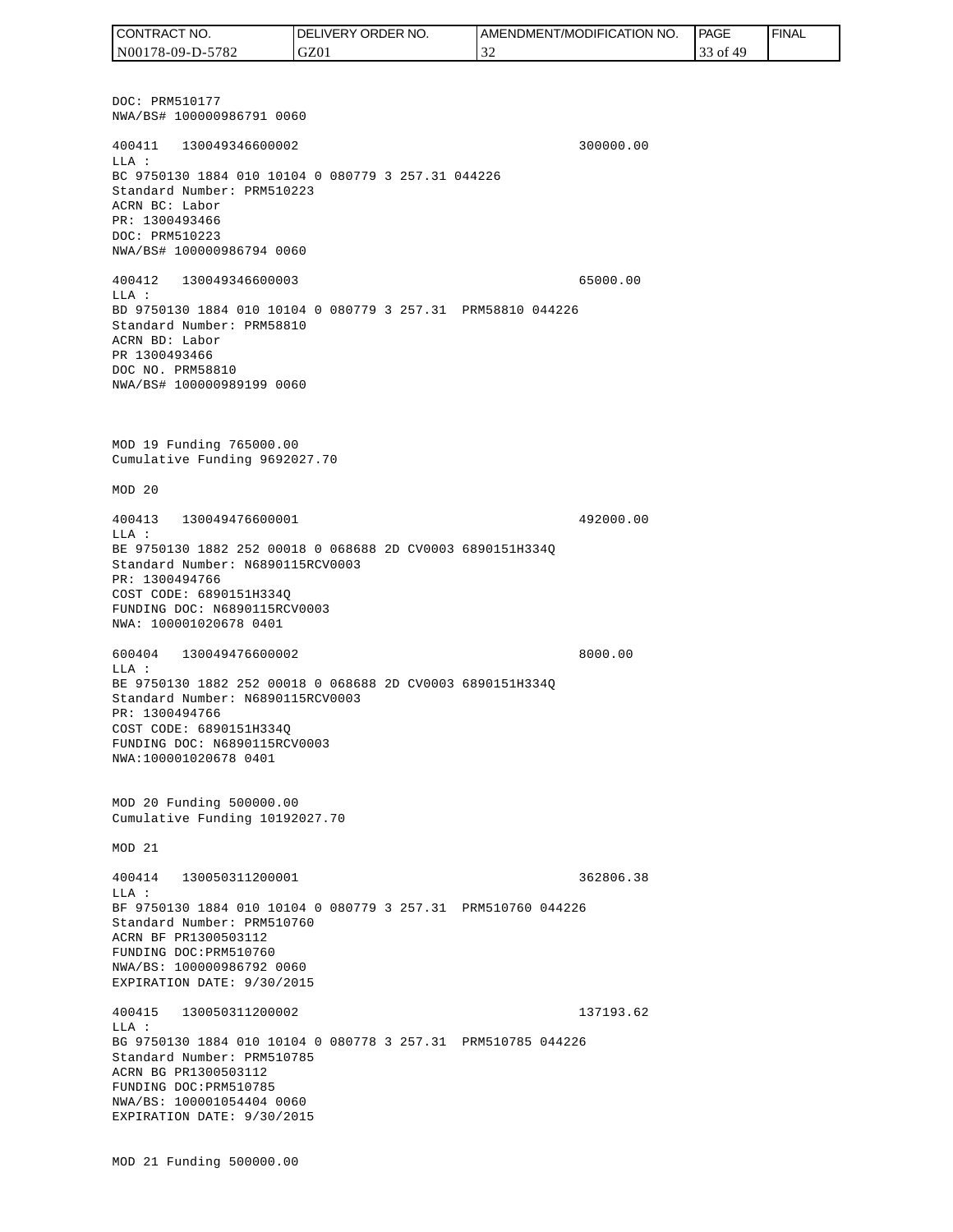| I CONTRACT NO.   | DELIVERY ORDER NO. | <b>AMENDMENT/MODIFICATION NO.</b> | <b>PAGE</b>                   | ' FINAL |
|------------------|--------------------|-----------------------------------|-------------------------------|---------|
| N00178-09-D-5782 | GZ01               | $\sim$                            | 49<br>‡ of<br>$\triangleleft$ |         |

Cumulative Funding 10692027.70 MOD 22 400408 1300481274 5000.00 LLA : AY 9750130 1884 010 10104 0 080779 3 257.31 PRM58800 044226 130048127400002 Standard Number: PRM58800 PR 1300481274 Funding DOC PRM58800 Realigned +\$5,000.00 from 600403 BA Originally on PR1300481274, this was as directed on PR1300513212 400416 130051321200001 275000.00 LLA : BH 9750130 1884 010 10104 0 080779 3 257.31 PRM510771 044226 Standard Number: PRM510771 ACRN:BH PR1300513212 FUNDING DOC: PRM510771 FUNDS EXPIRATION: 9/30/2015 NWA/BS: 100000989184 0060 400417 130051321200002 130000.00 LLA : BF 9750130 1884 010 10104 0 080779 3 257.31 PRM510760 044226 Standard Number: PRM510760 ACRN:BF PR1300513212 FUNDING DOC: PRM510760 FUNDS EXPIRATION: 9/30/2015 NWA/BS: 100000986792 0060 600403 130048127400003 (5000.00)  $L.L.A$  : BA 9750130 1884 010 10104 0 080779 3 257.31 PRM58800 044226 Standard Number: PRM58800(odc) PR 1300481274 Funding Doc PRM58800(odc)- Realigned to 400408 AY per PR1300513212 MOD 22 Funding 405000.00 Cumulative Funding 11097027.70 MOD 23 400501 130051857200002 20000.00  $L.L.A$  : BD 9750130 1884 010 10104 0 080779 3 257.31 PRM58810 044226 Standard Number: PRM58810 ACRN: BD PR1300518572 FUNDING DOC: PRM58810 EXPIRATION OF FUNDS: 9/30/2015 NWA/BS: 100000989199 0060 400502 130051857200003 76123.00 LLA : BJ 9750130 1884 010 10104 0 080779 3 257.31 PRM510772 044226 Standard Number: PRM510772 ACRN: BJ PR1300518572 FUNDING DOC: PRM510772 EXPIRATION OF FUNDS: 9/30/2015 NWA/BS: 100000989224 0060 400503 130051857200004 94353.76  $T.T.A$  : BF 9750130 1884 010 10104 0 080779 3 257.31 PRM510760 044226 Standard Number: PRM510760 ACRN: BF PR1300518572 FUNDING DOC: PRM510760 EXPIRATION OF FUNDS: 9/30/2015 NWA/BS: 100000986792 0060 400504 130051857200005 125000.00 LLA : BK 9750130 1884 010 10104 0 080779 3 257.31 PRM510762 044226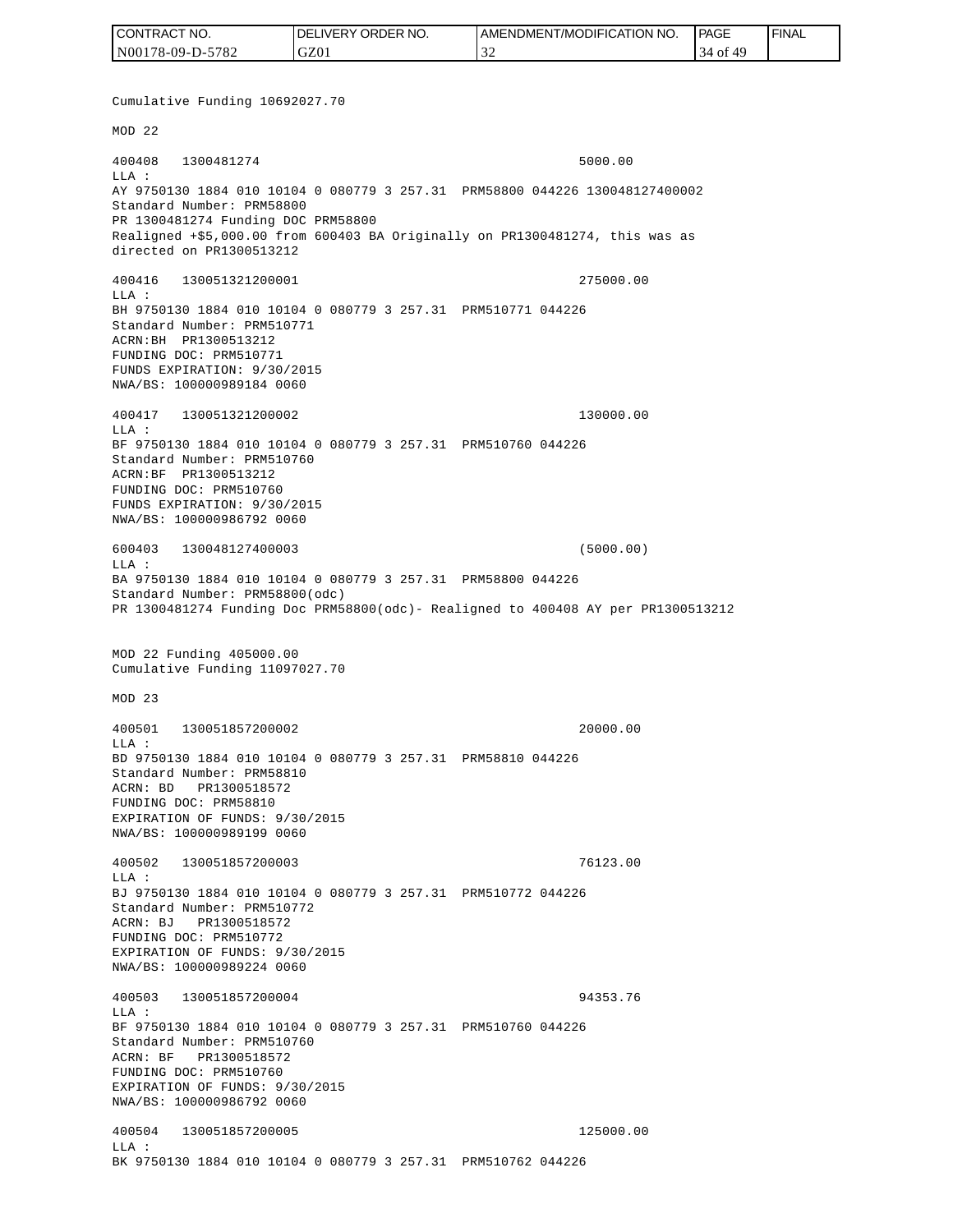| CONTRACT NO.     | DELIVERY ORDER NO. | I AMENDMENT/MODIFICATION NO. | PAGE            | 'FINAL |
|------------------|--------------------|------------------------------|-----------------|--------|
| N00178-09-D-5782 | GZ01               | -22                          | 0Ť<br>49<br>ر ر |        |

Standard Number: PRM510762 ACRN: BK PR1300518572 FUNDING DOC: PRM510762 EXPIRATION OF FUNDS: 9/30/2015 NWA/BS: 100000986795 0060 400505 130051857200006 28156.00 LLA : BL 9750130 1884 010 10104 0 080779 3 257.31 PRM510768 044226 Standard Number: PRM510768 ACRN: BL PR1300518572 FUNDING DOC: PRM510768 EXPIRATION OF FUNDS: 9/30/2015 NWA/BS: 100001000323 0060 400506 130051857200007 632766.00 LLA : BM 9750130 1884 010 10104 0 080779 3 257.31 HT000351098 6 044226 Standard Number: HT0003510986 ACRN: BM PR1300518572 FUNDING DOC: HT0003510986 EXPIRATION OF FUNDS: 9/30/2015 NWA/BS: 100001060851 0060 MOD 23 Funding 976398.76 Cumulative Funding 12073426.46 MOD 24 400507 130051922900001 386143.95  $T.T.A$  : BN 9750130 1882 252 00018 0 068688 2D CV0003 6890151H334Q ACRN BN: Labor for PWS PR: 1300519229 FUNDING DOC: N6890115RCV0003 COST CODE: 6890151H334Q NWA/BS: 100001020678 0401 400508 130051922900003 38856.05 LLA : BP 9750130 1882 254 68908 0 068688 2D C09018 6156451H303Q ACRN BP: Labor for PWS PR: 1300519229 FUNDING DOC: N6156415RC09018 COST CODE: 6156451H303Q NWA/BS: 100001072719 0400 600501 130051922900002 8000.00 LLA : BN 9750130 1882 252 00018 0 068688 2D CV0003 6890151H334Q ACRN BN: ODCs PR: 1300519229 FUNDING DOC: N6890115RCV0003 COST CODE: 6890151H334Q NWA/BS: 100001020678 0401 MOD 24 Funding 433000.00 Cumulative Funding 12506426.46 MOD 25 400509 130052791900001 1440942.18 LLA : BN 9750130 1882 252 00018 0 068688 2D CV0003 6890151H334Q Standard Number: N6890115RCV0003 ACRN: BN PR1300527919 FUNDING DOC: N6890115RCV0003 FUNDS EXPIRATION: 9/30/2015 COST CODE: 6890151H334Q NWA/BS: 100001020678 0401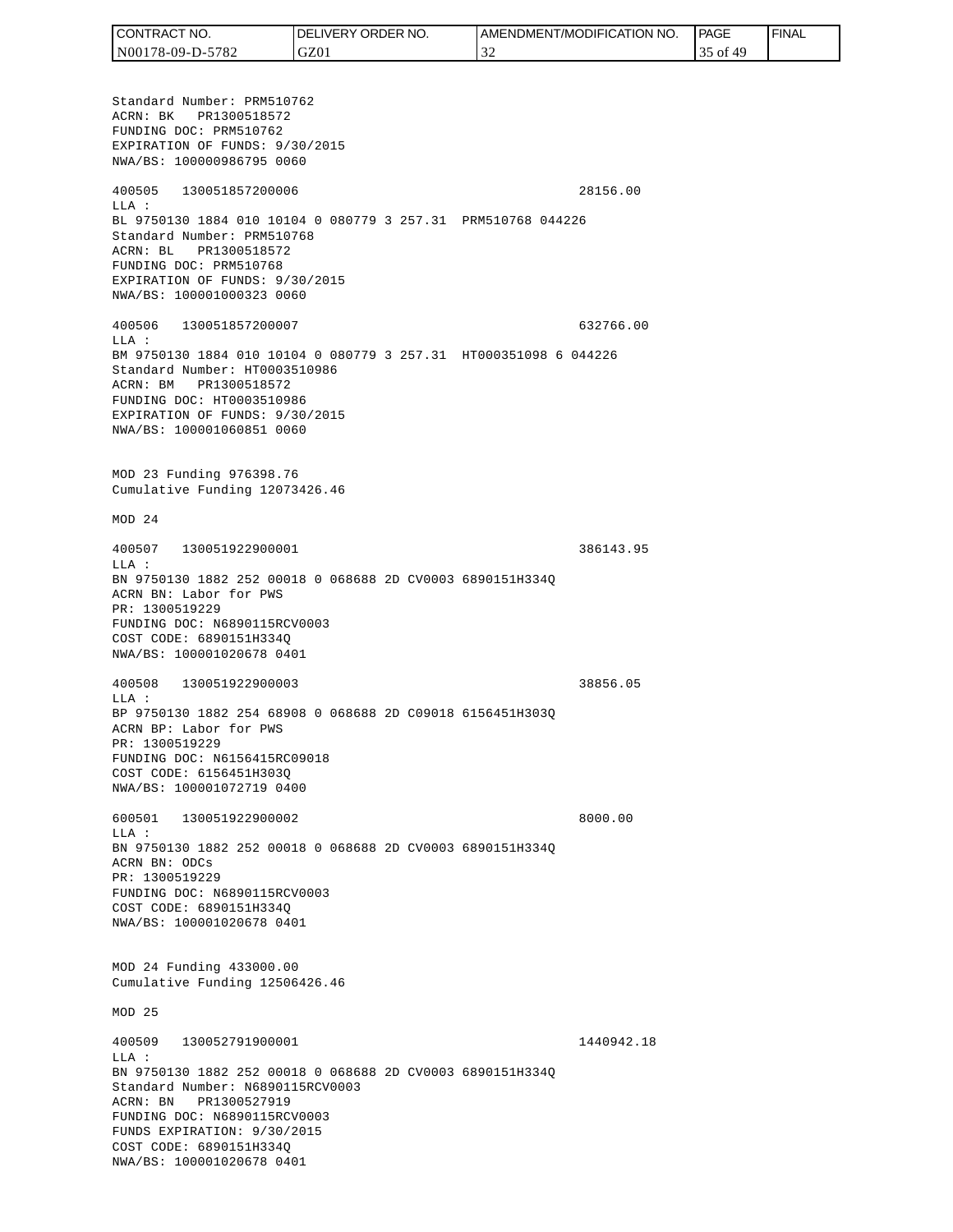| CONTRACT NO.     | <b>IDELIVERY ORDER NO.</b> | AMENDMENT/MODIFICATION NO. | <b>PAGE</b>  | ' FINAL |
|------------------|----------------------------|----------------------------|--------------|---------|
| N00178-09-D-5782 | GZ01                       |                            | -49<br>36 of |         |

MOD 25 Funding 1440942.18 Cumulative Funding 13947368.64 MOD 26 400510 130052095600001 1122505.00 LLA : BQ 9750130 1884 010 10104 0 080779 3 257.31 HT000351189 0 044226 Standard Number: HT0003511890 ACNR: BQ PR1300520956 FUNDING DOC: HT0003511890 FUNDS EXPIRATION: 9/30/2015 NWA/BS: 100000986793 0060 400511 13005209560000 533516.35 LLA : BR 9750130 1884 010 10104 0 080779 3 257.31 HT000351098 9 044226 Standard Number: HT0003510989 ACNR: BR PR1300520956 FUNDING DOC: HT0003510989 FUNDS EXPIRATION: 9/30/2015 NWA/BS: 100001060852 0060 400512 130052095600003 1550000.00 LLA : BS 9750130 1884 010 10104 0 080779 3 257.31 HT000351189 2 044226 Standard Number: HT0003511892 ACNR: BS PR1300520956 FUNDING DOC: HT0003511892 FUNDS EXPIRATION: 9/30/2015 NWA/BS: 100000986796 0060 400513 130052095600005 120000.00 LLA : BT 9750130 1884 010 10104 0 080779 3 257.33 HT000351171 3 044226 Standard Number: HT0003511713 ACNR: BT PR1300520956 FUNDING DOC: HT0003511713 FUNDS EXPIRATION: 9/30/2015 NWA/BS: 100000989225 0060 400514 130052095600007 211947.36 LLA : BU 9750130 1884 010 10104 0 080779 3 257.31 PRM510766 044226 Standard Number: PRM510766 ACNR: BU PR1300520956 FUNDING DOC: PRM510766 FUNDS EXPIRATION: 9/30/2015 NWA/BS: 100000987052 0060 400515 130052095600008 313760.00  $T.T.A$  : BV 9750130 1884 010 10104 0 080778 7 257.31 PRM510911 044226 Standard Number: PRM510911 ACNR: BV PR1300520956 FUNDING DOC: PRM510911 FUNDS EXPIRATION: 9/30/2015 NWA/BS: 100001054759 0060 400516 130052095600009 150000.00 LLA : BH 9750130 1884 010 10104 0 080779 3 257.31 PRM510771 044226 Standard Number: PRM510771 ACNR: BH PR1300520956 FUNDING DOC: PRM510771 FUNDS EXPIRATION: 9/30/2015 NWA/BS: 100000989184 0060 400517 130052095600011 1544154.27 LLA :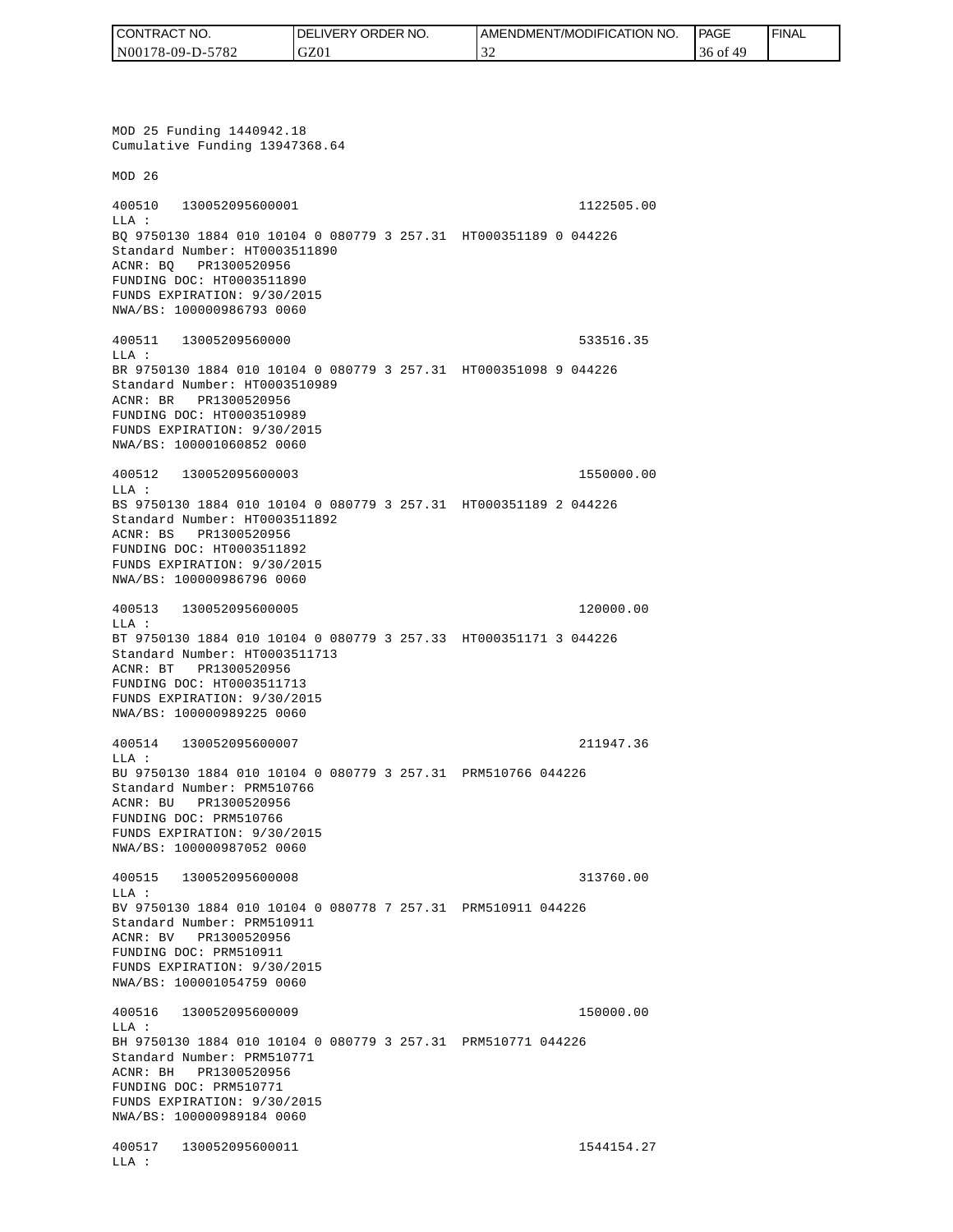CONTRACT NO. DELIVERY ORDER NO. AMENDMENT/MODIFICATION NO. **PAGE**  FINALCONTRACT NO.<br>
NO0178-09-D-5<br>
BW 9750130 18<br>
Standard Numb<br>
Standard Numb<br>
ACNR: BW PR<br>
FUNDING DOC:<br>
FUNDS EXPIRAT<br>
FUNDING DOC:<br>
TEUNDS EXPIRAT<br>
600502 1300<br>
600502 1300<br>
LLA: BX 9750130 18<br>
Standard Numb<br>
ACRR: BW PR<br>
FU N00178-09-D-5782 GZ01 32 37 of 49 BW 9750130 1884 010 10104 0 080779 3 257.31 HT000351115 7 044226 Standard Number: HT0003511157 ACNR: BW PR1300520956 FUNDING DOC: HT0003511157 FUNDS EXPIRATION: 9/30/2015 NWA/BS: 100000987059 0060 600502 130052095600006 17633.00 LLA : BX 9750130 1884 010 10104 0 080779 3 257.31 PRM510225 044226 Standard Number: PRM510225 ACRN: BX PR1300520956 FUNDING DOC: PRM510225 FUNDS EXPIRATION: 9/30/2015 NWA/BS: 100000987051 0060 600503 130052095600010 75000.00  $T.T.A$  : BW 9750130 1884 010 10104 0 080779 3 257.31 HT000351115 7 044226 Standard Number: HT0003511157 ACRN: BW PR1300520956 FUNDING DOC: HT0003511157 FUNDS EXPIRATION: 9/30/2015 NWA/BS: 100000987059 0060 MOD 26 Funding 5638515.98 Cumulative Funding 19585884.62 MOD 27 400518 130054151600001 140000.00 LLA : BY 9760130 1884 IO6 596-C S -16807 79 3-2016 MEDCOI-TMA- 257-HT0003512377 044226 ACRN BY: Labor for PWS PR: 1300541516 FUNDING DOC: HT0003512377 NWA/BS: 100001091456 0060 400519 130054151600003 105000.00 LLA : BZ 9760130 1884 DHM SM003 3 \_CS\_16 80 7787-2 016 DHMSM TE ST-TMA-257 044226 ACRN BZ: Labor for PWS PR: 1300541516 FUNDING DOC: HT0003612852 NWA/BS: 100001099806 0060 400520 130054151600004 500000.00  $L.L.A$  : CA 9760130 1884 010 10104 0 080779 3 257.31 HT000351234 9 044226 ACRN CA: Labor for PWS PR: 1300541516 FUNDING DOC: HT0003512349 NWA/BS: 100001090127 0060 600504 130054151600002 55000.00  $T.T.A$  : BY 9760130 1884 IO6 596-C S -16807 79 3-2016 MEDCOI-TMA- 257-HT0003512377 044226 ACRN BY: ODCs PR: 1300541516 FUNDING DOC: HT0003512377 NWA/BS: 100001091456 0060 MOD 27 Funding 800000.00 Cumulative Funding 20385884.62 MOD 28 Funding 0.00 Cumulative Funding 20385884.62 MOD 29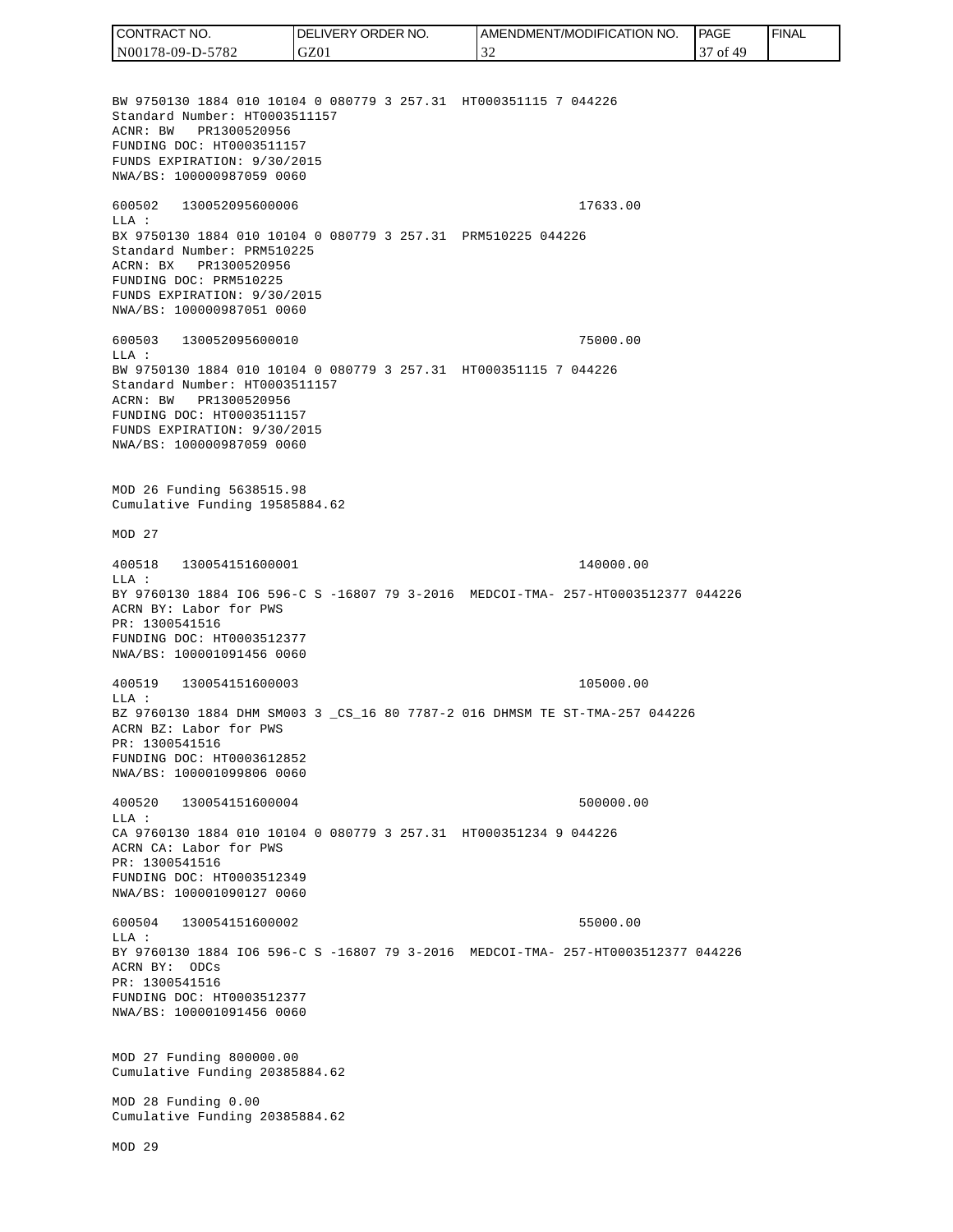400509 130052791900001 (15000.00) LLA : BN 9750130 1882 252 00018 0 068688 2D CV0003 6890151H334Q Standard Number: N6890115RCV0003 ACRN: BN PR1300527919 FUNDING DOC: N6890115RCV0003 FUNDS EXPIRATION: 9/30/2015 COST CODE: 6890151H334Q NWA/BS: 100001020678 0401 600501 130051922900002 15000.00 LLA : BN 9750130 1882 252 00018 0 068688 2D CV0003 6890151H334Q ACRN BN: ODCs PR: 1300519229 FUNDING DOC: N6890115RCV0003 COST CODE: 6890151H334Q NWA/BS: 100001020678 0401 MOD 29 Funding 0.00 Cumulative Funding 20385884.62 MOD 30 400521 130057643900004 175000.00 LLA : CB 9760130 1884 010 10104 0 080779 3 257.31 HT000351234 9 044226 Standard Number: HT0003512349 ACRN: CB - Incr. funding PR: 1300576439 CIN: 130057643900004 NWA/BS: 100001090127 0060 Type: Direct Cite Funding doc - HT0003512349 400522 130057643900001 50000.00 LLA : CC 9760130 1884 DHM SM003 3 \_CS\_16 80 7787-2 016 DHMSM TE ST-TMA-257 044226 Standard Number: HT0003612852 ACRN: CC - Incr. funding PR: 1300576439 CIN: 130057643900001 NWA/BS: 100001099806 0060 Type: Direct Cite Funding Doc - HT0003612852 400523 130057643900002: 350000.00  $L.L.A$  : CD 9760130 1884 IO6 596\_C S \_16807 79 3-2016 D2D UFR-TMA -257-HT0003613773 044226 Standard Number: HT0003613773 ACRN: CD - Incr. funding PR: 1300576439 CIN: 130057643900002 NWA/BS: 100001094073 0060 Type: Direct Cite Funding Doc - HT0003613773 400524 130057643900007 200000.00 LLA : CE 9760130 1884 IO6 596\_C S \_16807 79 3-2016 GENSPT-TMA- 257-HT0003512351 01-0 044226 Standard Number: HT0003512379 ACRN: CE - Incr. funding PR: 1300576439 CIN: 130057643900007 NWA/BS: 100001093445 0060 Type: Direct Cite Funding Doc - HT0003512379 400525 130057643900003 200000.00 LLA : CF 9760130 1884 IO6 596\_C S \_16807 79 3-2016 MHSV-TMA-25 7-HT0003512379 044226 CONTRACT NO. N00178-09-D-5782 DELIVERY ORDER NO. GZ01 AMENDMENT/MODIFICATION NO. 32 **PAGE**  38 of 49 FINAL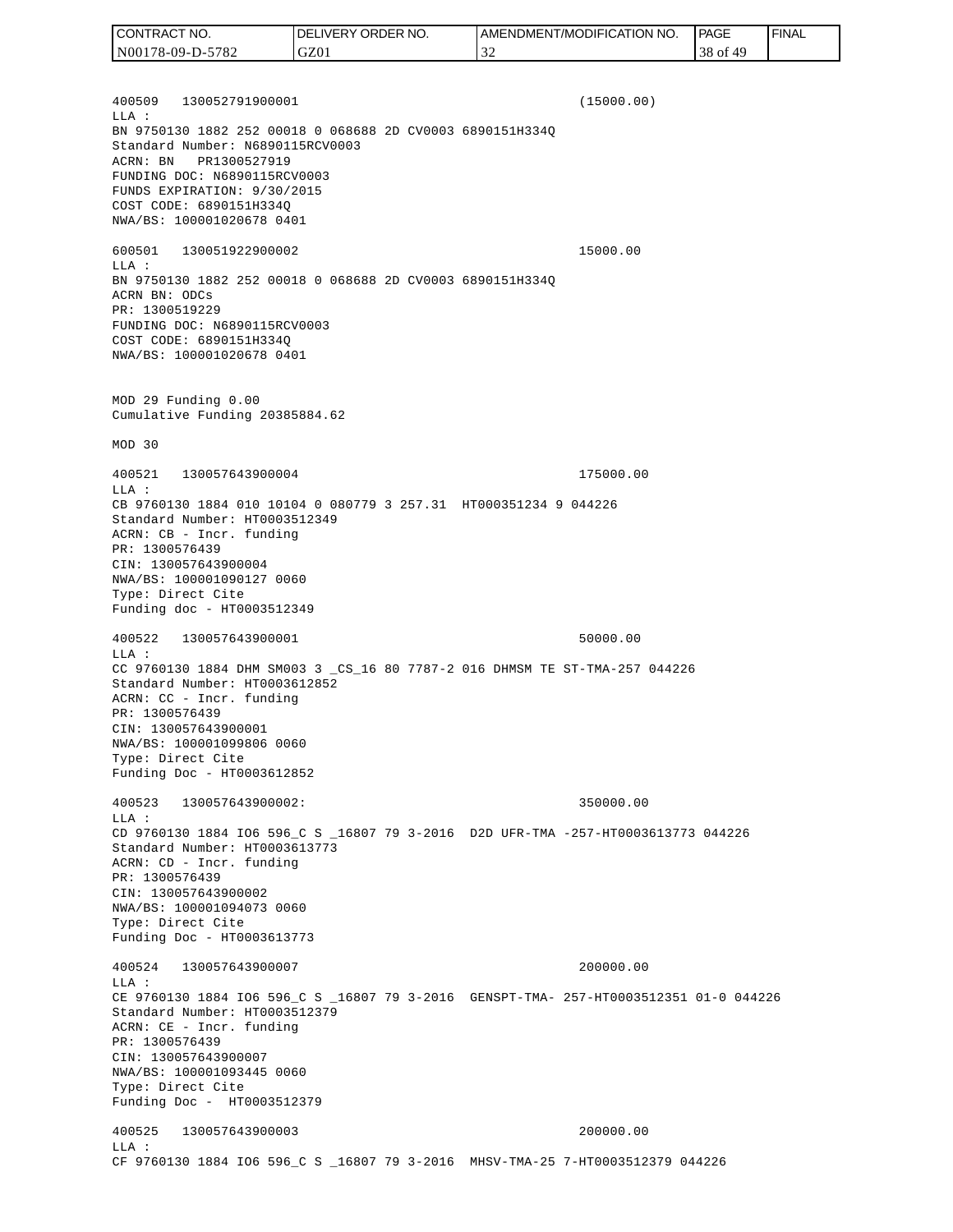Standard Number: HT0003512351 ACRN: CF - Incr. funding PR: 1300576439 CIN: 130057643900003 NWA/BS: 100001091357 0060 Type: Direct Cite Funding doc - HT0003512351 400526 130057643900005 170000.00 LLA : BY 9760130 1884 IO6 596-C S -16807 79 3-2016 MEDCOI-TMA- 257-HT0003512377 044226 Standard Number: HT0003512377 ACRN: BY - Incr. funding PR: 1300576439 CIN: 130057643900005 NWA/BS: 100001091456 0060 Type: Direct Cite Funding Doc - HT0003512377 600505 130057643900006 15000.00  $T.T.A$  : BY 9760130 1884 IO6 596-C S -16807 79 3-2016 MEDCOI-TMA- 257-HT0003512377 044226 Standard Number: HT0003512377 ACRN: BY - Incr. funding PR: 1300576439 CIN: 130057643900006 NWA/BS: 100001091456 0060 Type: Direct Cite Funding Doc - HT0003512377 MOD 30 Funding 1160000.00 Cumulative Funding 21545884.62 MOD 31 400527 130058580400001 86000.00 LLA : CG 9760130 1884 IO6 596\_C S \_16807 79 3-2016 D2D UFR-TMA -257-HT0003613773 044226 Standard Number: HT0003613773 ACRN: CG PR: 1300585804 FUNDING DOC: HT0003613773 NWA: 100001094073 0060 FUNDS EXPIRATION: 09/30/2016 400528 130058580400003 23000.00 LLA : CC 9760130 1884 DHM SM003 3 \_CS\_16 80 7787-2 016 DHMSM TE ST-TMA-257 044226 Standard Number: HT0003612852 ACRN: CC PR: 1300585804 FUNDING DOC: HT0003612852 NWA: 100001099806 0060 FUNDS EXPIRATION: 09/30/2016 400529 130058580400005 33000.00 LLA : CH 9760130 1884 IO6 596-C S -16807 79 3-2016 MEDCOI-TMA- 257-HT0003512377 044226 Standard Number: HT0003512377 ACRN: CH PR: 1300585804 FUNDING DOC: HT0003512377 NWA: 100001091456 0060 FUNDS EXPIRATION: 09/30/2016 400530 130058580400007 115000.00  $T.T.A$  : CJ 9760130 1884 IO6 596\_C S \_16807 79 3-2016 GENSPT-TMA- 257-HT0003512351 01-0 044226 Standard Number: HT0003512351 ACRN: CJ PR: 1300585804 CONTRACT NO. N00178-09-D-5782 DELIVERY ORDER NO. GZ01 AMENDMENT/MODIFICATION NO. 32 **PAGE**  39 of 49 FINAL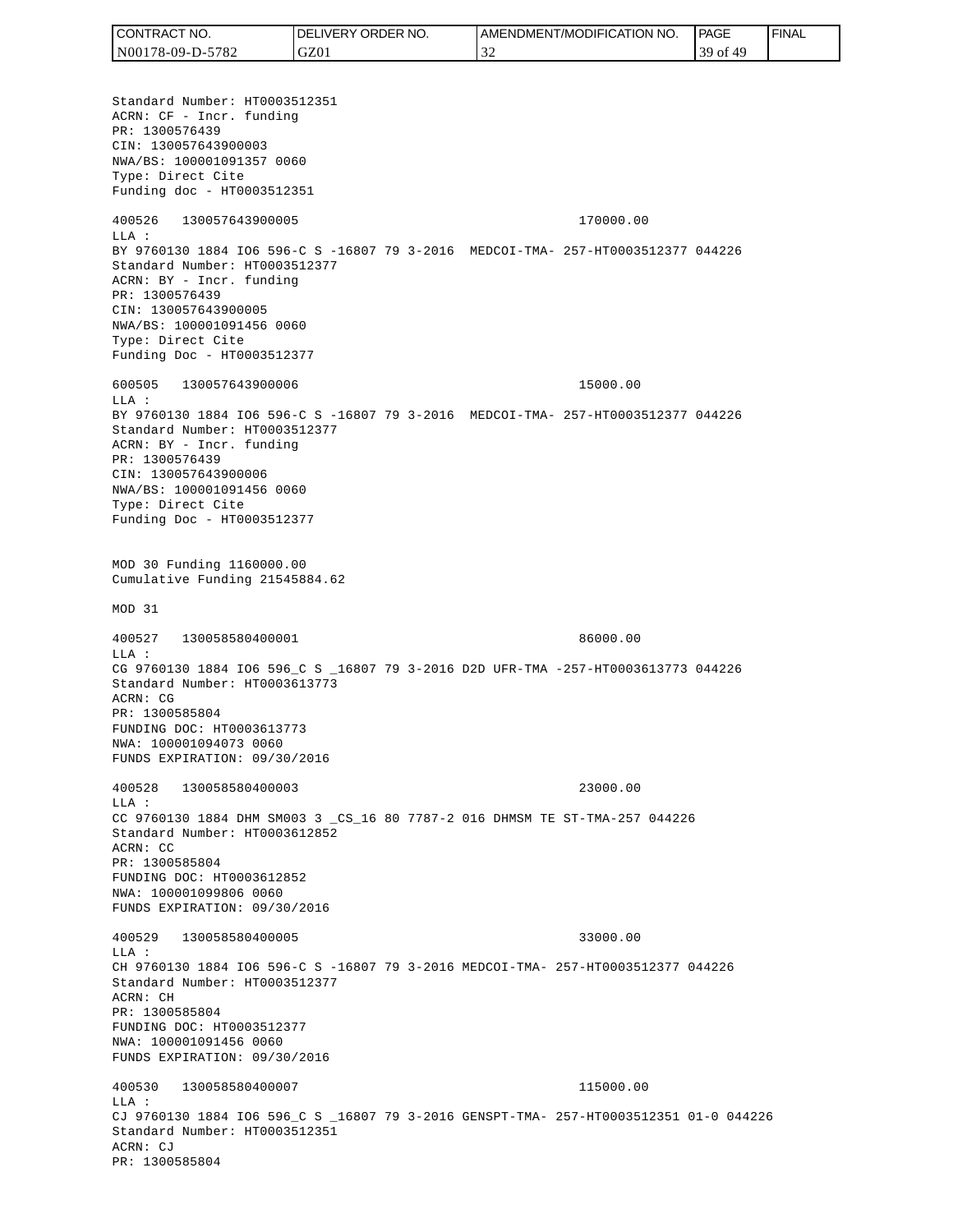FUNDING DOC: HT0003512351 NWA: 100001091357 0060 FUNDS EXPIRATION: 09/30/2016 600506 130058580400002 30000.00 LLA : CG 9760130 1884 IO6 596\_C S \_16807 79 3-2016 D2D UFR-TMA -257-HT0003613773 044226 Standard Number: HT0003613773 ACRN: CG PR: 1300585804 FUNDING DOC: HT0003613773 NWA: 100001094073 0060 FUNDS EXPIRATION: 09/30/2016 600507 130058580400004 10000.00 LLA : CK 9760130 1884 IO4 26596 \_ CS\_168 07 793-20 16 HAIM42-TM A-257-HT0003512383 044226 Standard Number: HT0003512383 ACRN: CK PR: 1300585804 FUNDING DOC: HT0003512383 NWA: 100001094141 0060 FUNDS EXPIRATION: 09/30/2016 600508 130058580400006 12000.00 LLA : CH 9760130 1884 IO6 596-C S -16807 79 3-2016 MEDCOI-TMA- 257-HT0003512377 044226 Standard Number: HT0003512377 ACRN: CH PR: 1300585804 FUNDING DOC: HT0003512377 NWA: 100001091456 0060 FUNDS EXPIRATION: 09/30/2016 MOD 31 Funding 309000.00 Cumulative Funding 21854884.62 MOD 32 400601 130058801900002 280000.00 LLA : CL 9760130 1884 IO4 26596 \_ CS\_168 07 793-20 16 HAIM42-TM A-257-HT0003512383 044226 Standard Number: HT0003512383 400602 130058801900003 252095.52 LLA : CM 9760130 1884 IO4 26596 CS 168 07 793-20 16 HAIM42-TM A-257-HT0003512383 044226 Standard Number: HT0003512383 400603 130058801900004 56756.16 LLA : CN 9760130 1884 DHM SM003 3 \_CS\_16 80 7787-2 016 DHMSM TE ST-TMA-257 044226 Standard Number: HT0003612852 400604 130058801900005 376533.00  $T.T.A$  : CP 9760130 1884 DHM SM003 3 CS 16 80 7787 2 016 DHMSM TE ST TMA 257 HT00036125 044226 Standard Number: HT0003612563 400605 130058801900006 300597.50  $T.T.A$  : CQ 9760130 1884 IO6 596\_C S \_16807 79 3-2016 D2D UFR-TMA -257-HT0003613773 044226 Standard Number: HT0003613773 400606 130058801900007 120000.00 LLA : CF 9760130 1884 IO6 596\_C S \_16807 79 3-2016 MHSV-TMA-25 7-HT0003512379 044226 Standard Number: HT0003512379 400607 130058801900008 435000.00 LLA : CONTRACT NO. N00178-09-D-5782 DELIVERY ORDER NO. GZ01 AMENDMENT/MODIFICATION NO. 32 **PAGE**  40 of 49 FINAL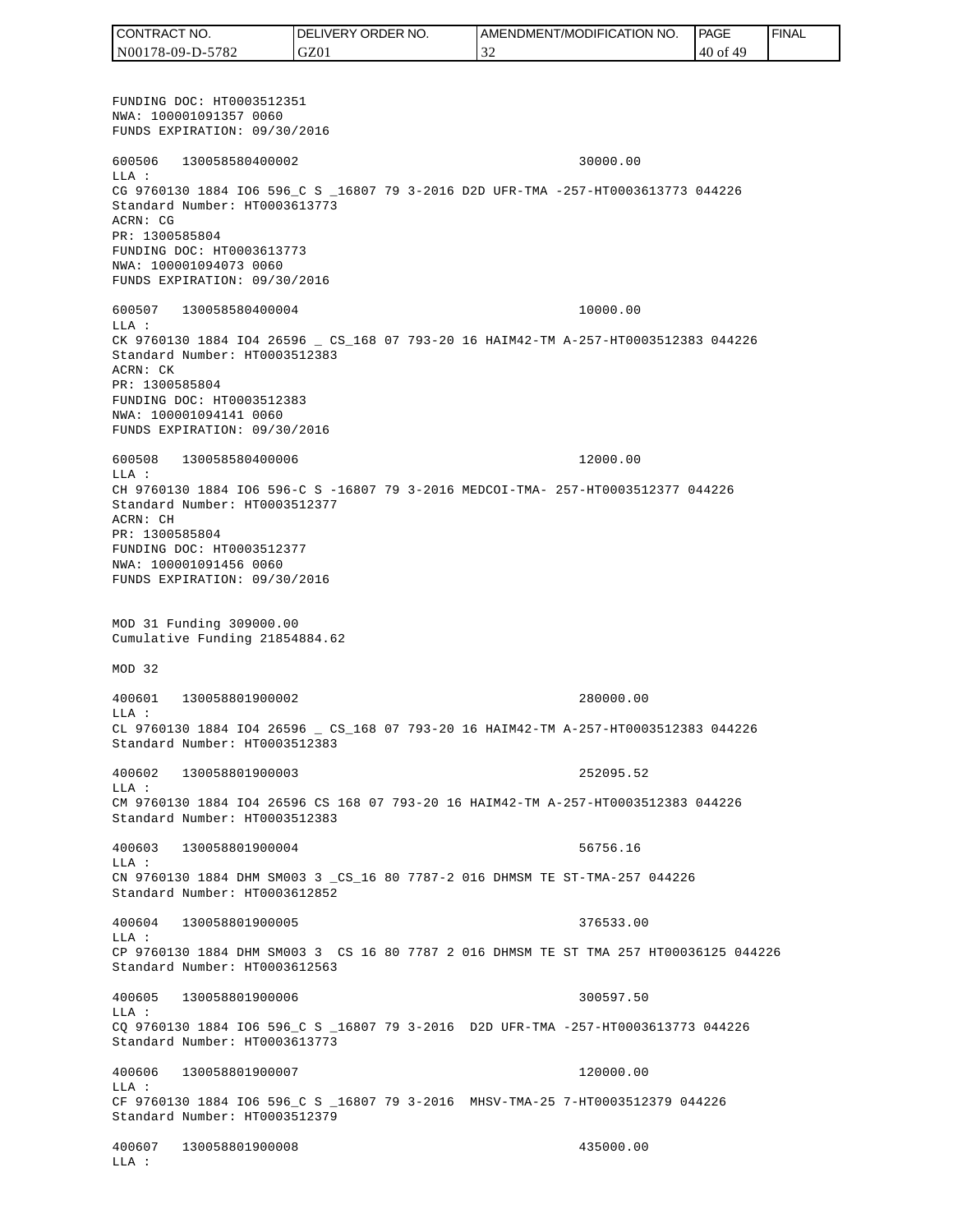CR 9760130 1884 IO6 596-C S -16807 79 3-2016 MEDCOI-TMA- 257-HT0003512377 044226 Standard Number: HT30003512377 400608 130058801900009 1600000.00 LLA : CE 9760130 1884 IO6 596 C S 16807 79 3-2016 GENSPT-TMA- 257-HT0003512351 01-0 044226 Standard Number: HT0003512351 400609 130058801900010 1219104.38 LLA : CS 9760130 1884 010 10104 0 080779 3 257.31 HT000351234 9 044226 Standard Number: HT0003512349 400610 130058801900014 726000.00 LLA : CT 9760130 1884 IAG EN\_CS \_ 16DHA8 07 793-20 16 IA-TMA-25 7-HT0003613478 044226 Standard Number: HT0003613478 400611 130058801900016 945000.00 LLA : CU 9760130 1884 IO6 596CS \_ 168077 93 -2016 JAD-TMA-257- HT0003612940 01-010-1 044226 Standard Number: HT0003612940 400612 130058801900018 115438.76 LLA : CV 9760130 1884 010 10104 0 080779 3 257.31 HT000361294 1 044226 Standard Number: HT0003612941 400613 130058801900019 57771.24 LLA : CW 9760130 1884 HIT \_CIO\_ C S\_1680 77 93-201 6 PFMCR-TMA- 257-HT0003613325 044226 Standard Number: HT0003613325 600601 130058801900011 60000.00 LLA : CL 9760130 1884 IO4 26596 \_ CS\_168 07 793-20 16 HAIM42-TM A-257-HT0003512383 044226 Standard Number: HT0003512383 600602 130058801900012 60000.00 LLA : CQ 9760130 1884 IO6 596\_C S \_16807 79 3-2016 D2D UFR-TMA -257-HT0003613773 044226 Standard Number: HT0003613773 600603 130058801900013 65000.00 LLA : CR 9760130 1884 IO6 596-C S -16807 79 3-2016 MEDCOI-TMA- 257-HT0003512377 044226 Standard Number: HT0003512377 600604 130058801900015 20000.00 LLA : CW 9760130 1884 HIT \_CIO\_ C S\_1680 77 93-201 6 PFMCR-TMA- 257-HT0003613325 044226 Standard Number: HT0003613478 600605 130058801900017 30000.00 LLA : CU 9760130 1884 IO6 596CS \_ 168077 93 -2016 JAD-TMA-257- HT0003612940 01-010-1 044226 Standard Number: HY0003612940 MOD 32 Funding 6719296.56 Cumulative Funding 28574181.18 CONTRACT NO. N00178-09-D-5782 DELIVERY ORDER NO. GZ01 AMENDMENT/MODIFICATION NO. 32 PAGE 41 of 49 FINAL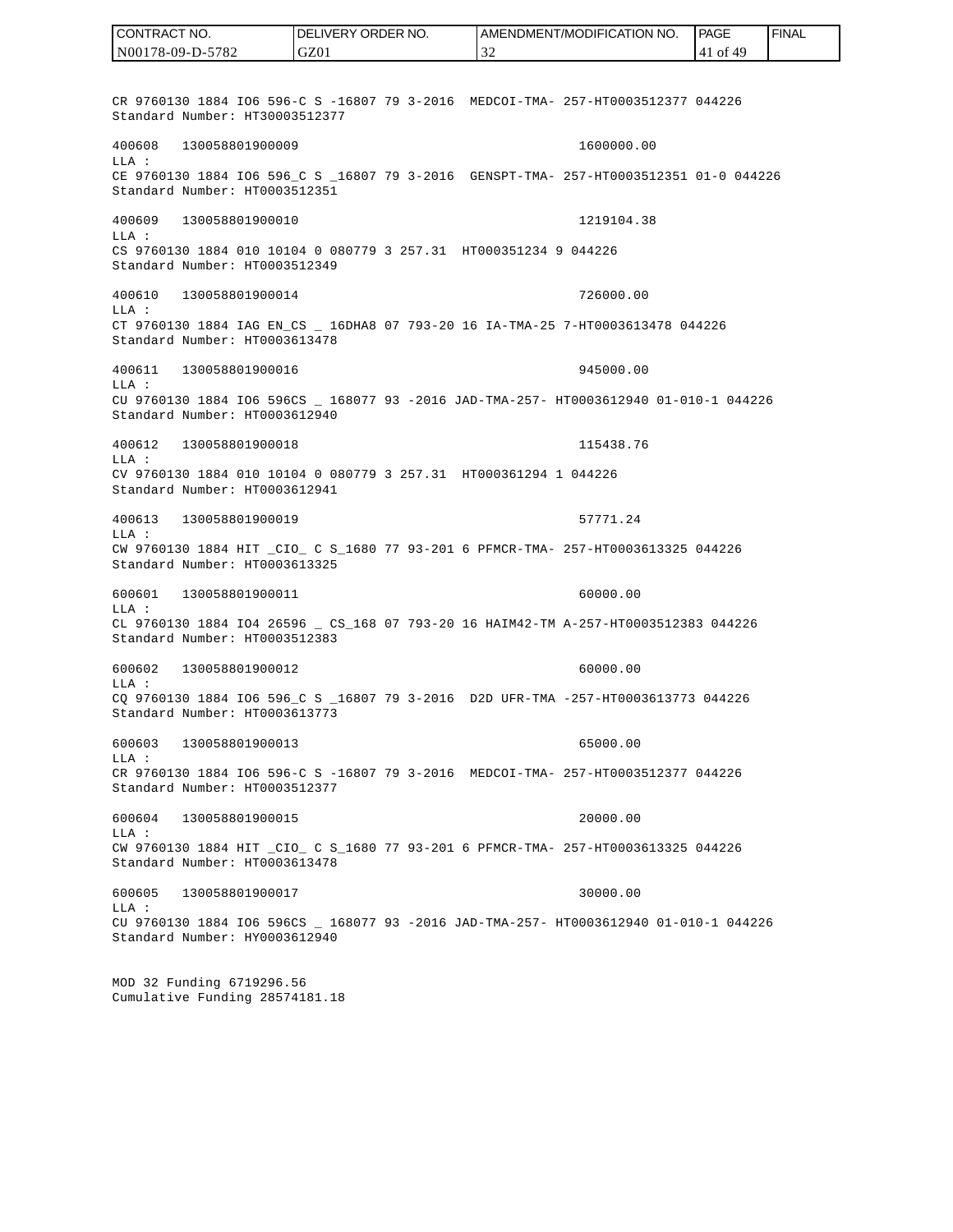| I CONTRACT NO.   | NO.<br>DELIVERY ORDER | AMENDMENT/MODIFICATION NO. | PAGE           | ' FINAL |
|------------------|-----------------------|----------------------------|----------------|---------|
| N00178-09-D-5782 | GZ01                  | - - -                      | 49<br>of<br>42 |         |

## **SECTION H SPECIAL CONTRACT REQUIREMENTS**

#### 5252.232-9206 SEGREGATION OF COSTS (DEC 2003)

(a) The Contractor agrees to segregate costs incurred under this task order at the lowest level of performance, either task or subtask, rather than on a total task order basis, and to submit invoices reflecting costs incurred at that level. Invoices shall contain summaries of work charged during the period covered, as well as overall cumulative summaries by labor category for all work invoiced to date (if applicable), by line item, task or subtask.

(b) Where multiple lines of accounting are present, the ACRN preceding the accounting citation will be found in Section B and/or Section G. Payment of Contractor invoices shall be accomplished only by charging the ACRN that corresponds to the work invoiced.

(c) Except when payment requests are submitted electronically as specified in the clause at DFARS 252.232-7003, Electronic Submission of Payment Requests, one copy of each invoice or voucher will be provided, at the time of submission to DCAA, to the Task Order Manager.

#### H-350 REIMBURSEMENT OF TRAVEL COSTS (NOV 2005)

(a) Contractor Request and Government Approval of Travel

Any travel under this contract must be specifically requested in writing, by the contractor prior to incurring any travel costs. If this contract is a definite or indefinite delivery contract, then the written Government authorization will be by task/delivery orders issued by the Ordering Officer or by a modification to an issued task/delivery order. If this contract is not a definite or indefinite delivery contract, then the written Government authorization will be by written notice of approval from the Contracting Officer's Representative (COR). The request shall include as a minimum, the following:

- (1) Contract number
- (2) Date, time, and place of proposed travel
- (3) Purpose of travel and how it relates to the contract
- (4) Contractor's estimated cost of travel
- (5) Name(s) of individual(s) traveling and;
- (6) A breakdown of estimated travel and per diem charges.
- (b) General

(1) The costs for travel, subsistence, and lodging shall be reimbursed to the contractor only to the extent that it is necessary and authorized for performance of the work under this contract. The costs for travel, subsistence, and lodging shall be reimbursed to the contractor in accordance with the Federal Acquisition Regulation (FAR) 31.205-46, which is incorporated by reference into this contract. As specified in FAR 31.205-46(a) (2), reimbursement for the costs incurred for lodging, meals and incidental expenses (as defined in the travel regulations cited subparagraphs  $(b)(1)(i)$  through  $(b)(1)(iii)$  below) shall be considered to be reasonable and allowable only to the extent that they do not exceed on a daily basis the maximum per diem rates in effect at the time of travel as set forth in the following:

(i) Federal Travel Regulation prescribed by the General Services Administration for travel in the contiguous 48 United States;

(ii) Joint Travel Regulation, Volume 2, DoD Civilian Personnel, Appendix A, prescribed by the Department of Defense for travel in Alaska, Hawaii, The Commonwealth of Puerto Rico, and the territories and possessions of the United States; or

(iii) Standardized Regulations, (Government Civilians, Foreign Areas), Section 925, "Maximum Travel Per Diem Allowances in Foreign Areas" prescribed by the Department of State, for travel in areas not covered in the travel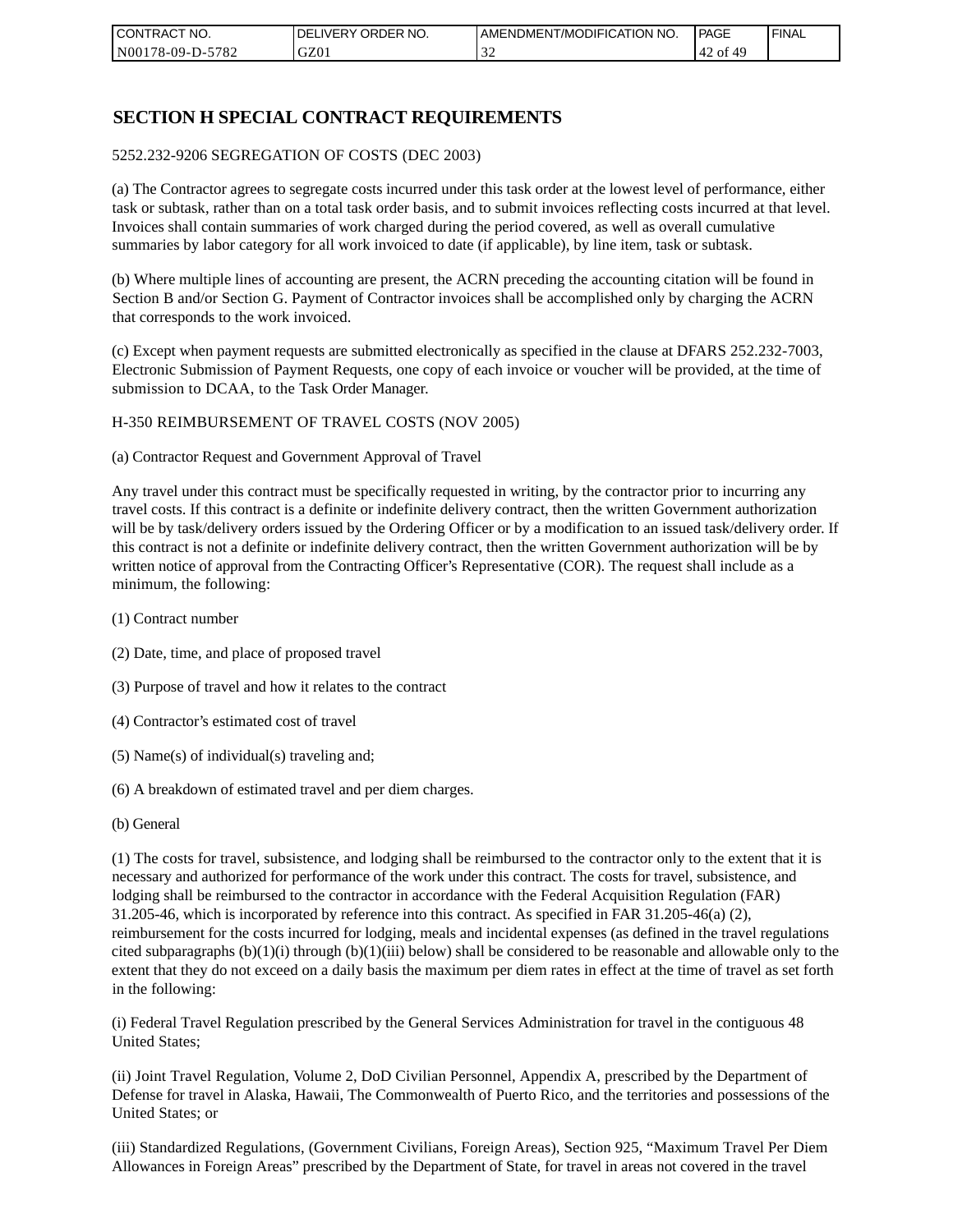| <b>CONTRACT</b><br>`CT NO. | `NO.<br><b>DELIVERY ORDER</b> | AMENDMENT/MODIFICATION NO. | <b>PAGE</b> | ' FINAL |
|----------------------------|-------------------------------|----------------------------|-------------|---------|
| N00178-09-D-5782           | GZ01                          | - - -                      | ot.         |         |

regulations cited in subparagraphs  $(b)(1)(i)$  and  $(b)(1)(ii)$  above.

(2) Personnel in travel status from and to the contractor's place of business and designated work site or vice versa, shall be considered to be performing work under the contract, and contractor shall bill such travel time at the straight (regular) time rate; however, such billing shall not exceed eight hours per person for any one person while in travel status during one calendar day.

(c) Per Diem

(1) The contractor shall not be paid per diem for contractor personnel who reside in the metropolitan area in which the tasks are being performed. Per diem shall not be paid on services performed at contractor's home facility and at any facility required by the contract, or at any location within a radius of 50 miles from the contractor's home facility and any facility required by this contract.

(2) Costs for subsistence and lodging shall be paid to the contractor only to the extent that overnight stay is necessary and authorized in writing by the Government for performance of the work under this contract per paragraph (a). When authorized, per diem shall be paid by the contractor to its employees at a rate not to exceed the rate specified in the travel regulations cited in FAR 31.205-46(a)(2) and authorized in writing by the Government. The authorized per diem rate shall be the same as the prevailing locality per diem rate.

(3) Reimbursement to the contractor for per diem shall be limited to payments to employees not to exceed the authorized per diem and as authorized in writing by the Government per paragraph (a). Fractional parts of a day shall be payable on a prorated basis for purposes of billing for per diem charges attributed to subsistence on days of travel. The departure day from the Permanent Duty Station (PDS) and return day to the PDS shall be 75% of the applicable per diem rate. The contractor shall retain supporting documentation for per diem paid to employees as evidence of actual payments, as required by the FAR 52.216-7 "Allowable Cost and Payment" clause of the contract.

### (d) Transportation

(1) The contractor shall be paid on the basis of actual amounts paid to the extent that such transportation is necessary for the performance of work under the contract and is authorized in writing by the Government per paragraph (a).

(2) The contractor agrees, in the performance of necessary travel, to use the lowest cost mode commensurate with the requirements of the mission and in accordance with good traffic management principles. When it is necessary to use air or rail travel, the contractor agrees to use coach, tourist class or similar accommodations to the extent consistent with the successful and economical accomplishment of the mission for which the travel is being performed. Documentation must be provided to substantiate non-availability of coach or tourist if business or first class is proposed to accomplish travel requirements.

(3) When transportation by privately owned conveyance (POC) is authorized, the contractor shall be paid on a mileage basis not to exceed the applicable Government transportation rate specified in the travel regulations cited in FAR 31.205-46(a)(2) and is authorized in writing by the Government per paragraph (a).

(4) When transportation by privately owned (motor) vehicle (POV) is authorized, required travel of contractor personnel, that is not commuting travel, may be paid to the extent that it exceeds the normal commuting mileage of such employee. When an employee's POV is used for travel between an employee's residence or the Permanent Duty Station and one or more alternate work sites within the local area, the employee shall be paid mileage for the distance that exceeds the employee's commuting distance.

(5) When transportation by a rental automobile, other special conveyance or public conveyance is authorized, the contractor shall be paid the rental and/or hiring charge and operating expenses incurred on official business (if not included in the rental or hiring charge). When the operating expenses are included in the rental or hiring charge, there should be a record of those expenses available to submit with the receipt. Examples of such operating expenses include: hiring charge (bus, streetcar or subway fares), gasoline and oil, parking, and tunnel tolls.

### (6) Definitions:

(i) "Permanent Duty Station" (PDS) is the location of the employee's permanent work assignment (i.e., the building or other place where the employee regularly reports for work.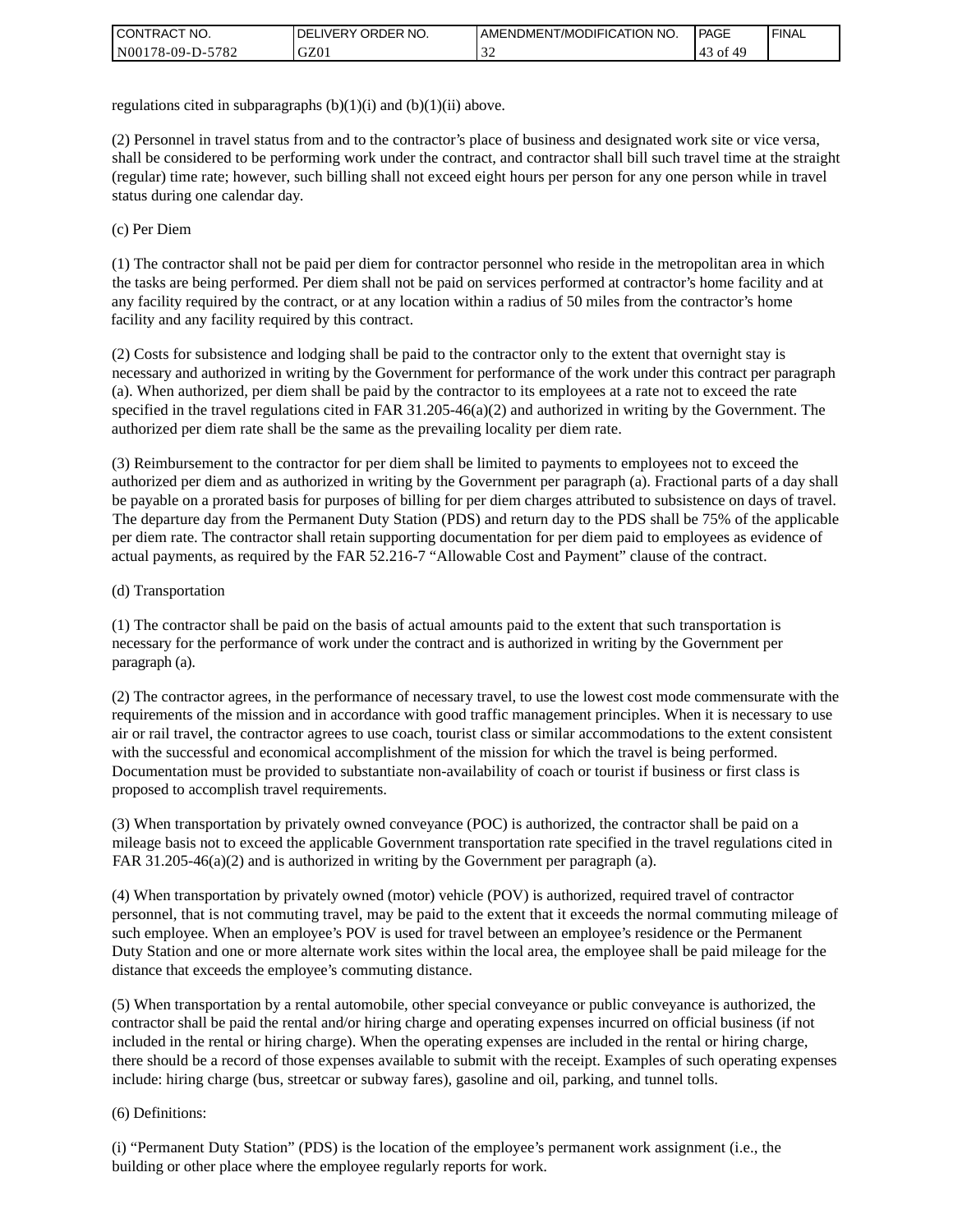| CONTRACT<br>°CT NO.      | NO.<br>' ORDER<br><b>DELIVERY</b> | AMENDMENT/MODIFICATION NO. | <b>PAGE</b> | 'FINAL |
|--------------------------|-----------------------------------|----------------------------|-------------|--------|
| N00178-09-D-5<br>$-5782$ | GZ01                              |                            | '44 of      |        |

(ii) "Privately Owned Conveyance" (POC) is any transportation mode used for the movement of persons from place to place, other than a Government conveyance or common carrier, including a conveyance loaned for a charge to, or rented at personal expense by, an employee for transportation while on travel when such rental conveyance has not been authorized/approved as a Special Conveyance.

(iii) "Privately Owned (Motor) Vehicle (POV)" is any motor vehicle (including an automobile, light truck, van or pickup truck) owned by, or on a long-term lease (12 or more months) to, an employee or that employee's dependent for the primary purpose of providing personal transportation, that:

(a) is self-propelled and licensed to travel on the public highways;

(b) is designed to carry passengers or goods; and

(c) has four or more wheels or is a motorcycle or moped.

(iv) "Special Conveyance" is commercially rented or hired vehicles other than a POC and other than those owned or under contract to an agency.

(v) "Public Conveyance" is local public transportation (e.g., bus, streetcar, subway, etc) or taxicab.

(iv) "Residence" is the fixed or permanent domicile of a person that can be reasonably justified as a bona fide residence.

EXAMPLE 1: Employee's one way commuting distance to regular place of work is 7 miles. Employee drives from residence to an alternate work site, a distance of 18 miles. Upon completion of work, employee returns to residence, a distance of 18 miles.

In this case, the employee is entitled to be reimbursed for the distance that exceeds the normal round trip commuting distance (14 miles). The employee is reimbursed for 22 miles (18 + 18 - 14 = 22).

EXAMPLE 2: Employee's one way commuting distance to regular place of work is 15 miles. Employee drives from residence to an alternate work site, a distance of 5 miles. Upon completion of work, employee returns to residence, a distance of 5 miles.

In this case, the employee is not entitled to be reimbursed for the travel performed (10 miles), since the distance traveled is less than the commuting distance (30 miles) to the regular place of work.

EXAMPLE 3: Employee's one way commuting distance to regular place of work is 15 miles. Employee drives to regular place of work. Employee is required to travel to an alternate work site, a distance of 30 miles. Upon completion of work, employee returns to residence, a distance of 15 miles.

In this case, the employee is entitled to be reimbursed for the distance that exceeds the normal round trip commuting distance (30 miles). The employee is reimbursed for 30 miles  $(15 + 30 + 15 - 30 = 30)$ .

EXAMPLE 4: Employee's one way commuting distance to regular place of work is 12 miles. In the morning the employee drives to an alternate work site (45 miles). In the afternoon the employee returns to the regular place of work (67 miles). After completion of work, employee returns to residence, a distance of 12 miles.

In this case, the employee is entitled to be reimbursed for the distance that exceeds the normal round trip commuting distance (24 miles). The employee is reimbursed for 100 miles  $(45 + 67 + 12 - 24 = 100)$ .

EXAMPLE 5: Employee's one way commuting distance to regular place of work is 35 miles. Employee drives to the regular place of work (35 miles). Later, the employee drives to alternate work site #1 (50 miles) and then to alternate work site #2 (25 miles). Employee then drives to residence (10 miles).

In this case, the employee is entitled to be reimbursed for the distance that exceeds the normal commuting distance (70 miles). The employee is reimbursed for 50 miles  $(35 + 50 + 25 + 10 - 70 = 50)$ .

EXAMPLE 6: Employee's one way commuting distance to regular place of work is 20 miles. Employee drives to the regular place of work (20 miles). Later, the employee drives to alternate work site #1 (10 miles) and then to alternate work site #2 (5 miles). Employee then drives to residence (2 miles).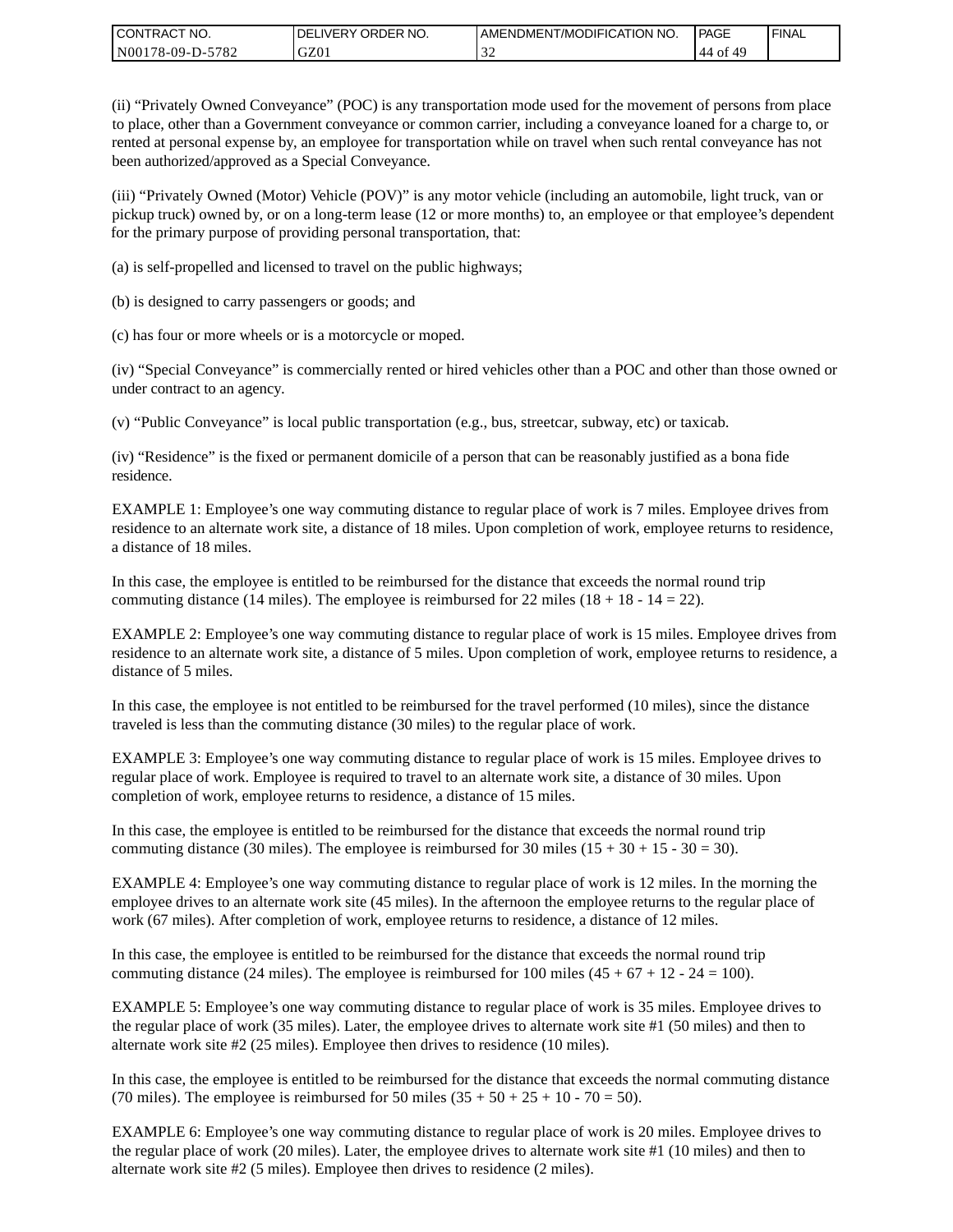| <b>I CONTRACT NO.</b>               | NO.<br>DELIVERY ORDER | AMENDMENT/MODIFICATION NO. | PAGE | <b>I FINAL</b> |
|-------------------------------------|-----------------------|----------------------------|------|----------------|
| 5782<br>N001<br>78-09-E<br>$D^{-r}$ | GZ01                  | - - -                      | ΟĪ   |                |

In this case, the employee is not entitled to be reimbursed for the travel performed (37 miles), since the distance traveled is less than the commuting distance (40 miles) to the regular place of work.

### H-355 CONTRACTOR IDENTIFICATION (DEC 1999)

(a) Contractor employees must be clearly identifiable while on Government property by wearing appropriate badges.

(b) Contractor employees are required to clearly identify themselves and the company they work for whenever making contact with Government personnel by telephone or other electronic means.

H-359 LIMITED RELEASE OF CONTRACTOR CONFIDENTIAL BUSINESS INFORMATION (CBI) (NOV 2003)

#### (a) Definition.

"Confidential business information," as used in this clause, is defined as all forms and types of financial, business, scientific, technical, economic, or engineering information, including patterns, plans, compilations, program devices, formulas, designs, prototypes, methods, techniques, processes, procedures, programs, or codes, whether tangible or intangible, and whether or how stored, compiled, or memorialized physically, electronically, graphically, photographically, or in writing if -- (1) the owner thereof has taken reasonable measures to keep such information secret, and (2) the information derives independent economic value, actual or potential from not being generally known to, and not being readily ascertainable through proper means by, the public. Confidential business information may include technical data as that term is defined in DFARS  $\S$ § 252.227-7013(a)(14),  $252.227-7015(a)(4)$ , and  $252.227-7018(a)(19)$ . It may also include computer software as that term is defined in DFARS §§ 252.227-7014(a)(4) and 252.227-7018(a)(4).

(b) The Space and Naval Warfare Systems Command (SPAWAR) may release to individuals employed by SPAWAR support contractors and their subcontractors confidential business information submitted by the contractor or its subcontractors pursuant to the provisions of this contract. Business information that would ordinarily be entitled to confidential treatment may be included in the information released to these individuals. Accordingly, by submission of a proposal or execution of this contract, the offeror or contractor and its subcontractors consent to a limited release of its confidential business information.

(c) Circumstances where SPAWAR may release the contractor's or subcontractors' confidential business information include the following:

(1) To other SPAWAR contractors and subcontractors, and their employees tasked with assisting SPAWAR in handling and processing information and documents in the administration of SPAWAR contracts, such as file room management and contract closeout.

(2) To SPAWAR contractors and subcontractors, and their employees tasked with assisting SPAWAR in accounting support services, including access to cost-reimbursement vouchers.

(3) To SPAWAR contractors and subcontractors, and their employees tasked with assisting SPAWAR in crafting performance work statements, assisting with the evaluation of task order cost/technical proposals and assembling performance metrics information.

(d) SPAWAR recognizes its obligation to protect the contractor and its subcontractors from competitive harm that could result from the release of such information. SPAWAR will permit the limited release of confidential business information under paragraphs  $(c)(1)$ ,  $(c)(2)$  and  $(c)(3)$  only under the following conditions:

(1) SPAWAR determines that access is required by other SPAWAR contractors and their subcontractors to perform the tasks described in paragraphs  $(c)(1)$ ,  $(c)(2)$  and  $(c)(3)$ ,

(2) Access to confidential business information is restricted to individuals with a bona fide need to possess,

(3) Contractors, their subcontractors, and their employees who are granted access to confidential business information have signed an appropriate non-disclosure agreement requiring them to provide the same level of protection to confidential business information that would be provided by SPAWAR employees,

(4) Contractors and their subcontractors having access to confidential business information have agreed under their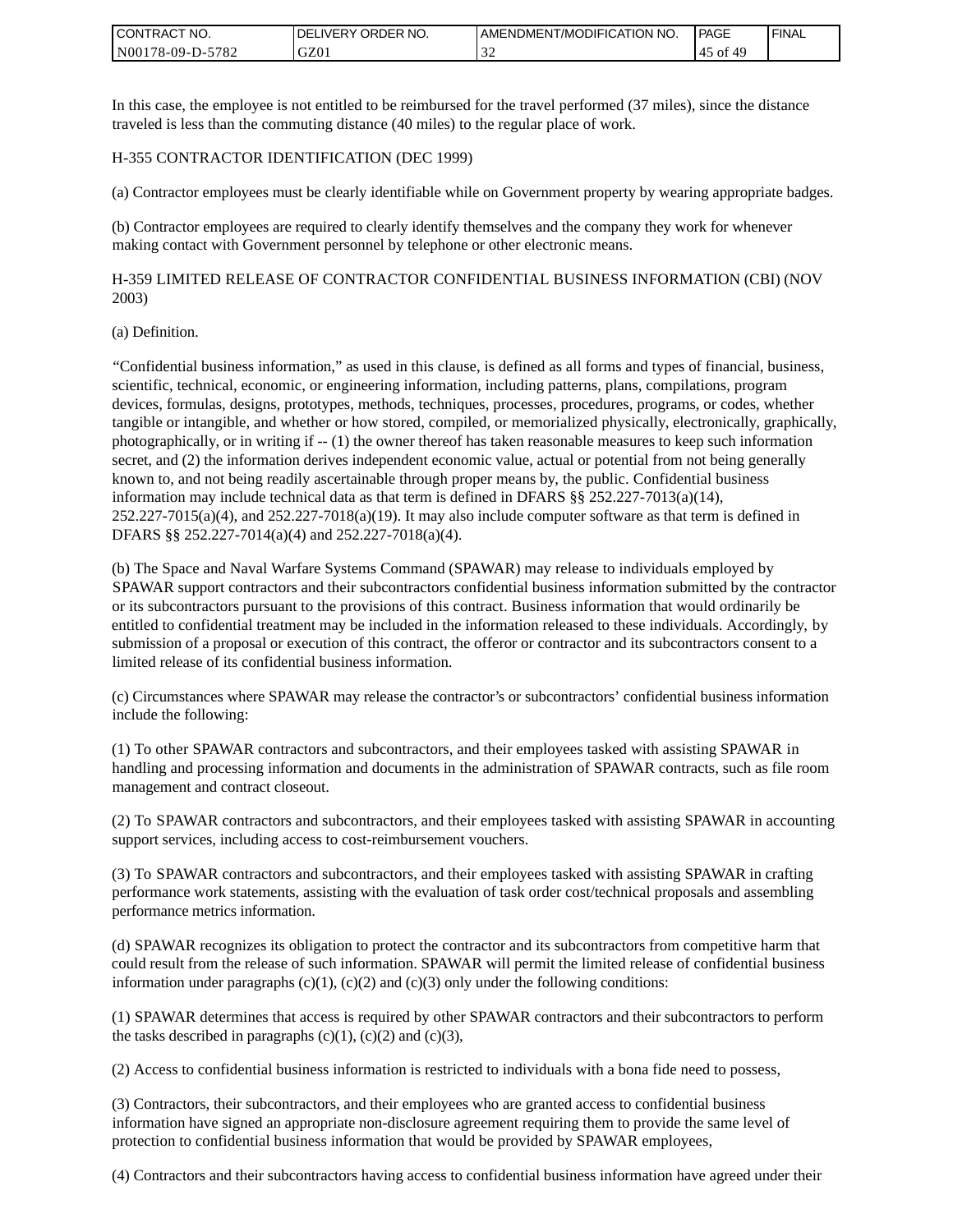| I CONTRACT NO.   | DELIVERY ORDER NO. | AMENDMENT/MODIFICATION NO. | PAGE          | ' FINAL |
|------------------|--------------------|----------------------------|---------------|---------|
| N00178-09-D-5782 | GZ01               |                            | $.46$ of $49$ |         |

contract or a separate corporate non-disclosure agreement to provide the same level of protection to confidential business information that would be provided by SPAWAR employees, and

(5) SPAWAR contractors and their subcontractors performing the tasks described in paragraphs  $(c)(1)$ ,  $(c)(2)$  or  $(c)(3)$ have agreed under their contract or a separate non-disclosure agreement to not use confidential business information for any purpose other than performing the tasks described in paragraphs  $(c)(1)$ ,  $(c)(2)$  and  $(c)(3)$ .

(e) SPAWAR's responsibilities under the Freedom of Information Act are not affected by this clause.

(f) If SPAWAR satisfies the conditions listed in paragraph (d), the contractor and its subcontractors agree to indemnify and hold harmless the Government, its agents, and employees from every claim or liability, including attorneys fees, court costs, and expenses, arising out of, or in any way related to, the misuse or unauthorized modification, reproduction, release, display, or disclosure of confidential business information provided by the contractor to the Government.

(g) The contractor agrees to include, and require inclusion of, this clause in all subcontracts at any tier that requires the furnishing of confidential business information.

### ORGANIZATIONAL CONFLICT OF INTEREST (NAVSEA) (JUL 2000) (RESTATED FROM BASIC CONTRACT)

(a) "Organizational Conflict of Interest" means that because of other activities or relationships with other persons, a person is unable or potentially unable to render impartial assistance or advice to the Government, or the person's objectivity in performing the contract work is or might be otherwise impaired, or a person has an unfair competitive advantage. "Person" as used herein includes Corporations, Partnerships, Joint Ventures, and other business enterprises.

(b) The Contractor warrants that to the best of its knowledge and belief, and except as otherwise set forth in the contract, the Contractor does not have any organizational conflict of interest(s) as defined in paragraph (a).

(c) It is recognized that the effort to be performed by the Contractor under this contract may create a potential organizational conflict of interest on the instant contract or on a future acquisition. In order to avoid this potential conflict of interest, and at the same time to avoid prejudicing the best interest of the Government, the right of the Contractor to participate in future procurement of equipment and/or services that are the subject of any work under this contract shall be limited as described below in accordance with the requirements of FAR 9.5.

(d) (1) The Contractor agrees that it shall not release, disclose, or use in any way that would permit or result in disclosure to any party outside the Government any information provided to the Contractor by the Government during or as a result of performance of this contract. Such information includes, but is not limited to, information submitted to the Government on a confidential basis by other persons. Further, the prohibition against release of Government provided information extends to cover such information whether or not in its original form, e.g., where the information has been included in Contractor generated work or where it is discernible from materials incorporating or based upon such information. This prohibition shall not expire after a given period of time.

(2) The Contractor agrees that it shall not release, disclose, or use in any way that would permit or result in disclosure to any party outside the Government any information generated or derived during or as a result of performance of this contract. This prohibition shall expire after a period of three years after completion of performance of this contract.

(3) The prohibitions contained in subparagraphs  $(d)(1)$  and  $(d)(2)$  shall apply with equal force to any affiliate of the Contractor, any subcontractor, consultant, or employee of the Contractor, any joint venture involving the Contractor, any entity into or with which it may merge or affiliate, or any successor or assign of the Contractor. The terms of paragraph (f) of this Special Contract Requirement relating to notification shall apply to any release of information in contravention of this paragraph (d).

(e) The Contractor further agrees that, during the performance of this contract and for a period of three years after completion of performance of this contract, the Contractor, any affiliate of the Contractor, any subcontractor, consultant, or employee of the Contractor, any joint venture involving the Contractor, any entity into or with which it may subsequently merge or affiliate, or any other successor or assign of the Contractor, shall not furnish to the United States Government, either as a prime contractor or as a subcontractor, or as a consultant to a prime contractor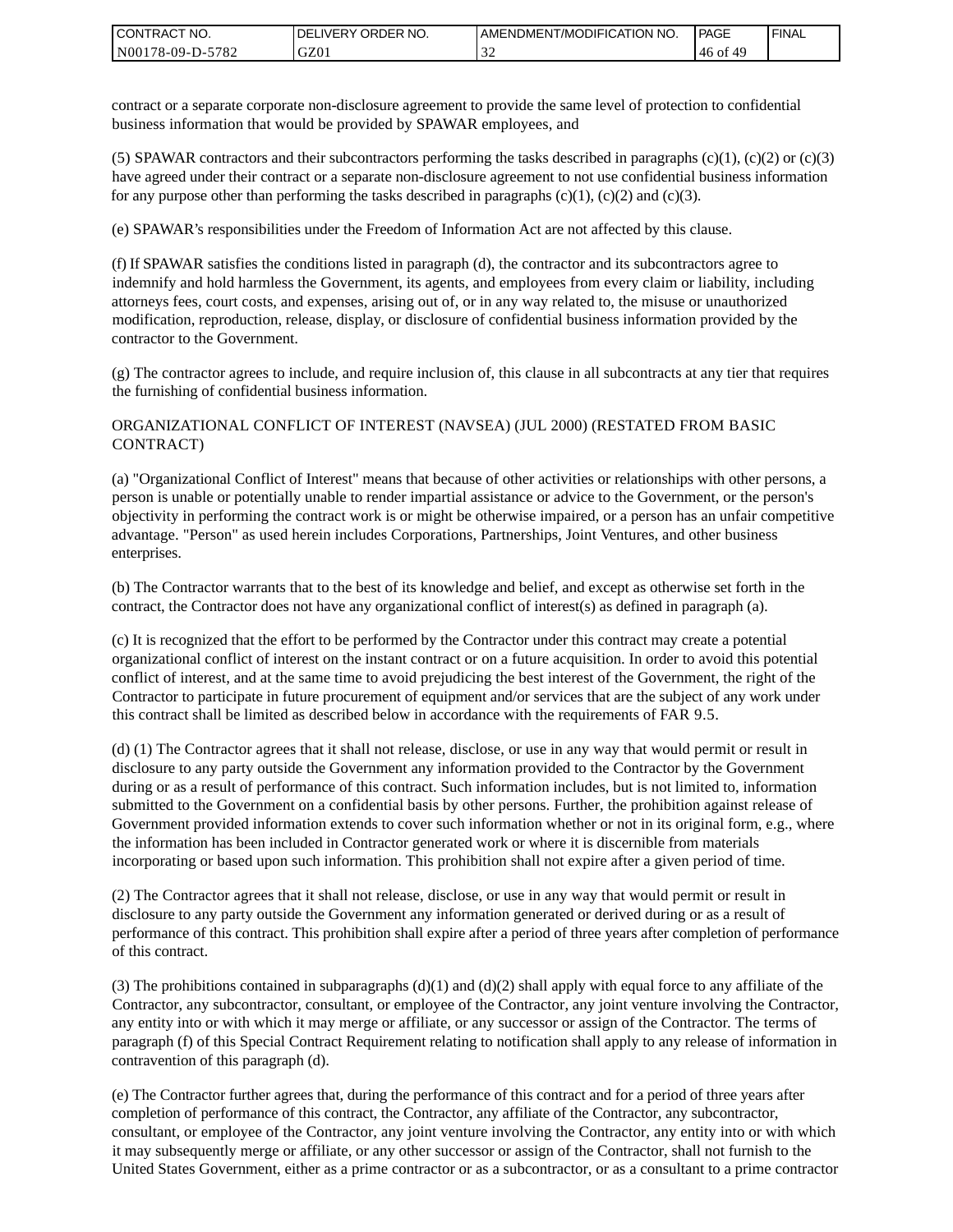| I CONTRACT NO.   | <b>IDELIVERY ORDER NO.</b> | AMENDMENT/MODIFICATION NO. | PAGE                    | ' FINAL |
|------------------|----------------------------|----------------------------|-------------------------|---------|
| N00178-09-D-5782 | GZ01                       |                            | .47<br>$\Delta$ Q<br>of |         |

or subcontractor, any system, component or services which is the subject of the work to be performed under this contract. This exclusion does not apply to any recompetition for those systems, components or services furnished pursuant to this contract. As provided in FAR 9.505-2, if the Government procures the system, component, or services on the basis of work statements growing out of the effort performed under this contract, from a source other than the contractor, subcontractor, affiliate, or assign of either, during the course of performance of this contract or before the three year period following completion of this contract has lapsed, the Contractor may, with the authorization of the SeaPort/Task Order Contracting Officer, participate in a subsequent procurement for the same system, component, or service. In other words, the Contractor may be authorized to compete for procurement(s) for systems, components or services subsequent to an intervening procurement.

(f) The Contractor agrees that, if after award, it discovers an actual or potential organizational conflict of interest, it shall make immediate and full disclosure in writing to the SeaPort/Task Order Contracting Officer. The notification shall include a description of the actual or potential organizational conflict of interest, a description of the action which the Contractor has taken or proposes to take to avoid, mitigate, or neutralize the conflict, and any other relevant information that would assist the SeaPort/Task Order Contracting Officer in making a determination on this matter. Notwithstanding this notification, the Government may terminate the contract/Task Orders for the convenience of the Government if determined to be in the best interest of the Government.

(g) Notwithstanding paragraph (f) above, if the Contractor was aware, or should have been aware, of an organizational conflict of interest prior to the award of this contract or becomes, or should become, aware of an organizational conflict of interest after award of this contract and does not make an immediate and full disclosure in writing to the SeaPort/Task Order Contracting Officer, the Government may terminate this contract/task orders for default.

(h) If the Contractor takes any action prohibited by this requirement or fails to take action required by this requirement, the Government may terminate this contract for default.

(i) The SeaPort/Task Order's Contracting Officer's decision as to the existence or nonexistence of an actual or potential organizational conflict of interest shall be final.

(j) Nothing in this requirement is intended to prohibit or preclude the Contractor from marketing or selling to the United States Government its product lines in existence on the effective date of this contract; nor, shall this requirement preclude the Contractor from participating in any research and development or delivering any design development model or prototype of any such equipment. Additionally, sale of catalog or standard commercial items are exempt from this requirement.

(k) The Contractor shall promptly notify the Contracting Officer, in writing, if it has been tasked to evaluate or advise the Government concerning its own products or activities or those of a competitor in order to ensure proper safeguards exist to guarantee objectivity and to protect the Government's interest.

(l) The Contractor shall include this requirement in subcontracts of any tier which involve access to information or situations/conditions covered by the preceding paragraphs, substituting "subcontractor" for "contractor" where appropriate.

(m) The rights and remedies described herein shall not be exclusive and are in addition to other rights and remedies provided by law or elsewhere included in the basic contract or this task order.

(n) Compliance with this requirement is a material requirement of the basic contract and this task order.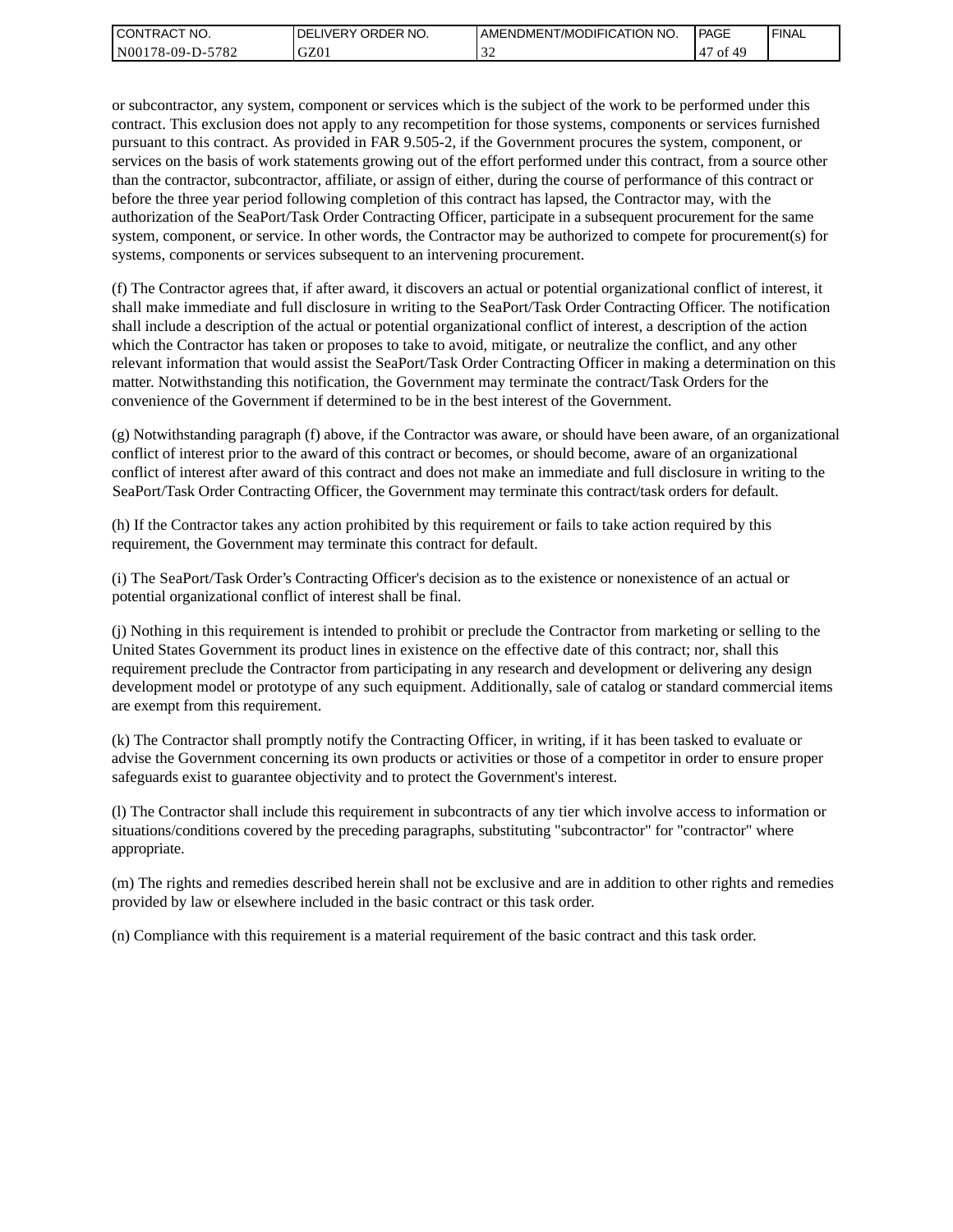| CONTRACT NO.     | NO.<br><b>DELIVERY ORDER</b> | AMENDMENT/MODIFICATION<br>' NO. | PAGE            | 'FINAL |
|------------------|------------------------------|---------------------------------|-----------------|--------|
| N00178-09-D-5782 | GZ0 <sub>1</sub>             | -22                             | 48<br>49<br>of. |        |

## **SECTION I CONTRACT CLAUSES**

52.217-8 Option to Extend Services. (NOV 1999)

The Government may require continued performance of any services within the limits and at the rates specified in the contract. These rates may be adjusted only as a result of revisions to prevailing labor rates provided by the Secretary of Labor. The option provision may be exercised more than once, but the total extension of performance hereunder shall not exceed 6 months. The Contracting Officer may exercise the option by written notice to the Contractor within 60 days.

### 52.217-9 OPTION TO EXTEND THE TERM OF THE CONTRACT (MAR 2000)

(a) The Government may extend the term of this task order by written notice to the Contractor on or before the expiration of the task order; provided, that the Government gives the Contractor a preliminary written notice of its intent to extend at least 60 days before the task order expires. The preliminary notice does not commit the Government to an extension.

(b) If the Government exercises this option, the extended task order shall be considered to include this option clause.

(c) The total duration of this task order, including the exercise of any options under this clause, shall not exceed five years.

### 52.219-14 LIMITATIONS OF SUBCONTRACTING (DEC 1996)

Authorized subcontractors:

Nortel Government Solutions, Inc

Mandex, Inc.

Planned Systems International, Inc.

Dependable global Solutions, Inc

Cyber Squared, Inc.